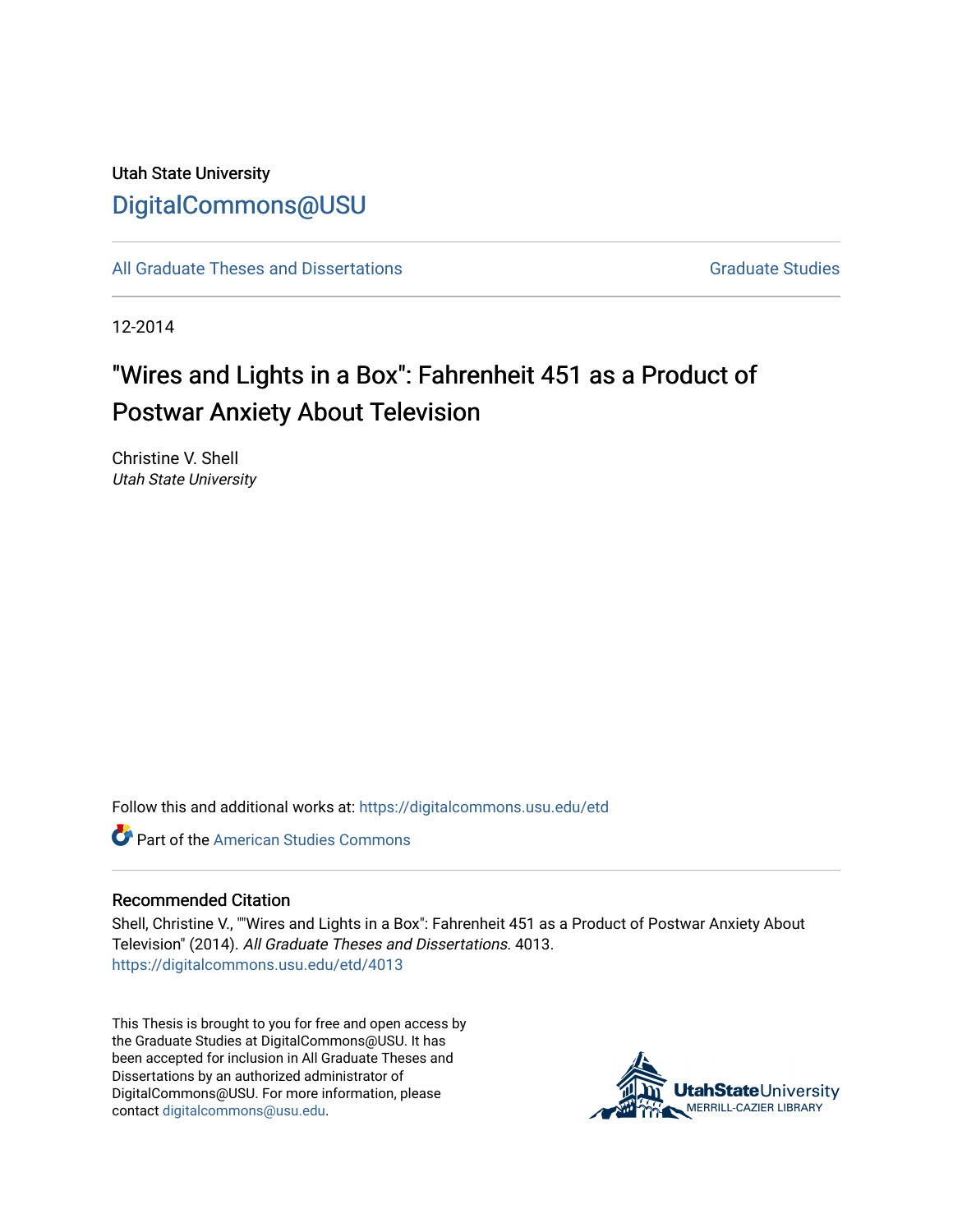### "WIRES AND LIGHTS IN A BOX": *FAHRENHEIT 451* AS A PRODUCT OF POSTWAR ANXIETY ABOUT TELEVISION

by

Christine V. Shell

## A thesis submitted in partial fulfillment of the requirements for the degree

of

#### MASTER OF SCIENCE

in

American Studies

 $\mathcal{L}_\text{max}$  , and the contribution of the contribution of the contribution of the contribution of the contribution of the contribution of the contribution of the contribution of the contribution of the contribution of t

 $\mathcal{L}_\text{max}$  , and the contribution of the contribution of the contribution of the contribution of the contribution of the contribution of the contribution of the contribution of the contribution of the contribution of t

Approved:

Dr. Melody Graulich Dr. Ryan Moeller Major Professor Committee Member

Dr. David Wall Dr. Mark R. McLellan Committee Member Vice President for Research and Dean of the School of Graduate Studies

> UTAH STATE UNIVERSITY Logan, Utah

> > 2014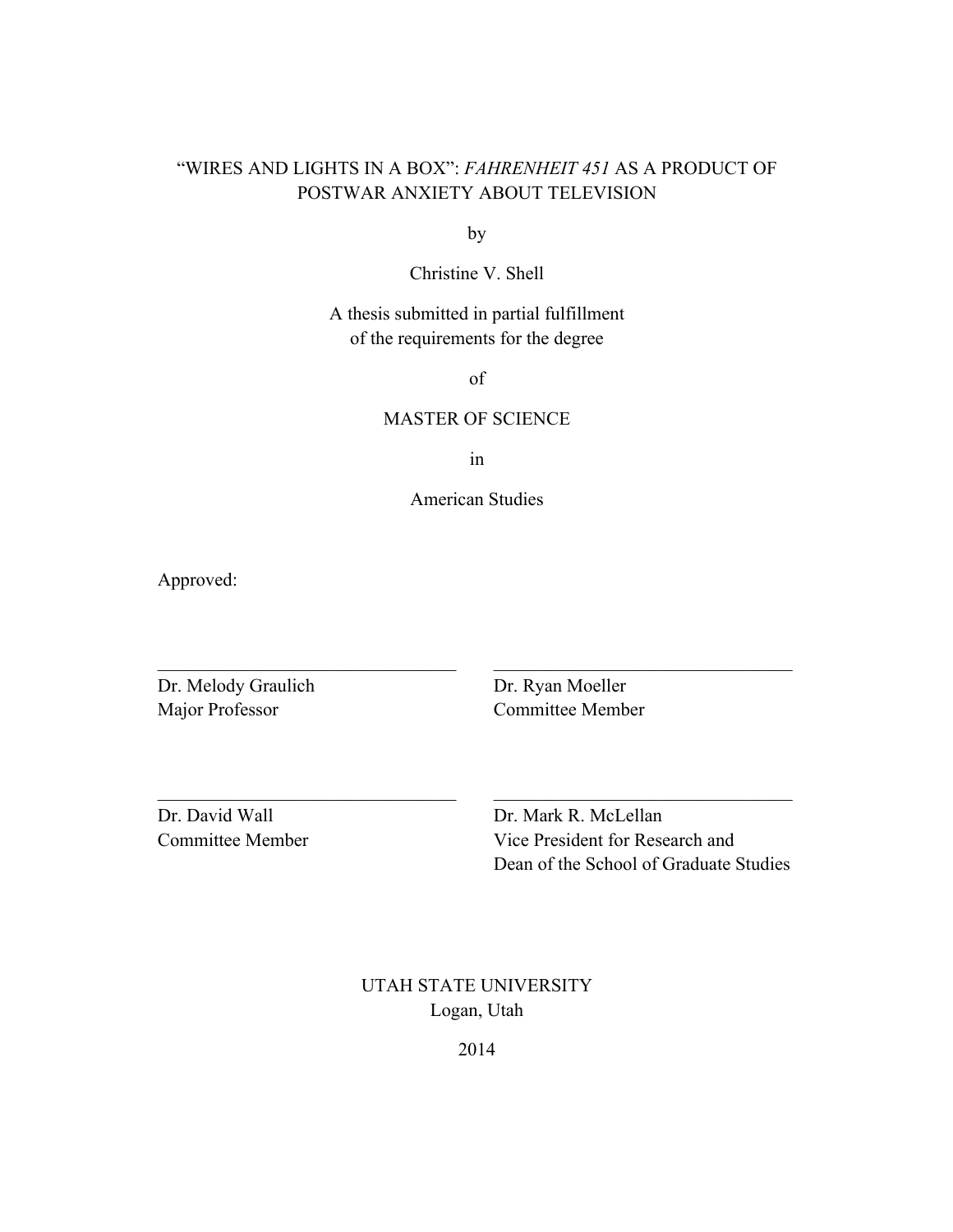Copyright © Christine V. Shell 2014

All Rights Reserved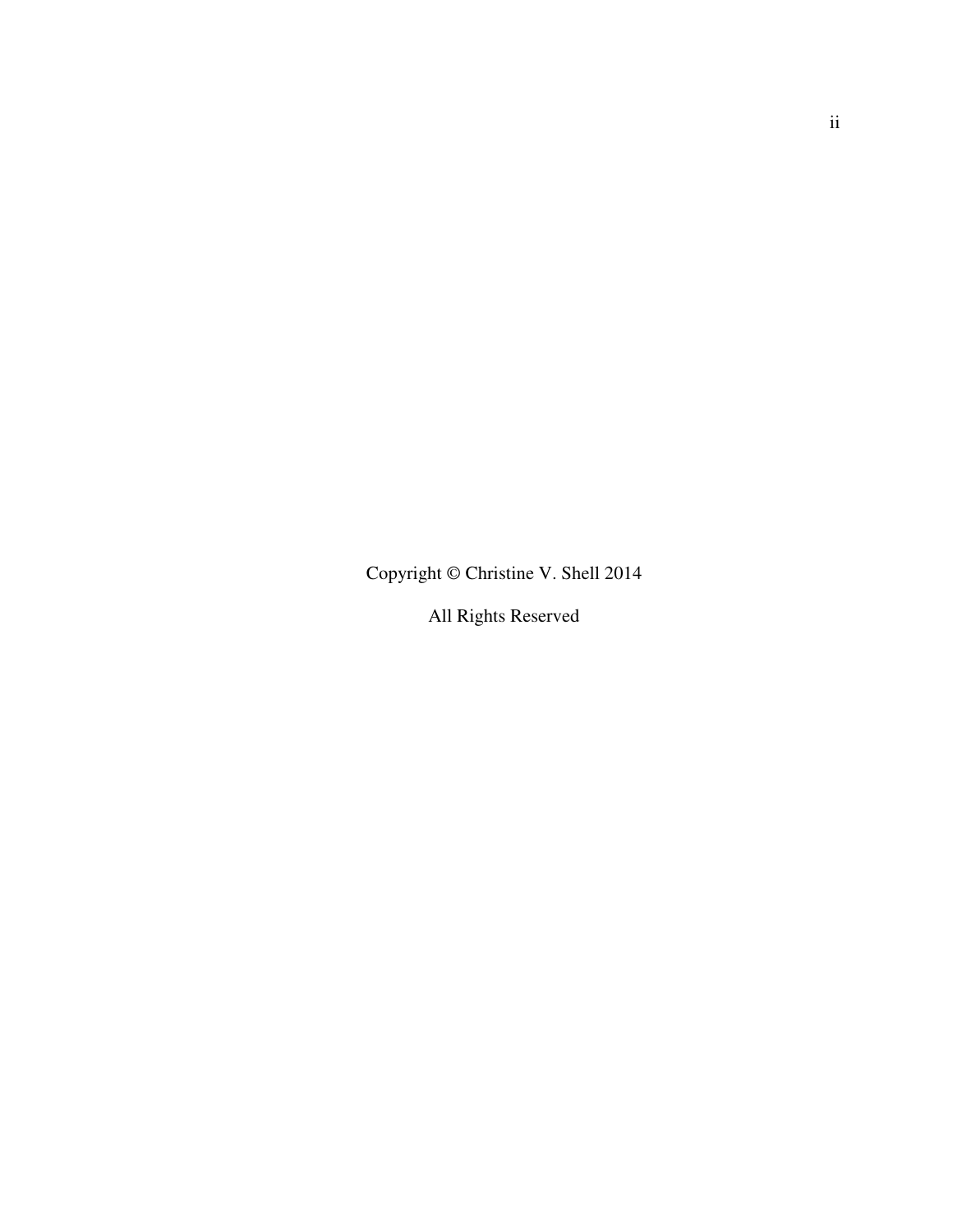#### ABSTRACT

"Wires and Lights in a Box": *Fahrenheit 451* as a Product of

Postwar Anxiety about Television

by

Christine V. Shell, Master of Science

Utah State University, 2014

Major Professor: Dr. Melody Graulich Department: English

In his 1953 novel *Fahrenheit 451*, Ray Bradbury describes a dumbed-down, pleasure-seeking civilization on the verge of collapse. Books are banned, and various forms of mass media—most notably television—have replaced the written word as primary sources of culture and information. Bradbury's dystopian vision of a mediadependent society seems remarkably prophetic, but when considered in the context of postwar ideologies and technological developments *Fahrenheit 451* emerges more as a product of its own time than a forecast of a future one. This thesis focuses on three major themes in Bradbury's work—television as an enforcing agent of amusement over critical thinking, television and femininity in the domestic sphere, and television as a fusing agent of news and entertainment—and the ways in which postwar ideologies of and anxieties about media, gender, and pleasure informed these themes.

(55 pages)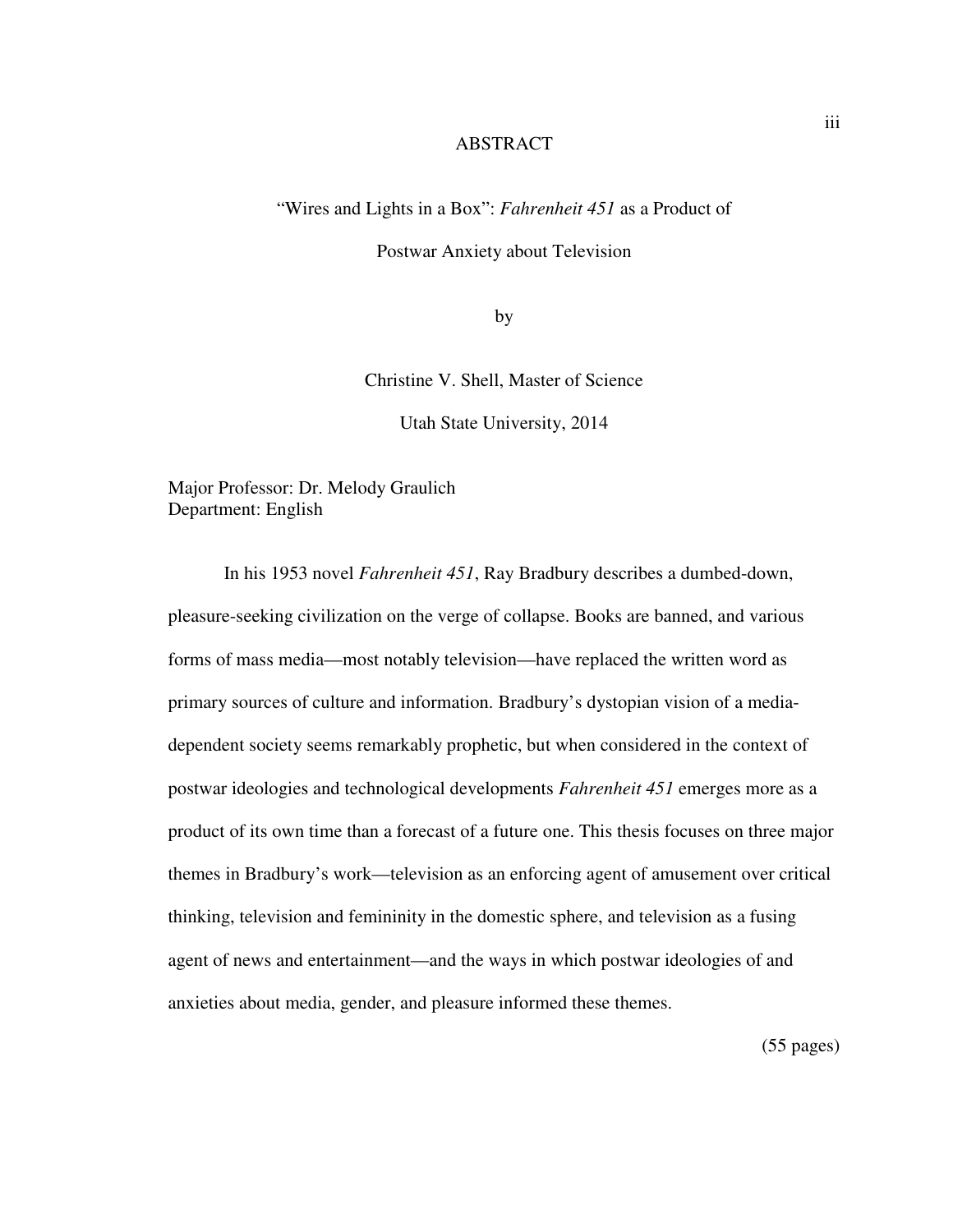#### PUBLIC ABSTRACT

"Wires and Lights in a Box": *Fahrenheit 451* as a Product of Postwar Anxiety about Television

#### Christine V. Shell

This project discusses the ways in which Ray Bradbury's novel *Fahrenheit 451* functions as an indictment of media culture. While many analyses of the novel focus on the text's sweeping themes of literary censorship, this study instead centers on Bradbury's depiction of media—particularly television—culture and the ways in which Bradbury feared it could be harmful. Although Bradbury wrote about a future society a century beyond his own, his novel serves as a remarkable reflection of his contemporaneous culture's media consumption and gendered divisions; this thesis discusses Bradbury's novel alongside such forces, considering the effects such influences may have had on his work.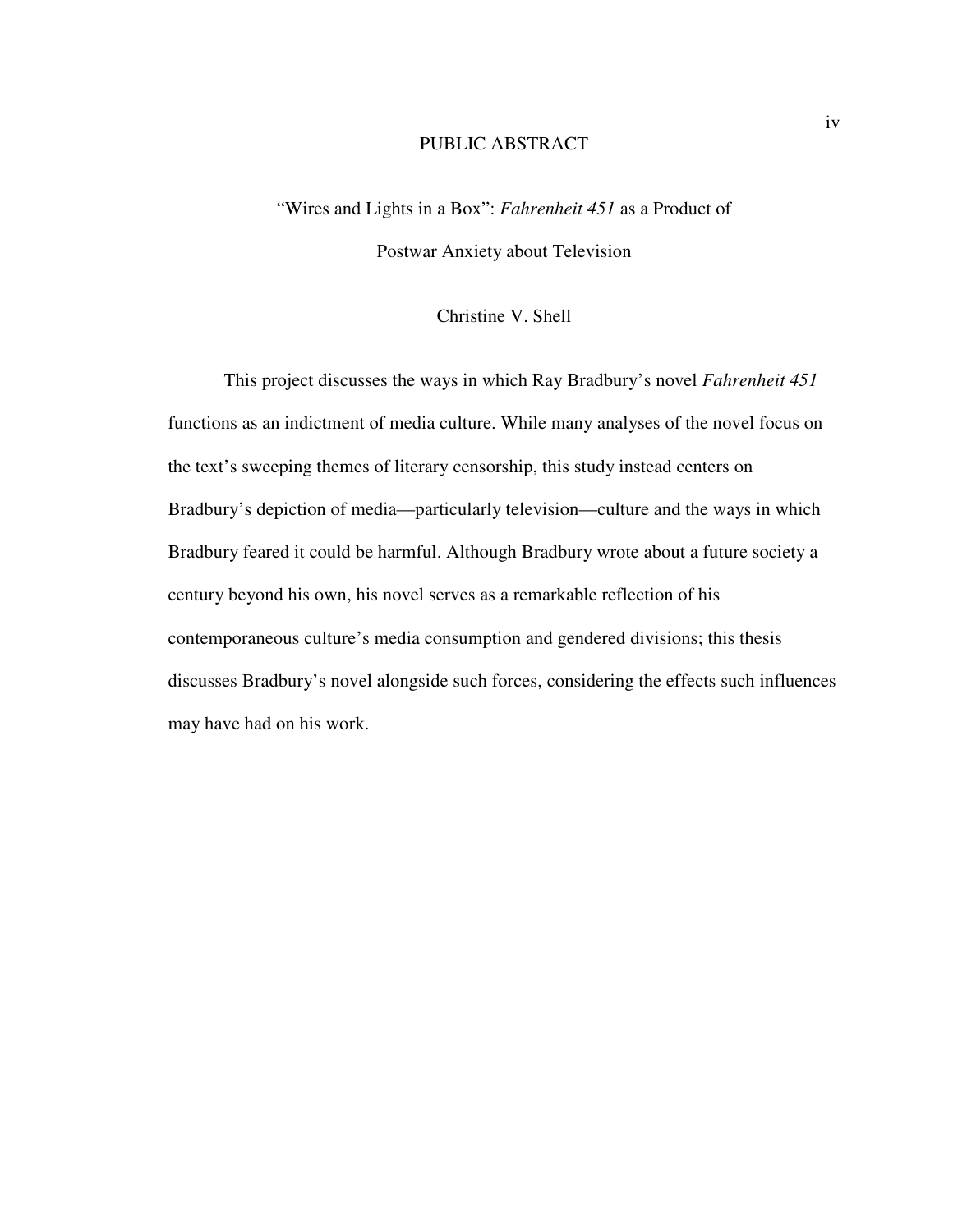## DEDICATION

For my grandparents,

George and Anna Mae Shell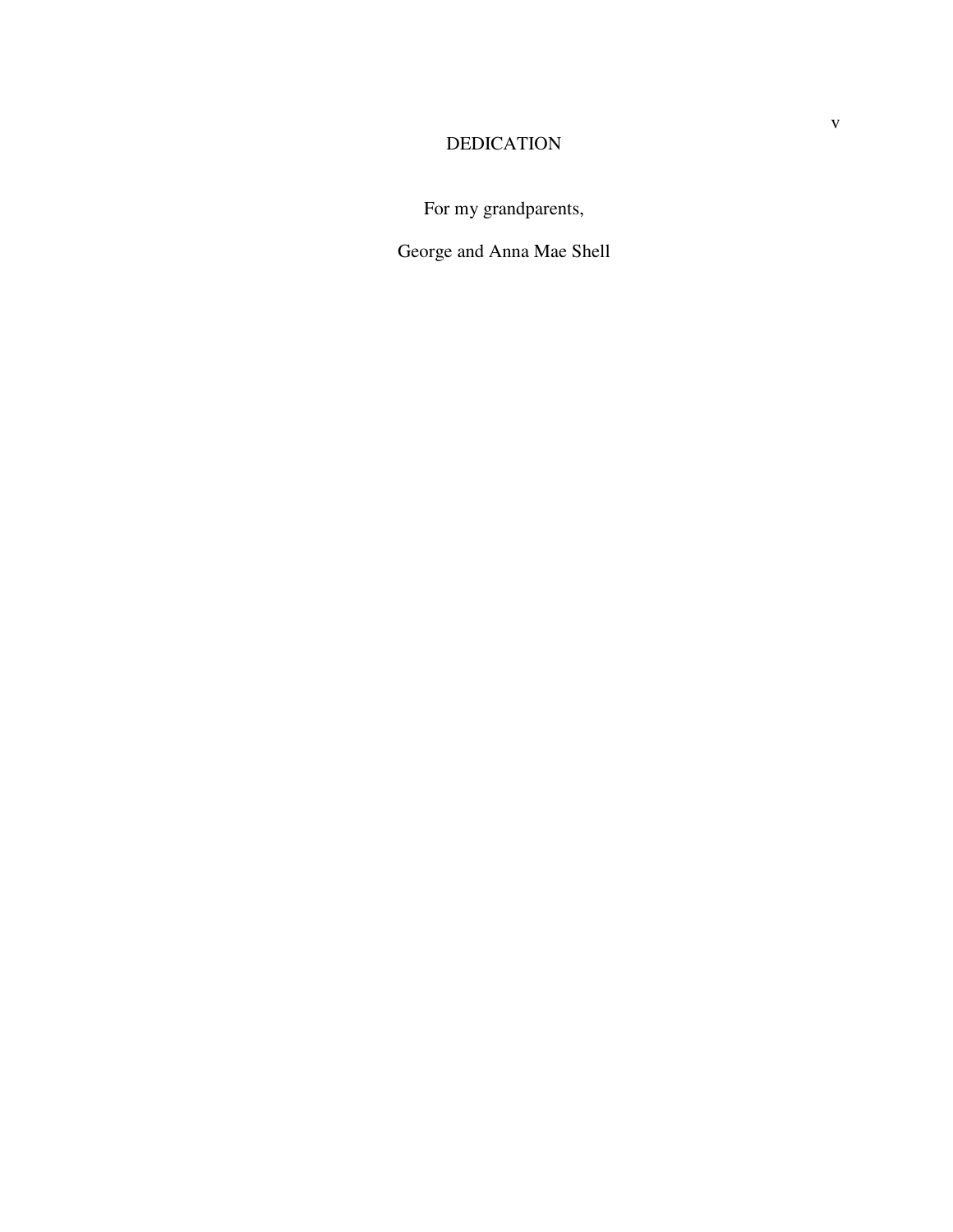#### ACKNOWLEDGMENTS

Writing a thesis is special beast, one I could not have tamed without assistance and encouragement from some wonderful people. Many thanks to my thesis chair, the incomparable Dr. Melody Graulich, and committee members Dr. Ryan Moeller and Dr. David Wall for their insight, patience, and support. Also, I extend a hearty and sincere "thank you" to my remarkable family and friends, especially my parents and grandparents. Without their love and faith, who knows where this project or my own sanity would be.

Christine Shell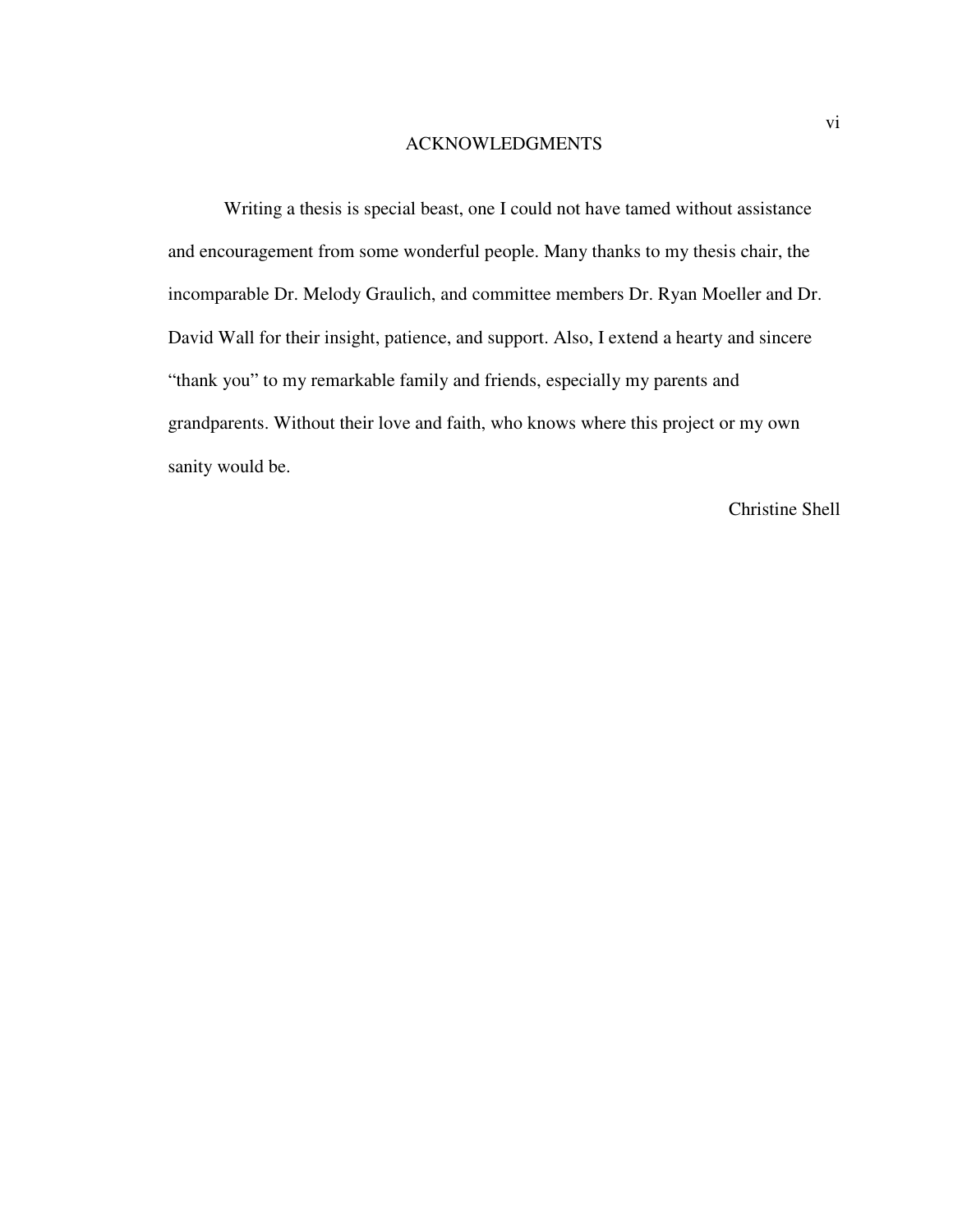### **CONTENTS**

vii

|                | Page                                                |
|----------------|-----------------------------------------------------|
|                |                                                     |
|                |                                                     |
|                |                                                     |
|                |                                                     |
| <b>CHAPTER</b> |                                                     |
| $\mathbf{I}$ . | INTRODUCTION: FAHRENHEIT 451 AND THE PROBLEM OF     |
| $\Pi$ .        | "FUN IS EVERYTHING": TELEVISION AS AN INSTRUMENT OF |
| III.           | "A SPIDERY HAND BUTTERED THE TOAST": TELEVISION IN  |
| IV.            | "HE HAD SEEN IT A THOUSAND TIMES": MIXING NEWS AND  |
| $V_{\cdot}$    | CONCLUSION: LESSONS FROM A CULTURE "SHOT            |
|                |                                                     |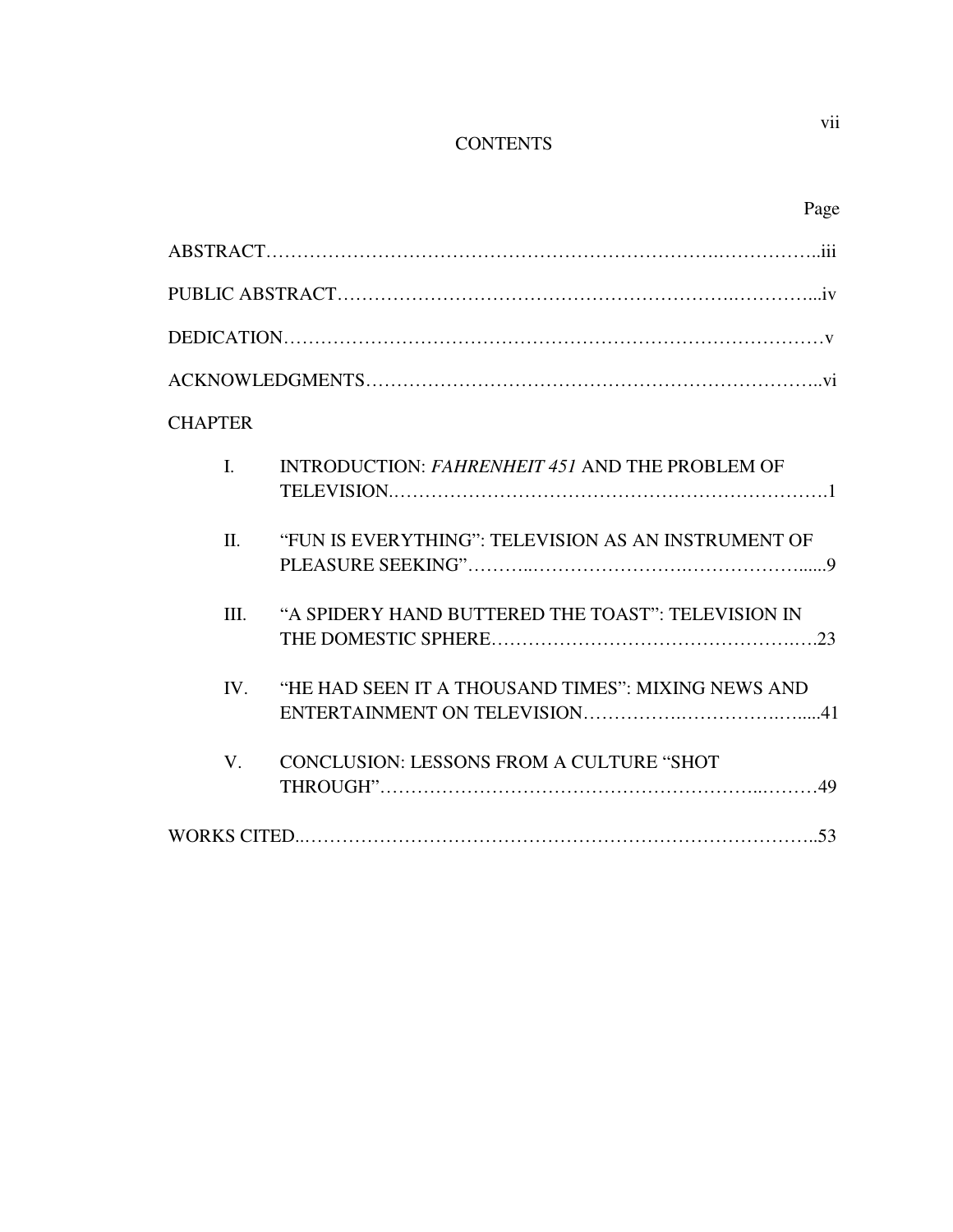#### INTRODUCTION

#### *FAHRENHEIT 451* AND THE PROBLEM OF TELEVISION

*John Crosby, critic, 1973: "In the 1950s everyone was interested in TV—the educated and the featherbrains alike. It was new and we were very innocent." (qtd in Boddy 89)* 

 "We must all be like. Not everyone born free and equal, as the Constitution says, but everyone *made* equal. Each man the image of every other, then all are happy, for there are no mountains to make them cower, to judge themselves against" (Bradbury 56).

This is the world of Ray Bradbury's *Fahrenheit 451*, a society of bottom dwellers who devote the entirety of their lives to avoiding pain. To do so, these individuals rely on a system of soulless mass media and other vapid entertainment to distract themselves from the harsh realities of their war-torn world. Those who engage in activities involving enlightened thought are considered subversives. Those who own or read works of literature—considered contraband in their society—are punished by fire; their books and home are burned by the firemen, an agency dedicated to the destruction of books, and the book owners themselves are thrown into prison. Captain Beatty, a fire chief, justifies this censorship when he tells Montag, one of his subordinates, about the dangerous tradition of books and their ability to make men miserable. "A book is a loaded gun," he says. "Who knows who might be the target of a well-read man" (56). Books, a symbol of critical engagement throughout Bradbury's text, have the power to make people think, a power which also brings the potential for unhappiness. But this won't do, for Fahrenheit's society views happiness as the absence of discomfort or pain; such discomfort or pain, in the collective reasoning, is only possible when people think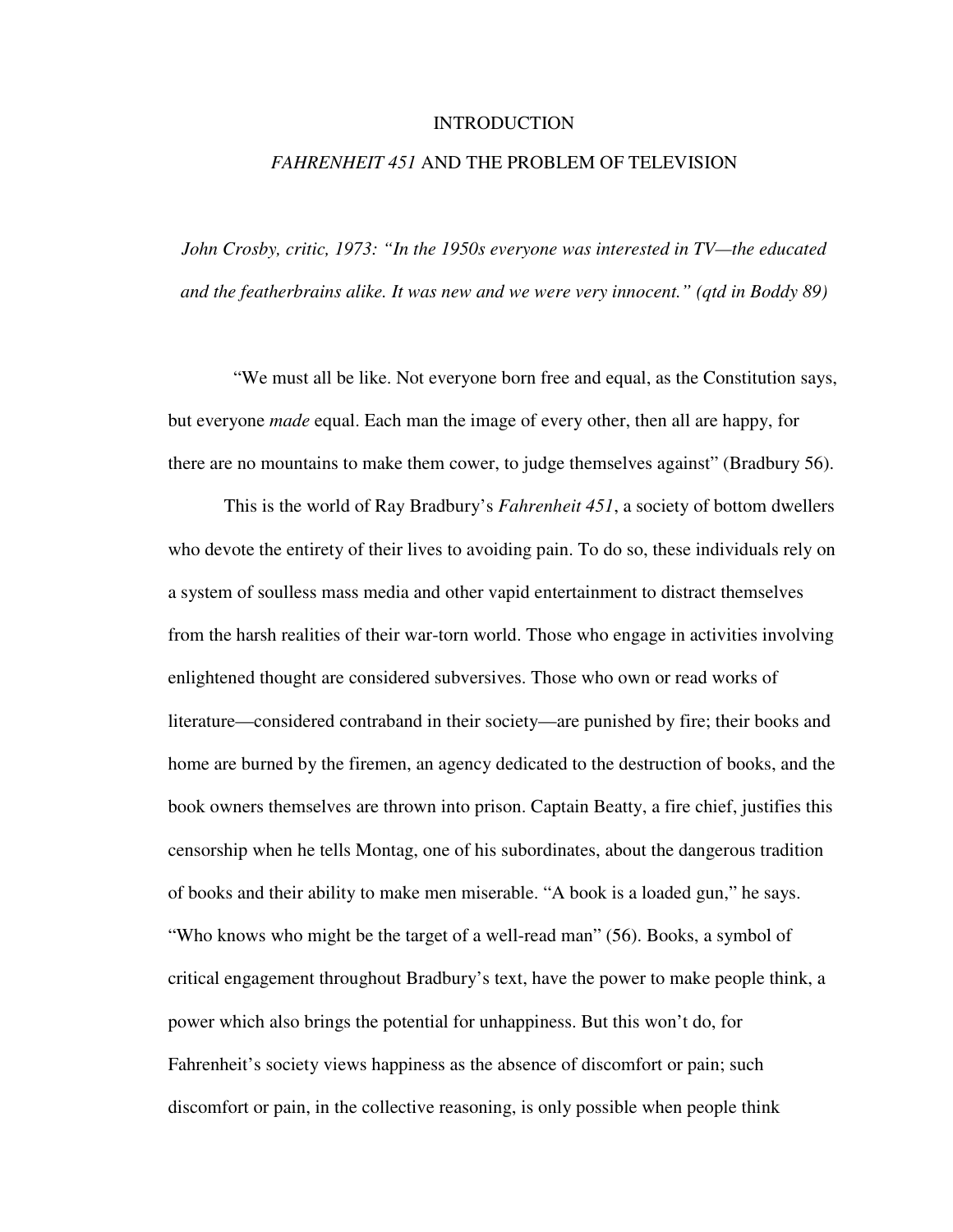critically about their world. They view "fun" or "pleasure" as any activity which provides careless amusement and easy distraction from the heavier problems of life. Hence, the materials which prompt vivid imagination and careful examination —chief among them books—are outlawed, and those who strive for a life of intellectual enlightenment are considered social pariahs and are carefully monitored by the Fire Department.

A small yet vital cast of characters populate this drama, set in a large, unspecified United States city: Montag, a disaffected Fireman who senses there's more to life than what he's been conditioned to accept; Millie, his brain-addled wife who watches television incessantly; Clarisse, their bright teenage neighbor who strives for a life beyond pain-avoidance and pleasure-seeking; Faber, a former college professor who guides Montag's quest for fulfillment; Captain Beatty, the menacing and devastatingly intelligent Fire Chief who vigorously enforces the status quo; the Mechanical Hound, a personified machine utilized by Beatty and the State to punish those who challenge the status quo; the Book People, a group of exiled intellectuals who keep literary culture alive in the wilderness outside the city. Through these characters, Bradbury personifies the varied themes of his work—censorship, the dangers of media saturation, the importance of critical thought, the danger of apathy—and presents a terrifying portrait of what society might someday become if its members don't make personal commitments to living on what Bradbury views as a higher plane of existence.

Many readers and critics respond enthusiastically to the novel's themes of censorship, but fewer focus on the chief agent of this censorship—not the Firemen, but the system of mass media (particularly television) which opiates the people, and the ways in which it contributes to a larger system of pleasure-seeking. This thesis will focus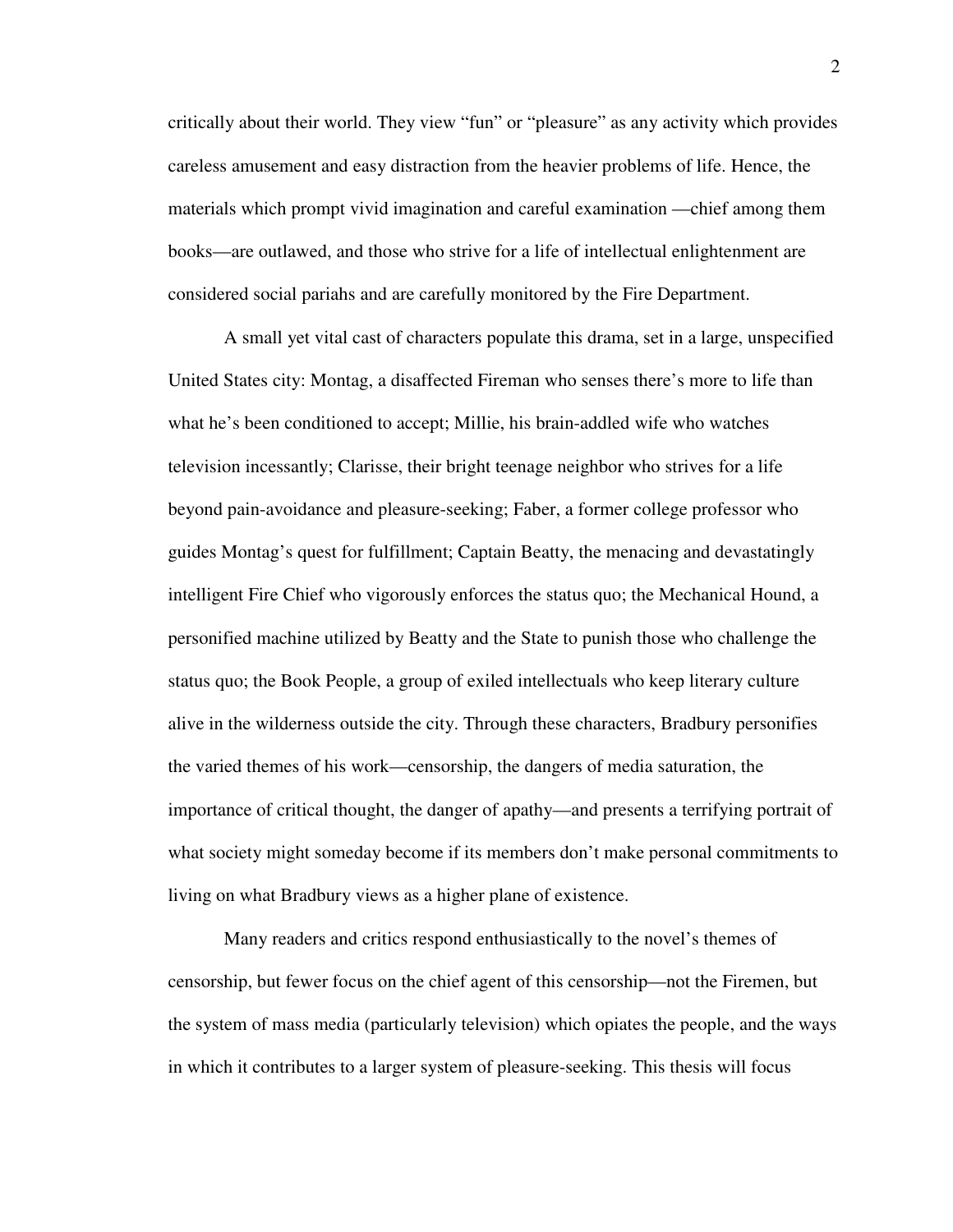primarily on the portrayal of and effects of television and radio in the novel, relying on the historical context of postwar America to explore why Bradbury feared that such a dystopian world could constitute his country's future, and will examine how postwar discourses on entertainment, gender roles, and current affairs may have shaped Bradbury's characterizations of *Fahrenheit'*s individuals and collective society. Granted, Bradbury's fears have deeper, more historical roots than the 1950s—as Patrick Brantlinger writes in *Bread and Circuses*, anxieties over new technology, scorn for societies built around pleasure seeking, and disdain for mass culture in favor of high (elite) culture date back to the days of the Roman Empire. Bradbury and many of his contemporary writers and thinkers continued this tradition in their criticisms of postwar television, which they clearly viewed as a lower form of culture. Television writer Paddy Chayefsky (who would later write the film *Network,* itself a prime and influential condemnation of mass media) wrote in 1955 that "lyrical writing, impressionistic writing and abstract and expressionistic writing are appalling in television whereas they might be gauged exciting in the theatre" (qtd in Boddy 83). Similarly, TV writer Manny Rubin in 1954 viewed the television landscape as a place with "no profession of idea[s]" and lamented, "There will be no F. Scott Fitzgeralds in TV, no Faulkners, no Hemingways. For TV writing has become a hack job" (qtd in Boddy 192). Such voices were part of a movement of "culture elitists" in the 1950s who produced work which demonized popular media, arguing that it "corrupted and vulgarized High Culture" (Cassidy 14). These critics overlooked the potential everyman value of so-called "hack job" entertainment; instead, to them television was, as Newton Minnow would famously remark in his 1961 speech "Television and the Public Interest," a "vast wasteland," a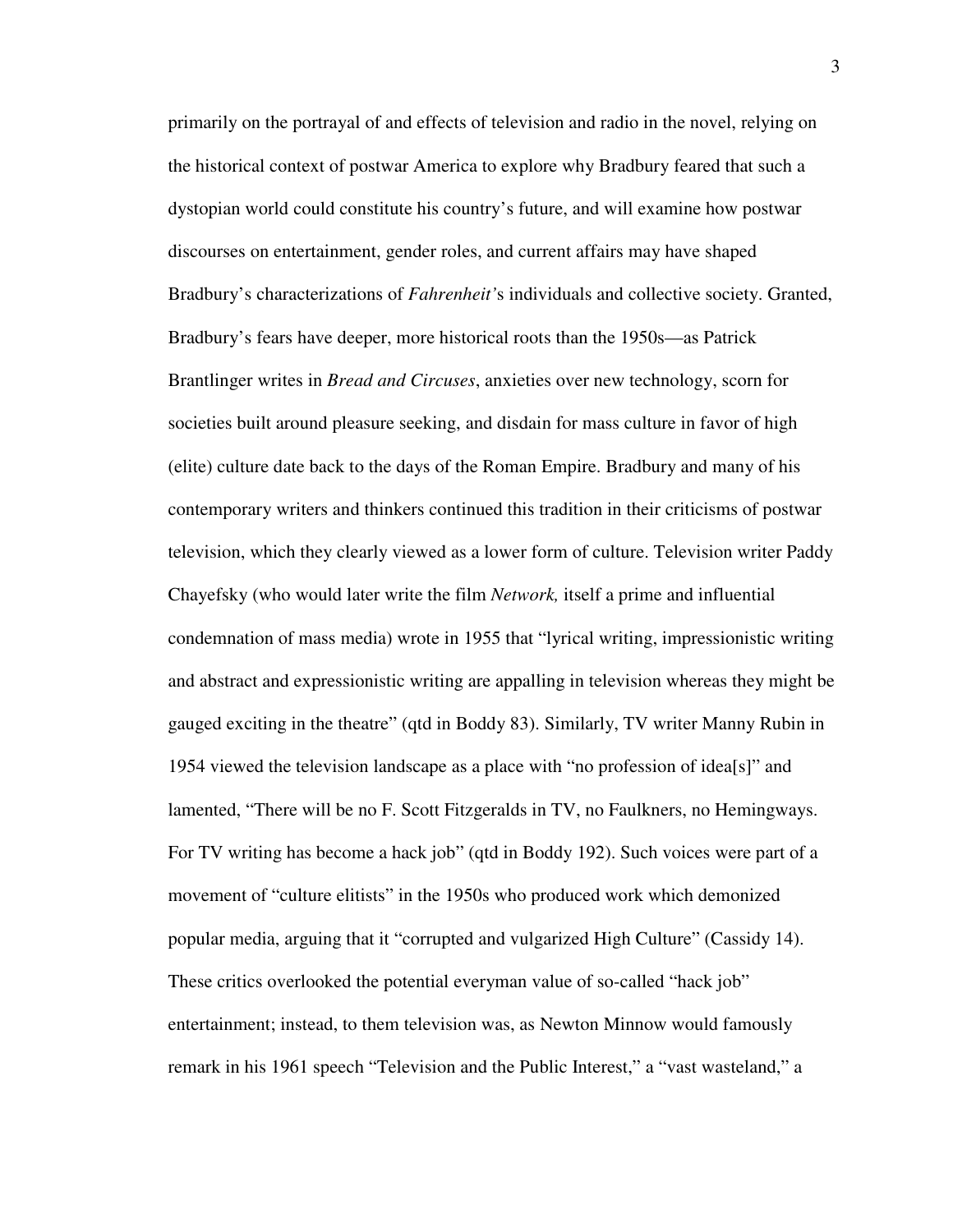landscape utterly devoid of creativity, intellectual depth, and true art—the supposed hallmarks of high culture, and the kind of culture Bradbury craved, at least if *Fahrenheit* serves as any evidence.

 Bradbury often said he was more interested in preventing the future than predicting it (Moore), but perhaps what he didn't realize was that in his effort to prevent a dastardly future he was also reflecting his own perfidious present. For the purpose of this thesis, Bradbury's then-present will be revealed through the examination of postwar television offerings and the writings of critics, intellectuals, and television industry insiders. Some postwar influences I cite are still well known today, such as television programs like *I Love Lucy* and *The Today Show*, while others have faded into relative obscurity, such as the misery shows of the 1950s (like *Strike it Rich* and *Queen for a Day*) and some of the popular writers and philosophers of his time, like Phillip Wylie. A particularly ascorbic critic, Wylie wrote his best-known work, *Generation of Vipers,* in 1944, a bitter critique of contemporaneous American culture with tirades against those who eschewed critical thought. Bradbury himself read the book in the mid-1940s (Eller 107) and hints of its influence on Bradbury surface throughout *Fahrenheit*'s text. Although Wylie's views are extreme and often offensive, his commentary on American life—both in the 1944 and updated 1955 edition—function as useful references for the kinds of societal conditions present in the time of *Fahrenheit*'s conception. In citing these and other sources, I do not intend to state with absolute certainty that Bradbury was most definitely influenced in some concrete way by each and every one of them; rather, I offer them as evidence of the general atmosphere of the time, and one through which to better interpret the world of *Fahrenheit 451* than the trappings of our familiar and thoroughly digital world.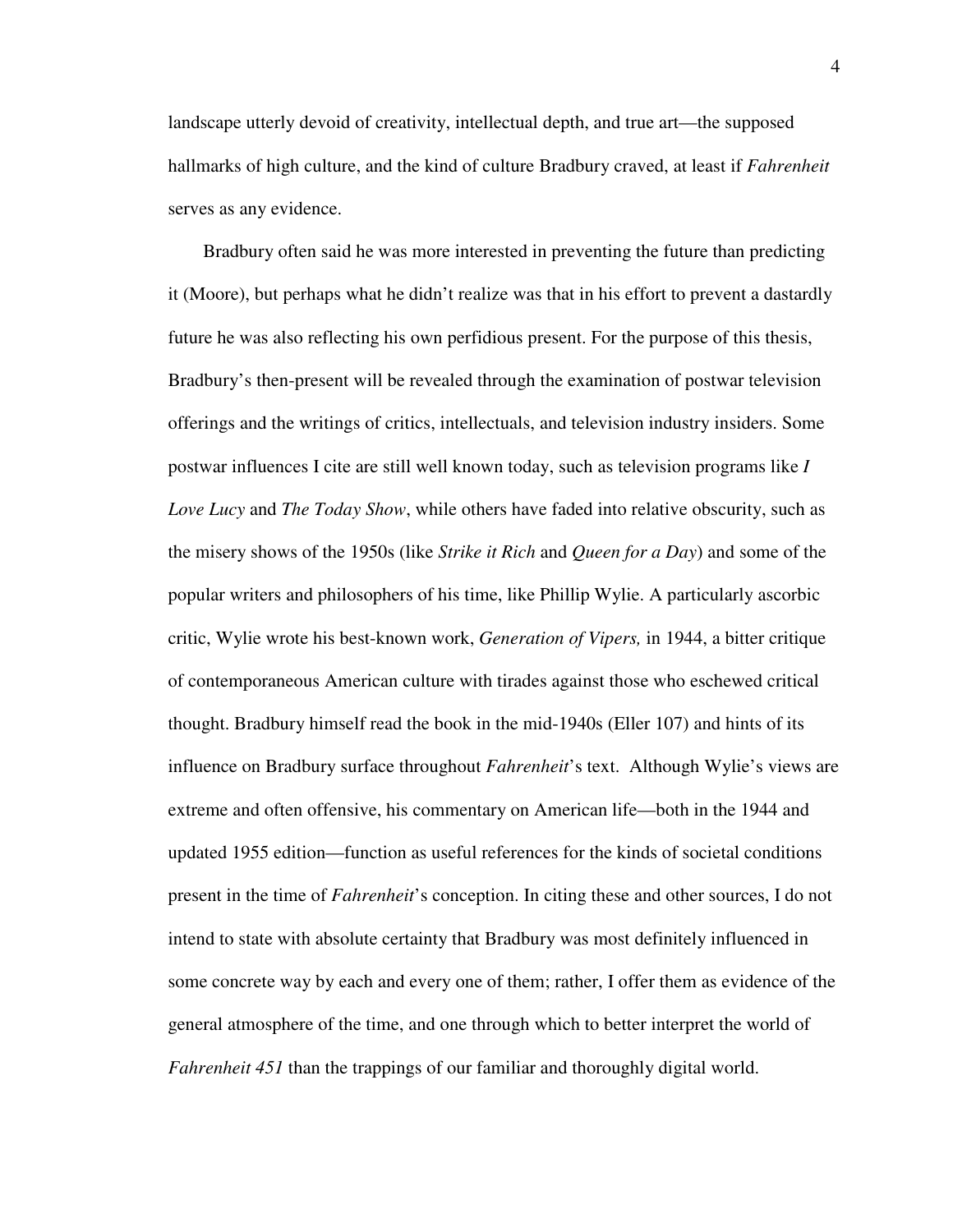The postwar era was an age of uncertainty, with the long years and losses of World War II still fresh in memory, and the threat of a new nuclear war looming heavy. As Elaine Tyler May writes in *Homeward Bound: American Families in the Cold War Era*, as Americans struggled to return to some sense of certainty about their world and their place in it they increasingly rejected the progressive ideas of the 1920s and 30s and attempted to return to a sensibility reminiscent of the Victorian era, with its traditional gender roles and firmly established patriarchy. They also turned to consumerism, filling their homes with sleek modern appliances to reduce labor time and increase leisure potential.

In this environment, "television was typically welcomed as a catalyst for renewed domestic values" (Spigel 2). Its basic principles had been known for some time, and were predicted as "just around the corner" since the late 1920s (Boddy 24). Limited television broadcasts commenced in the mid-thirties, but further development of the media was stalled by the arrival of World War II. After the war, the industry picked up again, with Americans purchasing the devices more rapidly than they had any previous home entertainment device; between 1948 and 1955 televisions appeared in over two thirds of American homes (Spigel 1). Such a rate of infiltration may have alarmed Bradbury, enough so to center his first full-length novel on the problem of television.

The novel itself developed through several incarnations—first as an unpublished short story, then as the short published work *The Fireman* in 1949, and finally in its expanded form as *Fahrenheit 451* in October 1953. Bradbury feverishly worked on the manuscript in short creative bursts, producing much of the novel over a nine-day period in July, using a rented typewriter in the cool quiet basement of the UCLA library, a place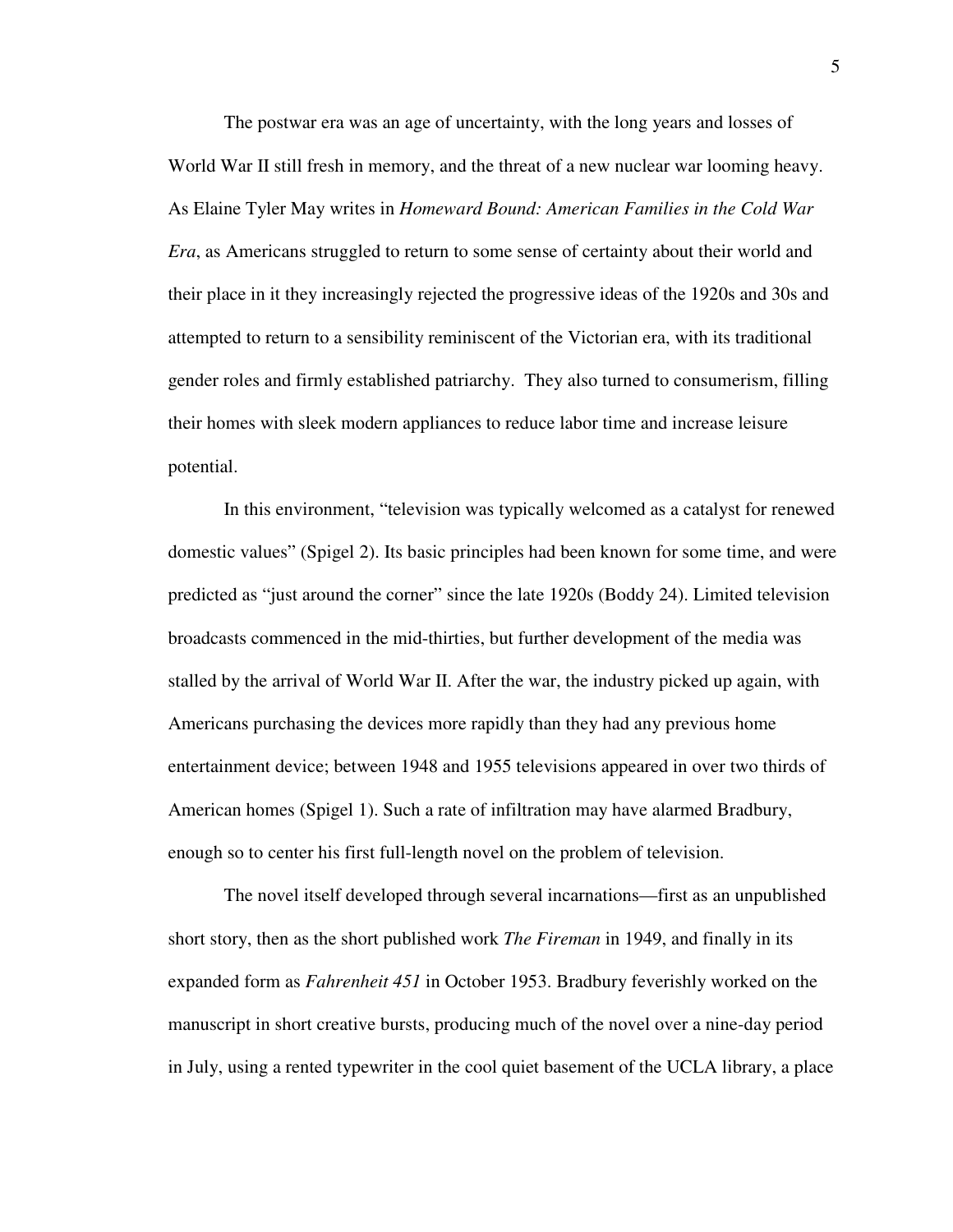away from the distractions of home and family. The analyses in this thesis will concern itself strictly with the final version of the novel, which the irrepressible Bradbury resisted altering over the years and instead left in its 1953 form (although he did adapt the novel for the stage in the 1970s, at which point he couldn't resist adding some material).

Throughout this thesis, terms such as or similar to "pleasure-seeking" are used to indicate mindsets and activities which stifle critical thought—which, in Bradbury's world, leads to pain—and which instead provide simple, mind-numbing amusements which do not promote intellectual or emotional stimulation or growth. The term "critical thought," as applied throughout this text, refers to the careful and rational examination of personal and cultural philosophies, conditions, entertainments, and rhetoric. Critical thinking here indicates a willingness to be open to new ideas and engage in careful and sustained discourse with one's self and others, regardless of the discomfort or pain that may follow, in a greater search for truth and profundity.

The first chapter will focus on the prominent portrayal throughout *Fahrenheit 451* of societies built around mass culture as cheap, pleasure-seeking collectives. Like the critics in Brantlinger's book and multitudes of 1950s thinkers, Bradbury appears to associate high culture with intelligence and progressive thought, and low, or mass, culture with mediums like television and radio as well as an overall cultural environment of idiocy, undeveloped thinking skills, pleasure-seeking tendencies. The chapter will especially discuss the concepts represented in the depiction of the novel's Mechanical Hound and the ways in which it functions both as a symbol of media devices and their users.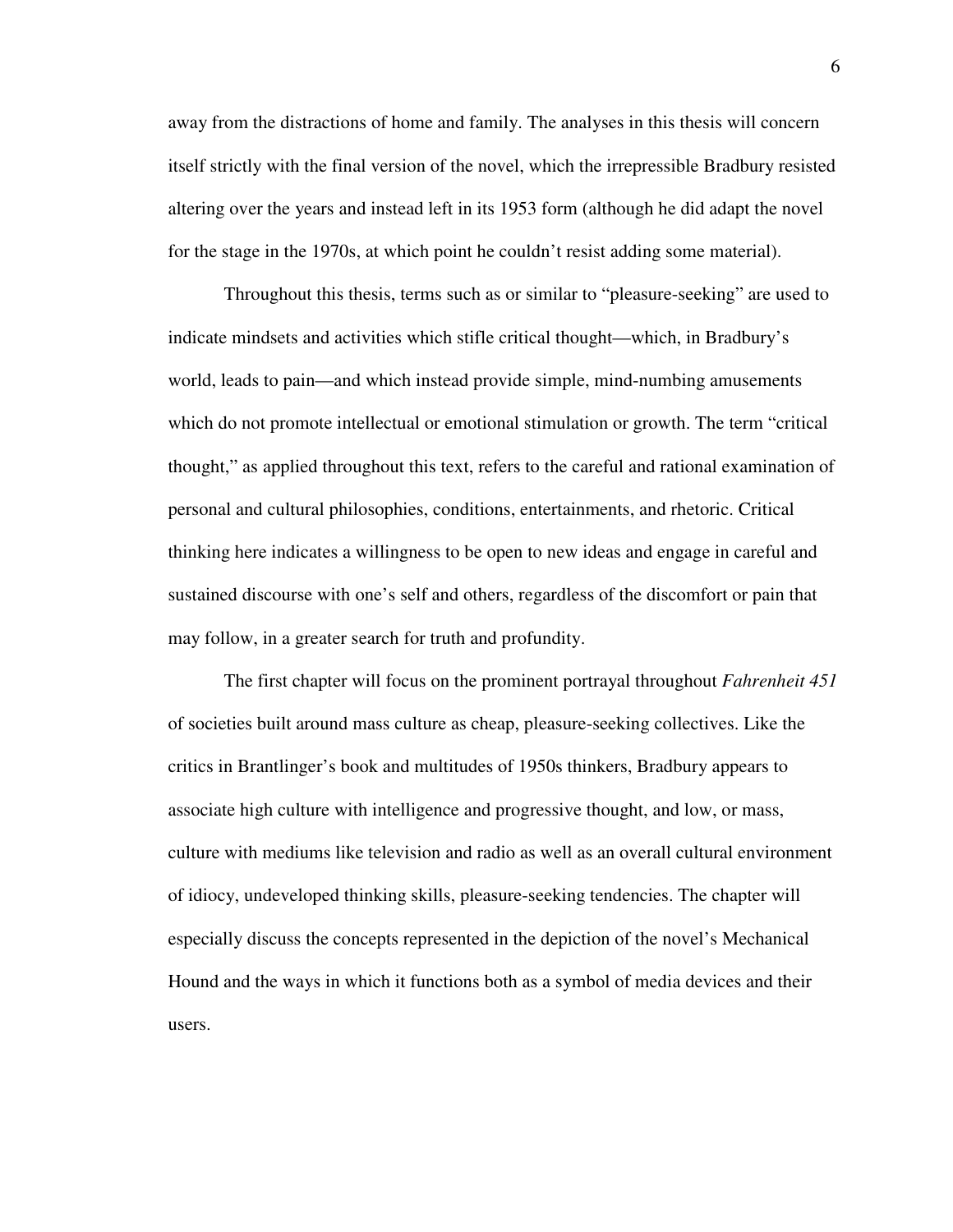The second chapter will consider the role of the domestic sphere in *Fahrenheit 451*, first examining Bradbury's rendering of the domestic space and family life in his media-saturated society, and the resulting implications. It will pay close attention to Bradbury's construction of femininity—particularly, femininity as a product of motherhood and housewifery—as it relates to both novel and postwar gender narratives. Finally, it will explore the ways in which women interact with and are affected by media in the novel and the effects these habits have on the fulfillment of their gender-dictated duties. Throughout, the chapter will discuss these postwar notions through the lens of popular entertainment, magazines, and social critics such as Wylie and Betty Friedan.

Finally, the third chapter will examine the friction between and ultimate marriage of popular news and entertainment. Such conflicts would be warned against in future works such as the 1976 film *Network* (penned by Chayefsky, who actually wrote for television during the postwar era) and in Neil Postman's 1986 book *Amusing Ourselves to Death*. Both Chayefsky and Postman viewed the melding of news and entertainment as a catastrophic event, a tactic which pandered to the lowest common denominator of society and encouraged stupidity and base thinking. Both also had a longer history of television news coverage to draw from than Bradbury, yet even in the early days of television, patterns of entertainment news and even reality shows were already emerging in the broadcasting landscape. This chapter will consider some of these early examples, and the ways in which they could have spoken danger to Bradbury's sensibilities. It will also consider the ways in which Bradbury connects wartime culture with television culture, and how these connections inform his critiques of news entertainment and television programming in general.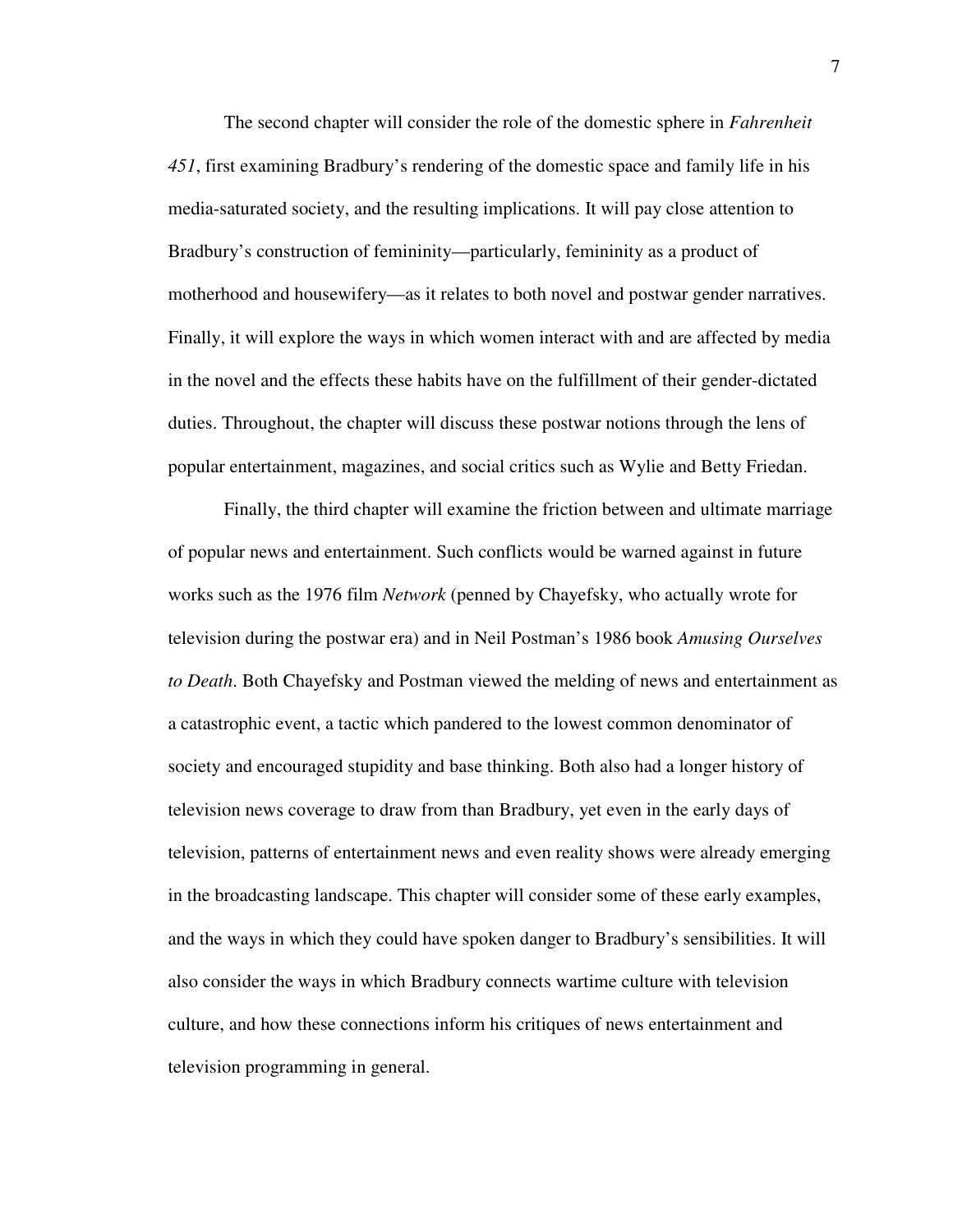As his biographer Jonathan Eller writes, "[Bradbury] recognized at any early age that a culture can slip away from its ethical anchor by destroying, or even by ignoring, its art and literature" (92). As the following pages will demonstrate, in *Fahrenheit 451* such fears are manifest.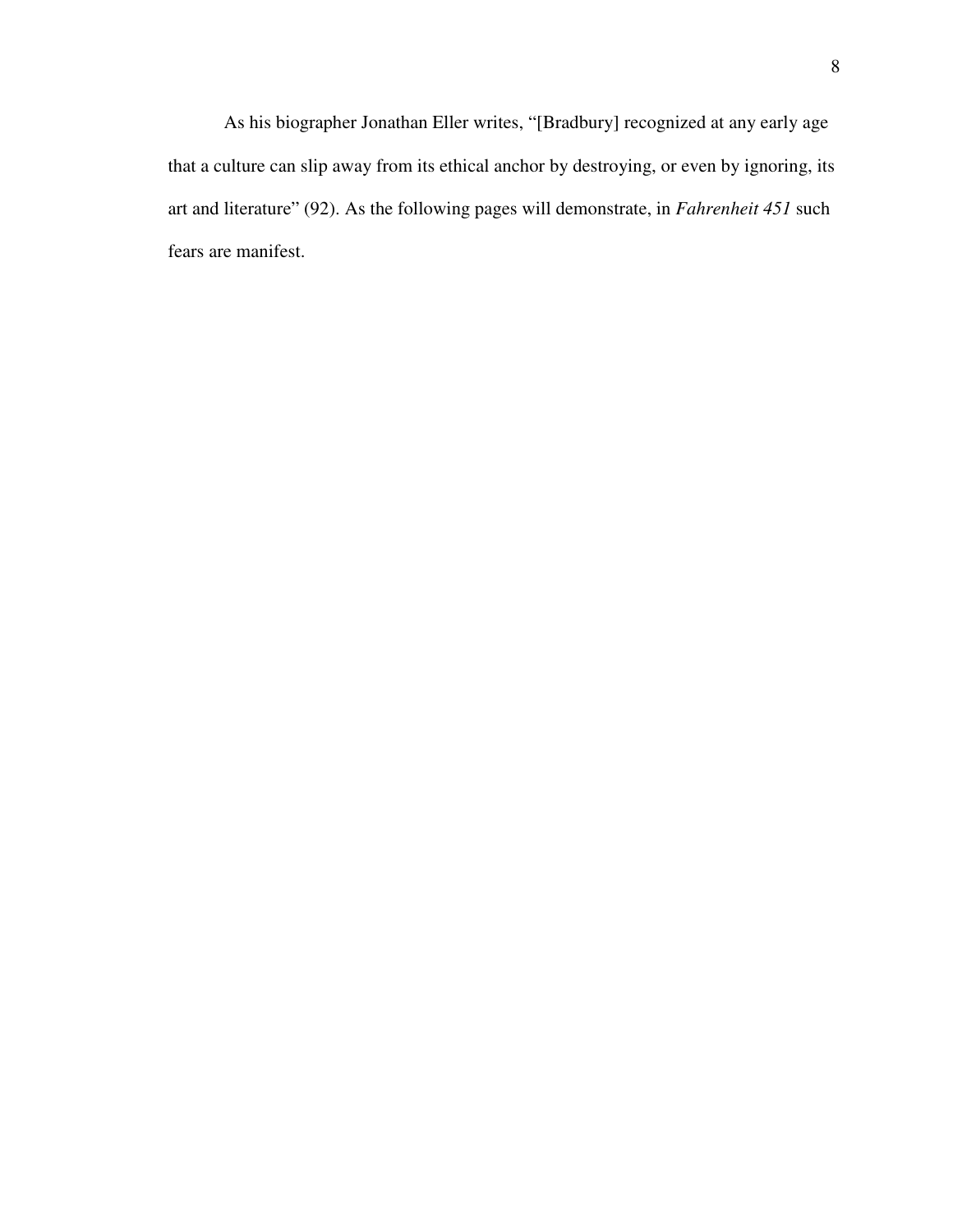#### CHAPTER I

## "FUN IS EVERYTHING": TELEVISION AS AN INSTRUMENT OF PLEASURE-SEEKING

 *"This instrument can teach, it can illuminate; yes, and it can even inspire. But it can do so only to the extent that humans are determined to use it to those ends. Otherwise it is merely wires and lights in a box." (Murrow)* 

Second only, perhaps, to Captain Beatty, one of the most sinister and frightening figures in Fahrenheit 451 is the Mechanical Hound. As its name suggests, the Hound's form mimics that of a large dog, but with distinct differences—rather than fur, flesh, and bone, the Hound is constructed of brass, copper, and steel; rather than four legs, this Hound has eight, spidery in structure and with "rubber-padded paws" (Bradbury 22). When not in use, it "[sleeps] but [does] not sleep, [lives] but [does] not live" in a corner of the firehouse (21); when activated, its "multifaceted" eyes flicker with a green-blue neon light, and it growls—"a strange combination of electrical sizzle, a frying sound, a scraping of metal, a turning of cogs that seemed rusty and ancient with suspicion" (23). The Hound, on a literal level, functions as an enforcer and assassin for the Fire Department. With a four-inch hollow needle extending from its nose, the Hound is always at the ready to inject morphine or procaine into its helpless victim. Within seconds of being dispatched, the Hound can run down, pounce upon, and kill its target with terrifying, silent precision, then return to its kennel and "die as if a switch had been turned"  $(23)$ .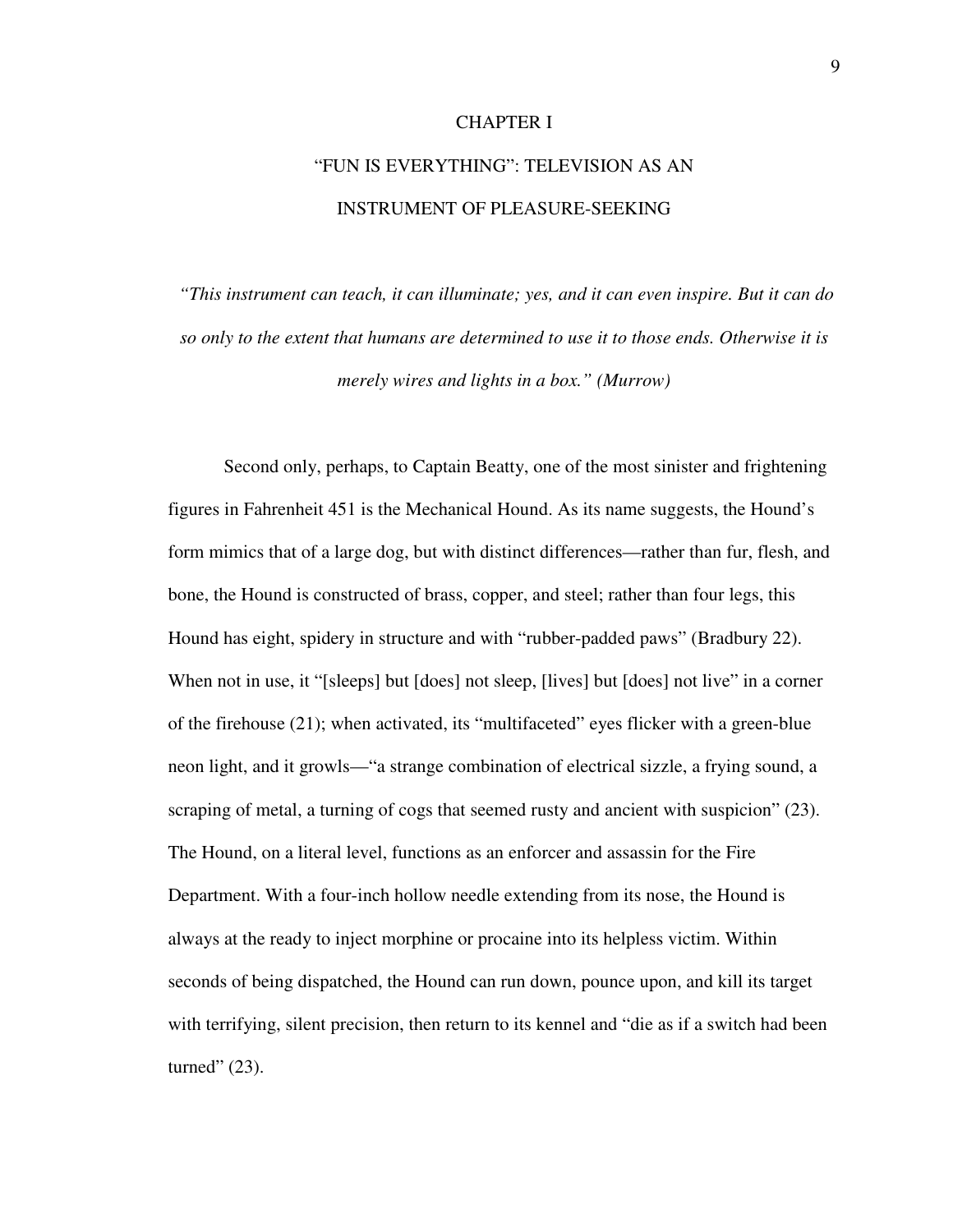Montag is both fascinated by and terrified of the Hound. Convinced that the Hound doesn't like him (he touches its nose while it sleeps, and it growls at him and starts to stir), he quickly escapes and talks to his boss, Beatty, about the situation. Beatty replies, "Come off it. It doesn't like or dislike. It just 'functions.' It's like a lesson in ballistics. It has a trajectory we decide on for it. It follows through. It targets itself, homes itself, and cuts off. It's only copper wire, storage batteries, and electricity" (24). Indeed, the Hound can be programmed to pursue a specific person by entering the chemical values of the person's scent into the Hound's electronic brain, rendering it a personalized killing machine.

Beatty's characterization of the hound could also be used to describe a television set. Like the Hound, television sets—as physical objects—have no life on their own. They have no emotions, no preferences, no motives. They are, as Edward Murrow would famously say in 1958, "lights and wires in a box." Television, as a technology and a medium, is as helpful or as malicious as the people producing programming and the people consuming that programming wish it to be. And in *Fahrenheit*, people "gave up reading of their own according" decades previous—no one forced them to do so. The state of their culture is portrayed as a direct result of their choice of fast and easy entertainment over thoughtful, sustained discourse and critical thought.

Along these lines, later, when Montag wonders aloud what "the Hound think[s] about . . . at night," the Captain replies, 'It doesn't think anything we don't want it to think." "That's sad," Montag answers, "because all we put into it is hunting and finding and killing. What a shame if that's all it can ever know" (25).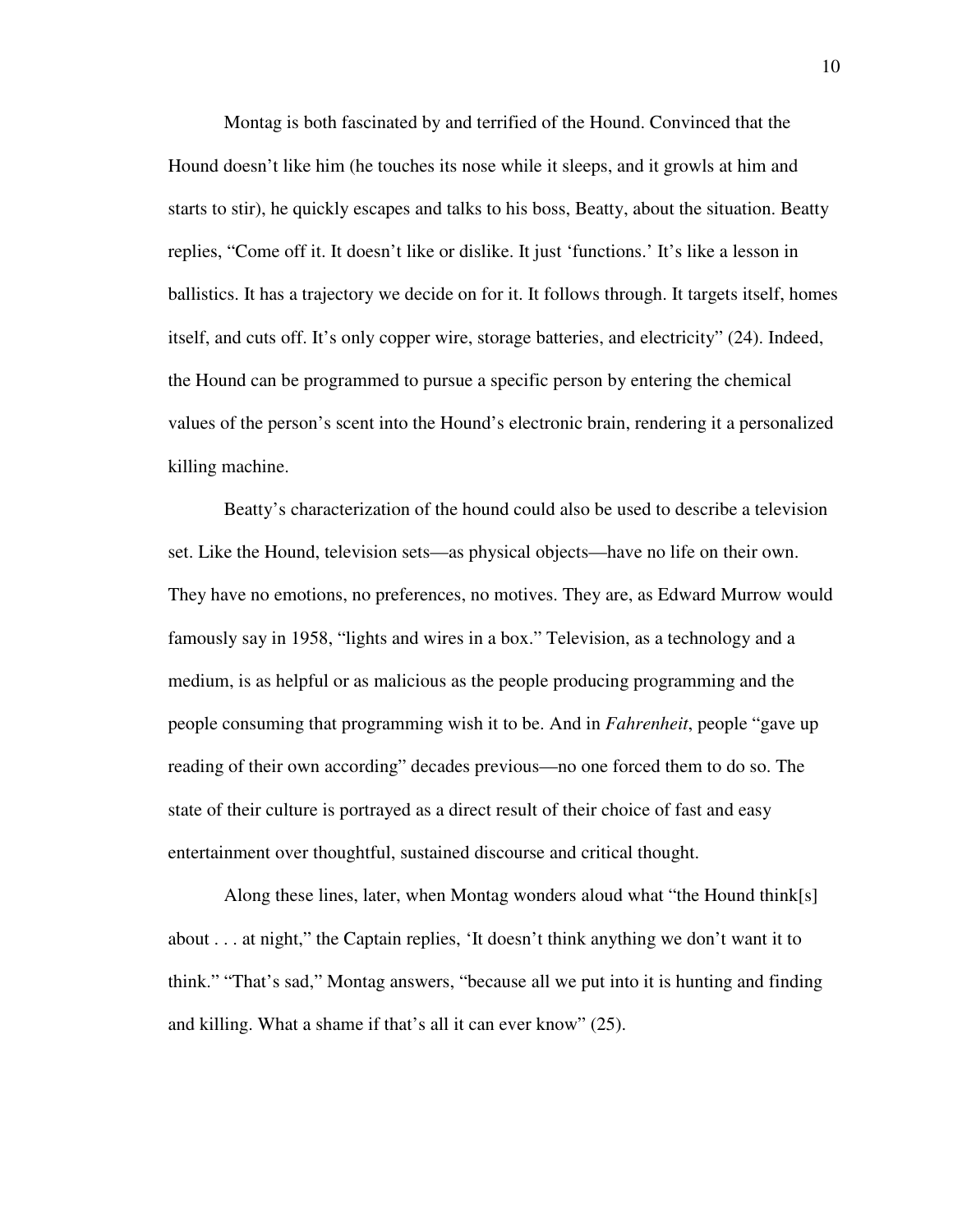Montag's lament for the Hound's lost potential echoes those of television critics in the 1950s. Many critics bemoaned the slough of what was, in their opinions, poorquality programming. The earliest days of broadcast television, from the mid to late forties and early fifties, were filled with variety programs, comedy hours, and the socalled "misery" shows (treated in Chapter 3)—all created in the name of entertainment. While some of the shows were praised for their ingenuity, many were panned as uncreative, stifled, dull, and/or violent. Sitcoms and variety shows were extremely popular. In April 1952, a ratings service determined that 42.7 percent of all network programming was comedy-based, with 24.8 percent of that total comprised of comedyvariety shows (Macdonald). Many of these shows fell in the category of "vaudeo" entertainment (the term an amalgamation of "vaudeville" and "video") and featured "dancing, popular songs, dog acts, pony acts, circus-style stunts, and big-name guest stars and/or series regulars, all sandwiched between generous portions of funny skits and monologues" (Macdonald). Although many, such as *Your Show of Shows* and Milton Berle's *Texaco Star Theatre*, were well received, others fared poorly. *New York Times* critic Val Abrams labeled Gary Moore, who hosted an eponymous vaudeo show on which he was known to pull stunts such as boxing a bear or bouncing on a trampoline, a "perpetual juvenile" (qtd in Cassidy 80). *Times* critic Jack Gould, perhaps one of the most respected television critics of the era, wrote that Fred Allen, on *The Colgate Comedy Hour*, "did not seem to be trying very hard, which is not the trouper's way of showing loyalty to an audience that wants and expects to be entertained" (qtd in Murray 46). Gould also panned Milton Berle and his Texaco Star Theater for a time, disdaining his "parading around in women's clothes and pushing into everybody else's act" ("A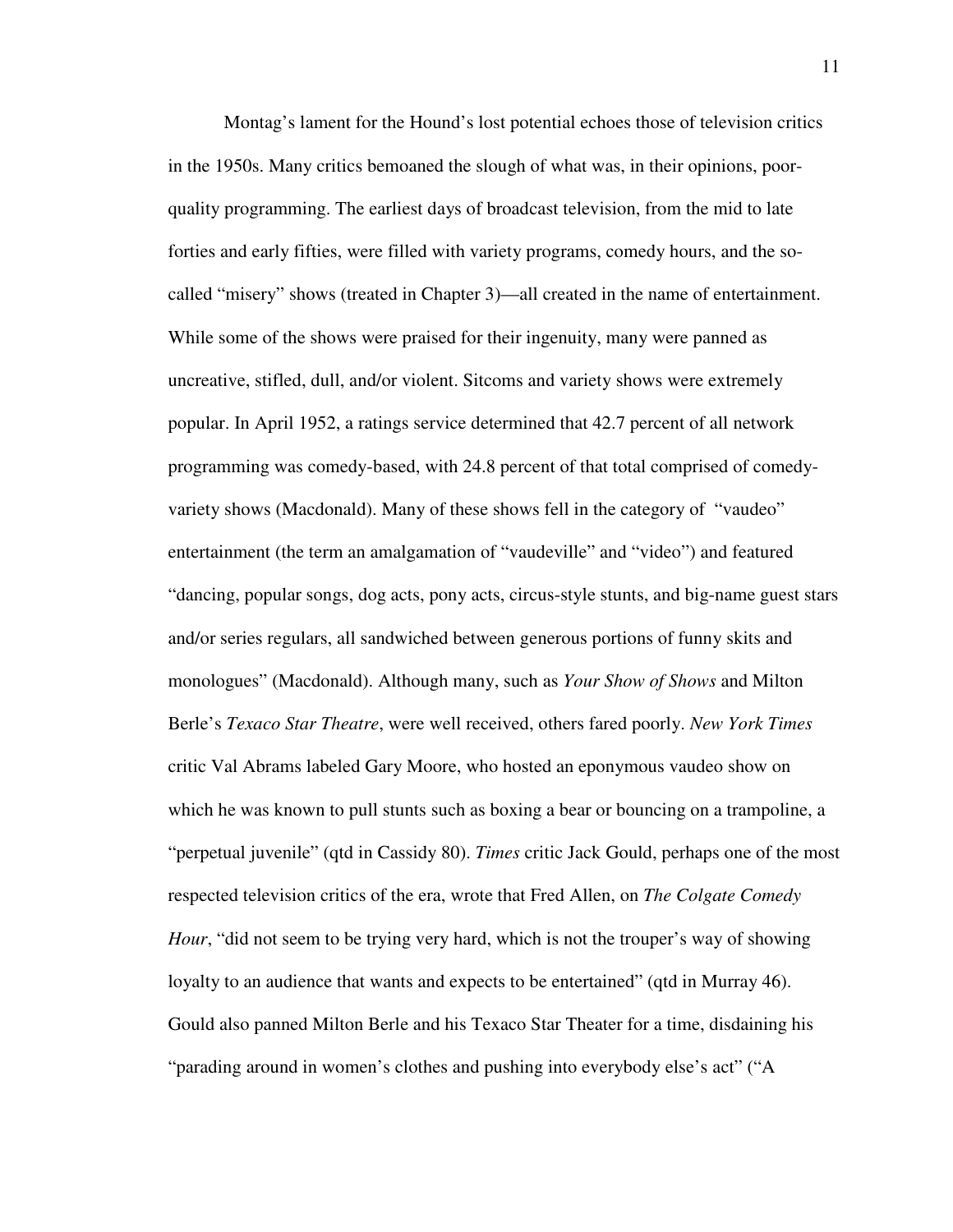Reversal of Form" 15). Even the very format of these shows—somewhat schizophrenic in their large variety of often-silly acts—might have rubbed someone like Bradbury the wrong way. The way Berle, for example, ventured in and out of character might have been endearing to audiences, but Bradbury and similar critics could very conceivably have viewed such performance as evidence of an inability to maintain a fluid and intelligent performance.

Others were disturbed by the violence they found on television. In 1949 the Southern California Association for Better Radio and Television tallied all the violence they found during one week of television broadcasts in Los Angeles and found "ninetyone murders, seven stagecoach holdups, three kidnappings, ten thefts, four burglaries, two cases of arson, two suicides, one instance of blackmail, and cases of assault and battery 'too numerous to tabulate'" (Macdonald). Five years later, a Gallup poll found that seventy-five percent of Americans believed that "the constant parade of violence on the home screen was a major contributor to the growth of violent behavior, juvenile delinquency, and outright criminal behavior among the nation's young people" (Burns 262). Early crime anthology dramas such as *Lights Out*, *Danger*, and *Suspense* and detective shows like *Man Against Crime* (also known as *Follow That Man*) and *Martin Kane, Private Eye* may have contributed to this perception. J. Fred Macdonald writes that although such shows "preached the moral that crimes did not pay, . . . powerful individuals and social groups assailed them because of their fundamental violence," claiming "causal links between crime programming on TV and juvenile delinquency, social violence, and a general undermining of moral conduct in the United States"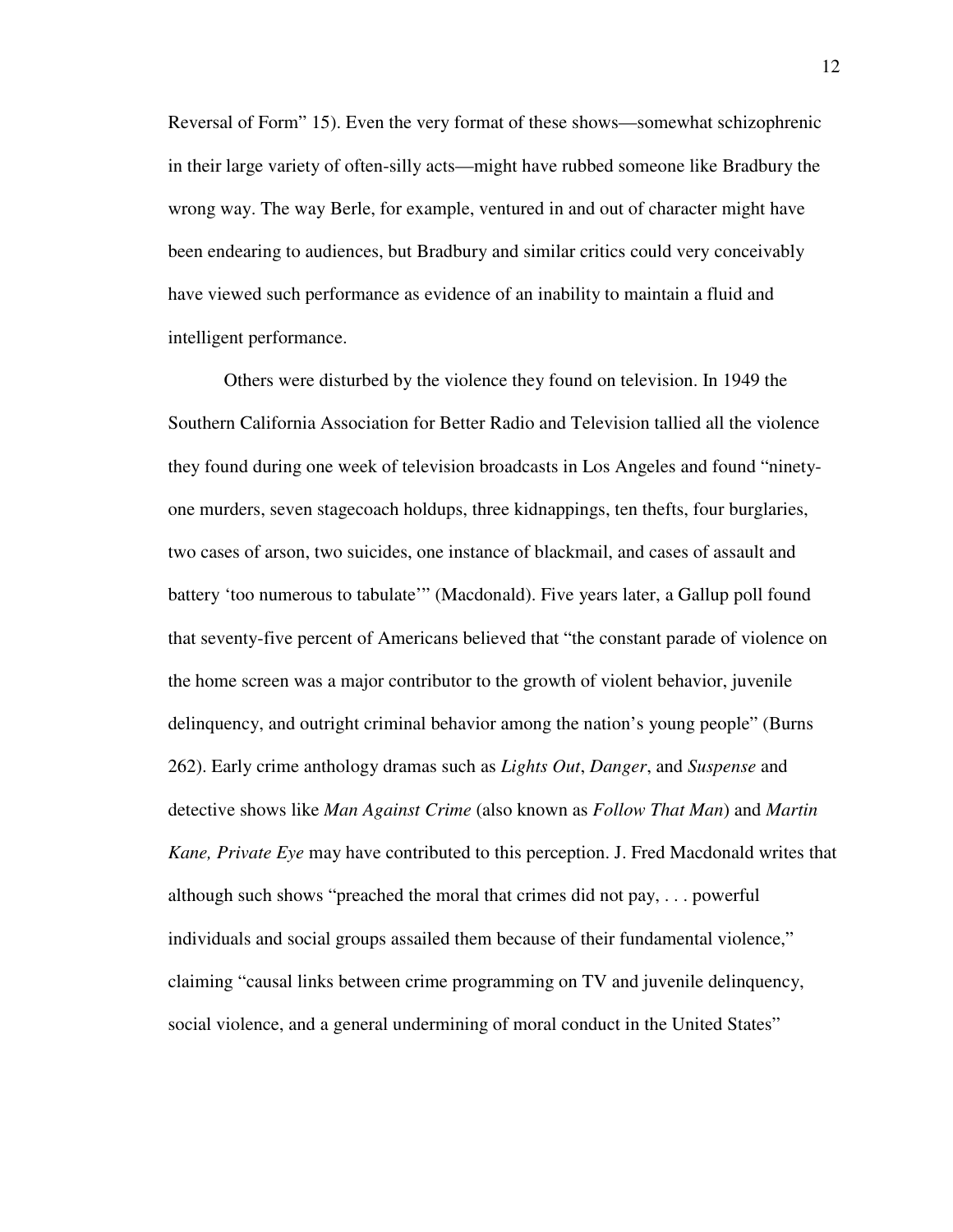(Macdonald). Bradbury reflects such anxieties in his novel, writing of teenagers who run over pedestrians or kill each other for fun.

Ironically, the consumption of such programming from this version of a Mechanical Hound in some ways renders its consumers as Mechanical Hounds themselves. In Bradbury's dystopian world, when citizens allow their lives to be overrun with media, particularly television, they turn into mirror Hounds—fulfilling the form of a human being, as the Hound fulfills the form of a dog, but inside empty and soulless. Like the Hound, they only think what they are told to think—in their case, by the media—or are the sad sum of the mindless programming they consume, and they function accordingly. They have little value for human life, seeing each other as dispensable ("this is the age of the disposable tissue," one character says. "Blow your nose on a person, wad them, flush them away, reach for another, blow, wad, flush. Everyone using everyone else's coattails," [Bradbury 15]), and will turn in even neighbors, family members, and friends for owning books (and, therefore, subjecting the new criminal to prison or death) without a second thought—because it is what they are programmed to do. Human beings, like the Hound and television, are controlled by and in service of the dominant social narrative—"to run, have fun" (100)—and without the intellect or a desire to do anything else. These pleasure-seekers believe, as does Millie, that "[h]appiness is important. Fun is everything" (62).

Television and other forms of media aren't the sole supporters of this pleasureseeking society, although they're certainly the mediums Bradbury focuses on the most; rather, Bradbury casts these devices as part of a larger system of amusement. Other parts of the whole include sporting events, theaters filled with clowns rather than high drama,

13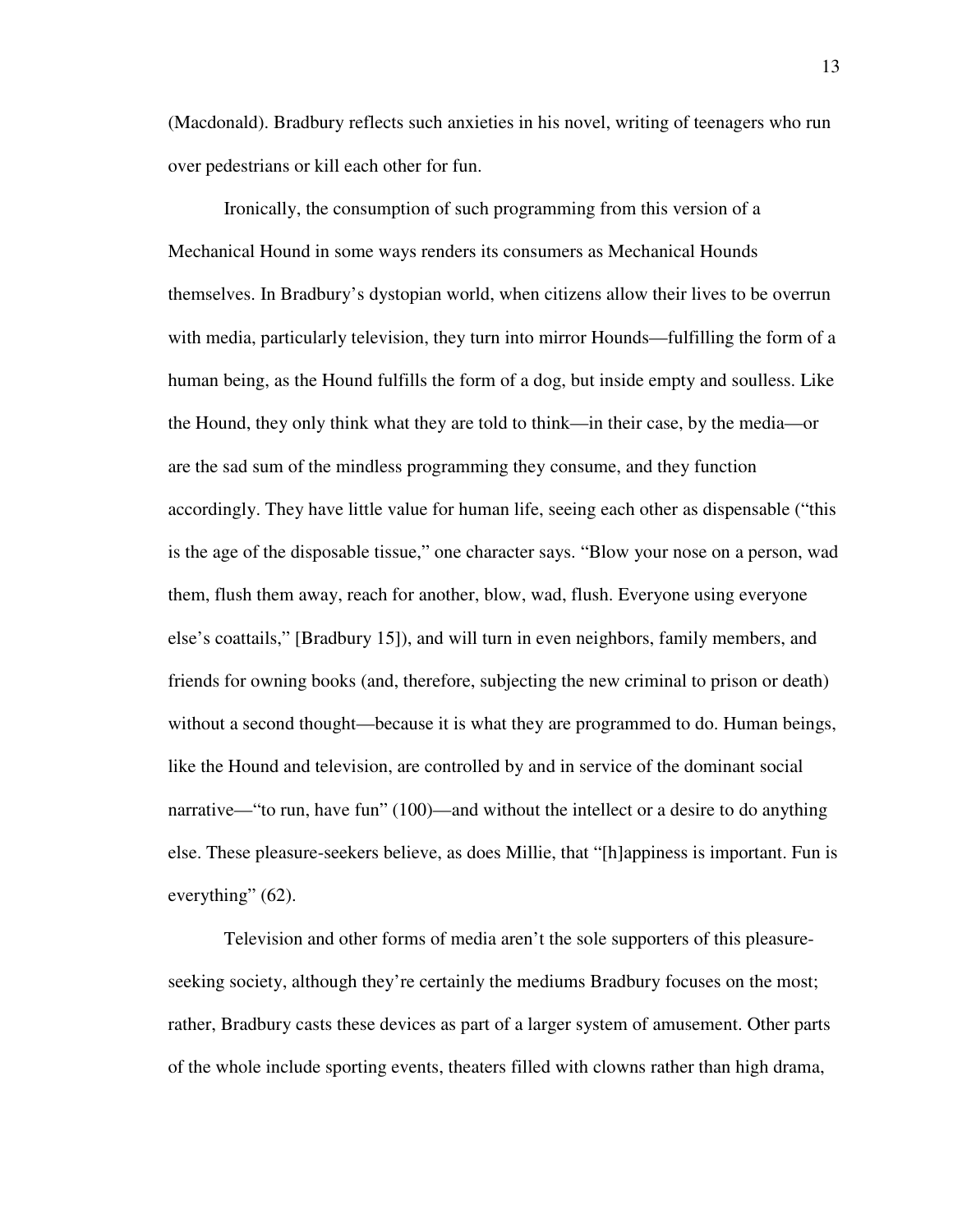comic books, trade journals, three-dimensional sex magazines, high-speed street racing, clubs and parties, jet cars, motorcycle helicopters, sex, heroin, acrobats, magicians, and Fun Parks filled with attractions such as Window smashers and Car Wreckers, in which their participants can wreak havoc to their heart's content. All these diversions keep their participants so busy that they are left without the time, inclination, or capacity for critical thought about their fragile world, their place in it, and the hollowness of their beings and souls. Millie claims that she is happy "and proud of it" (62), and as she functions as representative of the media culture at large, the scores of other television watchers (presumably, the entire country) would claim the same thing. But it's clear they're not happy. Millie and countless others continue to overdose on tranquilizers, which they take to numb even a flicker of psychological pain, and so many are overdosing that the medical profession builds special machines to pump the junkies' stomachs, drain their blood, and replace it with fresh blood, untainted by tranquilizing chemicals (12).

Betty Friedan in *The Feminine Mystique* noted the frequent use of chemical tranquilizers in women of the 1950s, stating that "[m]any suburban housewives were taking tranquilizers like cough drops." One user told her, "'You wake up in the morning, and you feel as if there's no point in going on another day like this. So you take a tranquilizer because it makes you not care so much that it's pointless'" (31). Clearly, all is not well on the home front. People aren't happy and so they turn to the media, to their pills, to forget.

In *Dialectic of Enlightenment*, Frankfurt School theorists Max Horkheimer and Theodor Adorno explain such avoidance of pain, this masking of misery. "Pleasure," they write,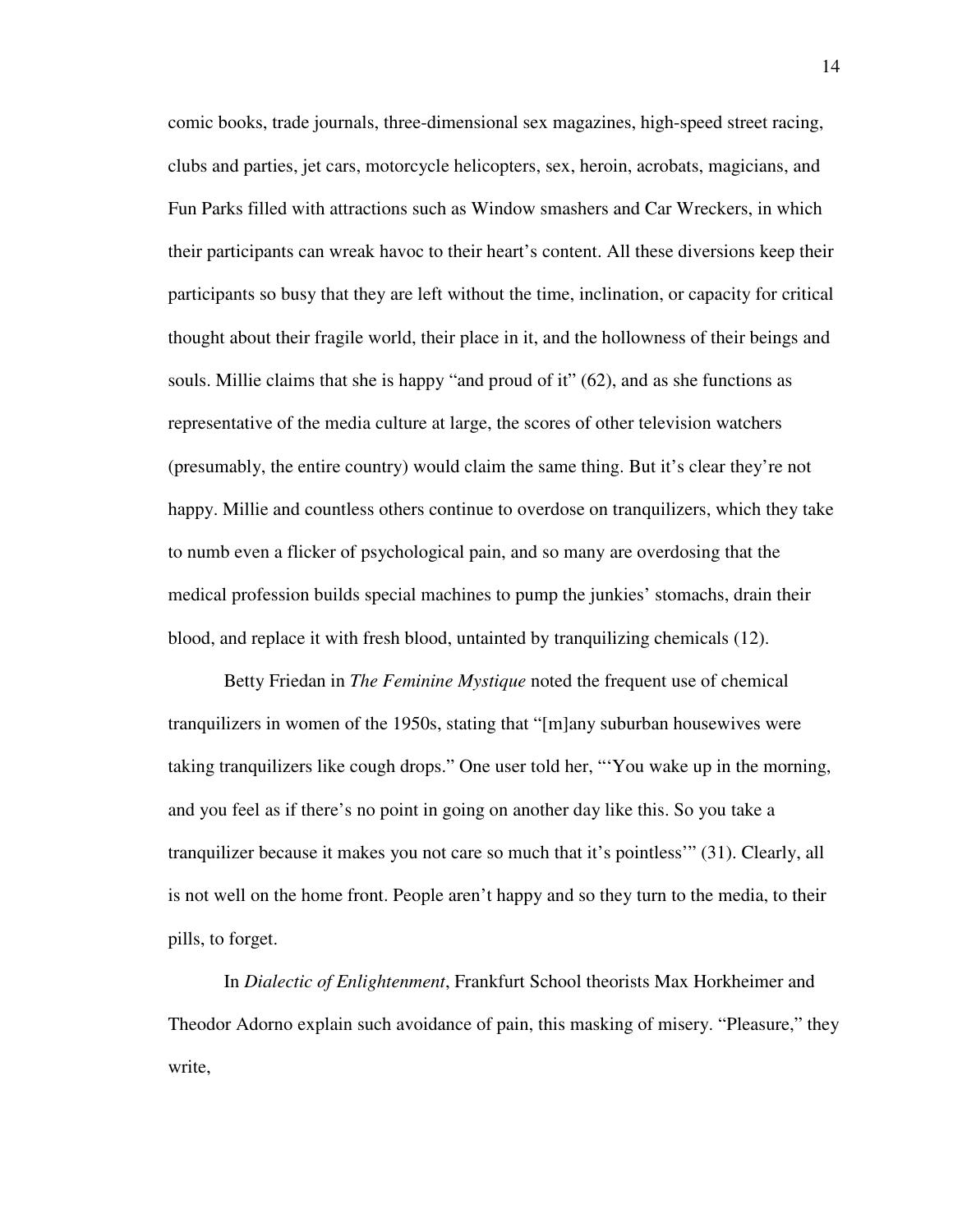always means not to think about anything, to forget suffering even where it is shown. Basically it is helplessness. It is flight; not, as is asserted, flight from a wretched reality, but from the last remaining thought of resistance. The liberation which amusement promises is freedom from thought and from negation. (144)

The problem is clear then. The cause of *Fahrenheit*'s ailing society isn't media itself it's a population filled with people who are either unable or unwilling to think seriously and bravely face difficulties. While Bradbury allows that television can be a force for good if used properly (this becomes evident in a conversation between Faber and Montag about midway through the novel), he seems pessimistic that it will actually be used to that end. Instead, he believes it dumbs down its viewership with banal chatter and spectacle. The TV parlor walls are "always talking to Mildred," its actors spouting off meaningless dialogue such as:

> "Something must be done!" "Yes, something must be *done!*" "Well, let's not stand and talk!" "Let's *do* it!" (42)

But Bradbury never portrays the characters actually *doing* anything. We're only privy to their mindless chatter:

> "Now, don't get angry!" "Who's angry?" "*You* are!" "*I* am?" "You're mad!" "Why would I be mad!" "Because!" (43)

Montag is understandably baffled by the lack of coherency, development, and sense in the television show and asks his wife in frustration, "[W]hat are they mad about? Who *are* these people?" Millie, who has probably been watching the series for some time,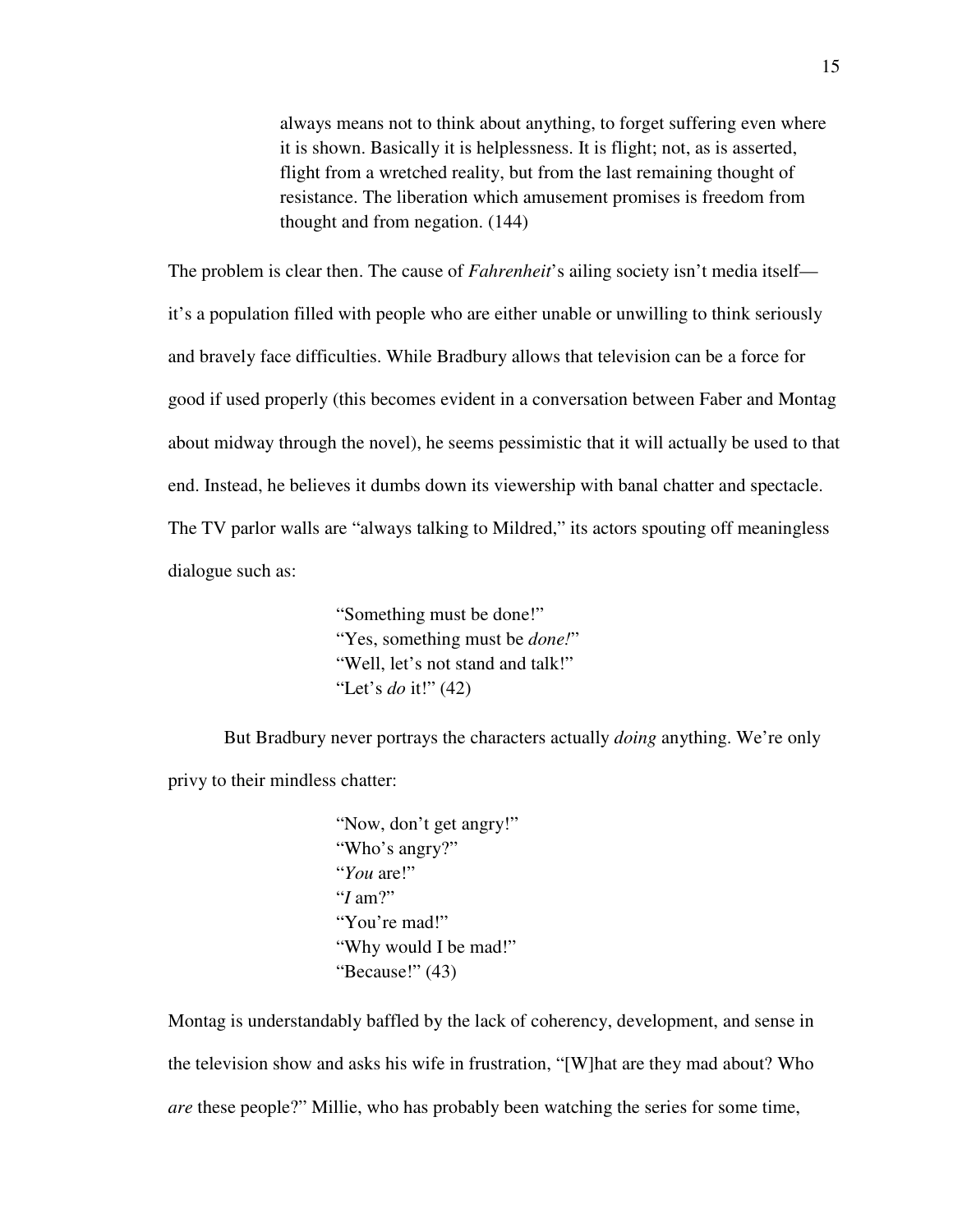can't satisfactorily answer his simple questions. She barely knows the plot, can't remember if the fighting characters are married, and is bewildered that Montag is even asking questions about it—not because she's unaccustomed to him asking questions about television (although he doesn't seem to have done so before, much less participated with the medium in any way), but because she herself isn't accustomed to examining, in any degree, what the show she mindlessly watches is actually trying to achieve. Television has not trained her to think or ask questions. Television has trained her to consume and be entertained, rather than absorb and be enlightened. It offers nothing worth absorbing, anyway—rather, this entertainment, this pleasure-seeking society, is a system of "flowers . . . trying to live on flowers," an institution insistent on only seeking after agreeable things and not willing to put in the hard work, to grow their characters with metaphorical "good rain and black loam" (79).

The opposite of this stupefied state, shrouded in misery, is another kind of misery, but a far more enlightening one. To become alive to the world again and lift the culture from the mess it's in, Montag's mentor Faber outlines three essential ingredients.

#### **1. Quality of Information**

Faber favors books because, he believes, "they have quality," a term he defines as having "texture," "*pores*," and "features," something that "can go under the microscope" and give its reader a glimpse of the cosmos. That's why books "are hated and feared," Faber says—because they "show the pores in the face of life" (Bradbury 79). They chip away at the insulation their society has built around itself, their aversion to anything which makes them feel uncomfortable or unpleasant, anything that challenges the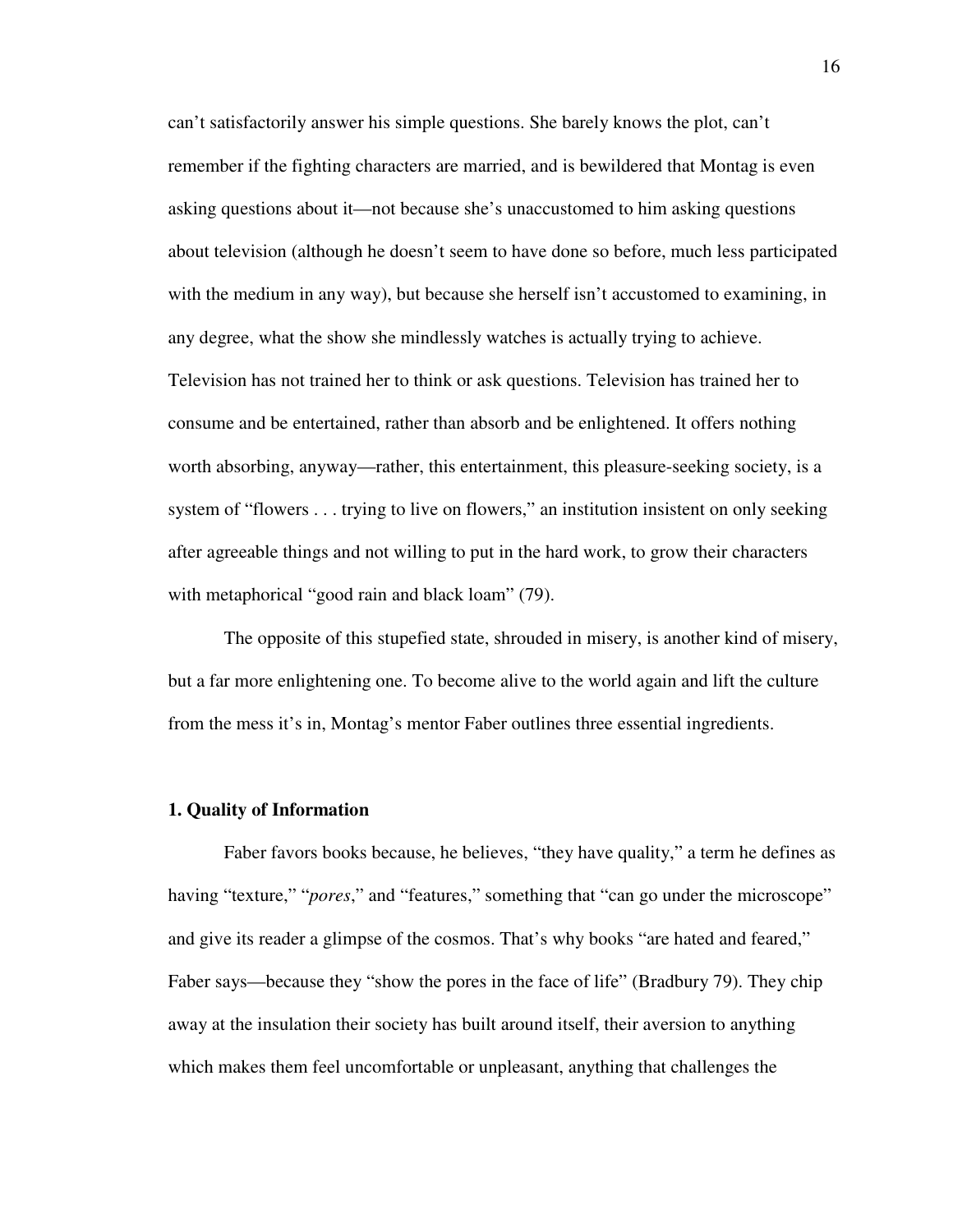accepted and established cultural narrative. Certainly, he claims, television and radio could have the same rejuvenating effect if the public desired them to, but the public doesn't, and Faber believes they never will without serious change. *Fahrenheit'*s media consumers aren't interested in finding or producing the "infinite detail and awareness" (78) that Faber believes comes from the best cultural sources, such as old phonograph records, old motion pictures, old friends, and of course books. However, no "magic" lies within these entities, Faber claims—it's what they *say*, the ways in which they "[stitch] the patterns of the universe together in one garment for us" (79) that make the difference.

Some postwar figures would have agreed with Faber. NBC President Pat Weaver insisted in 1955 that "we [at NBC] have been against the know-nothings, the primitives, because we do not believe that television should be run to give the people what they want. We believe that every NBC show should serve a purpose beyond diversion" (Cassidy 181). But others, particularly advertisers, disagreed. A 1950s General Foods executive declared a program "must be light, it must be pleasant" to support the advertising aims of its sponsors (qtd in Boddy 199). But the success of light programs proved deeply troubling to some. Fred Allen wrote of his fellow, more popular television personality Arthur Godfrey:

> [Godfrey's] sweeping the country, and, Lord knows, it needs to be swept. But I think Arthur must be doing it with a short-handled broom—he's nearer to the dirt than most people. Millions of people think he's the funniest guy alive, but their standards are open to question. This is an age of mediocrity. Anything mediocre is bound to be a success. As we get more regimented, there are few Tiffany's and more Woolworth's. (qtd in Murray 127)

Ultimately, what this boils down to is the age-old battle referenced in the introduction, the distrust intellectuals exhibited of the common man, a classist duel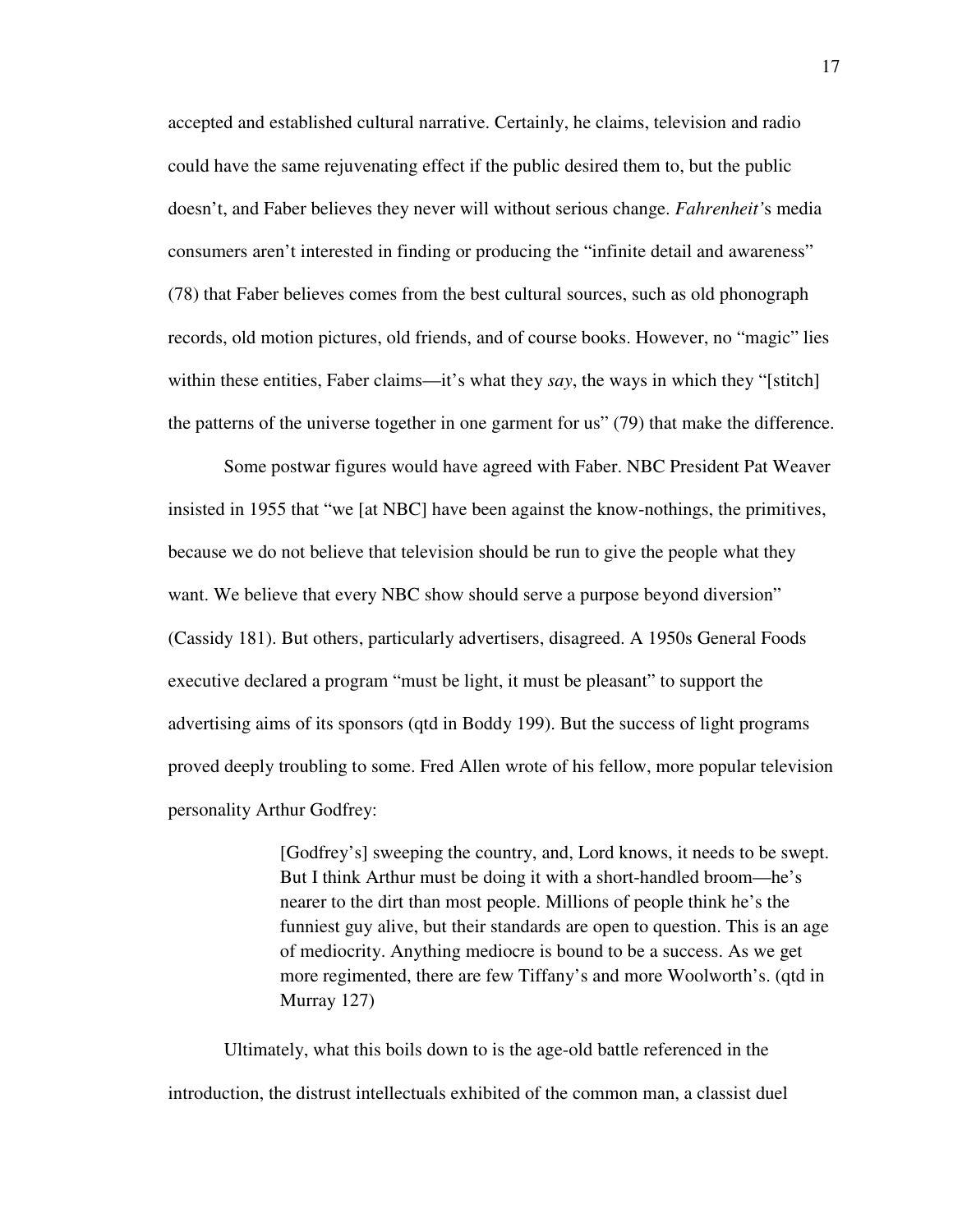between high and mass culture, "Tiffany's versus Woolworth's," the yearning for the supposedly-purer times past against the supposedly-crass and degraded present. In the 1950s, mass culture often took the form of vaudeville/variety shows, half-hour sitcoms, and pleasant, inoffensive dramas. While *Variety* quoted CBS President William Paley as saying "a network is as good as its comedy line-up" (qtd in Murray 63), others like Paddy Chayefsky disagreed. Chayefsky wrote several teleplays for some of the short-lived highart programs of the late forties and early fifties (a genre which included shows such as *Goodyear Playhouse* and *Playhouse 90*), and would go on to write the film *Network*, itself an extreme indictment of media culture. In 1955, he lamented:

> The advertising agencies are interested only in selling their client's products, and they do not want dramas that will disturb potential customers. This limits the choice of material markedly. You cannot write about adultery, abortion, the social values of our times, or almost anything that relates to adult reality . . . Downbeat-type drama is almost as taboo as politically controversial stories. (qtd in Murray 100)

Faber, too, doesn't find evidence of elevated thought (high culture) in such crowd-pleasing media (mass culture) of the present, and indeed in *Fahrenheit* the mass culture—designed for amusement and an easy laugh—is as debased and low as one could imagine. But Bradbury seems to have a grudge against common man, evidenced when Faber asserts that "the most dangerous enemy to truth and freedom" is "the solid unmoving cattle of the majority" (Bradbury 104). Ironically, Bradbury—who made his early living selling short stories to pulp magazines like *Weird Tales* and consumer publications like *Collier' s* (Eller 20**)**, both organizations firmly rooted in mass culture uses Faber's declaration to scorn the aspects of culture embraced by everyday people, siding himself with the culturally elite in the process.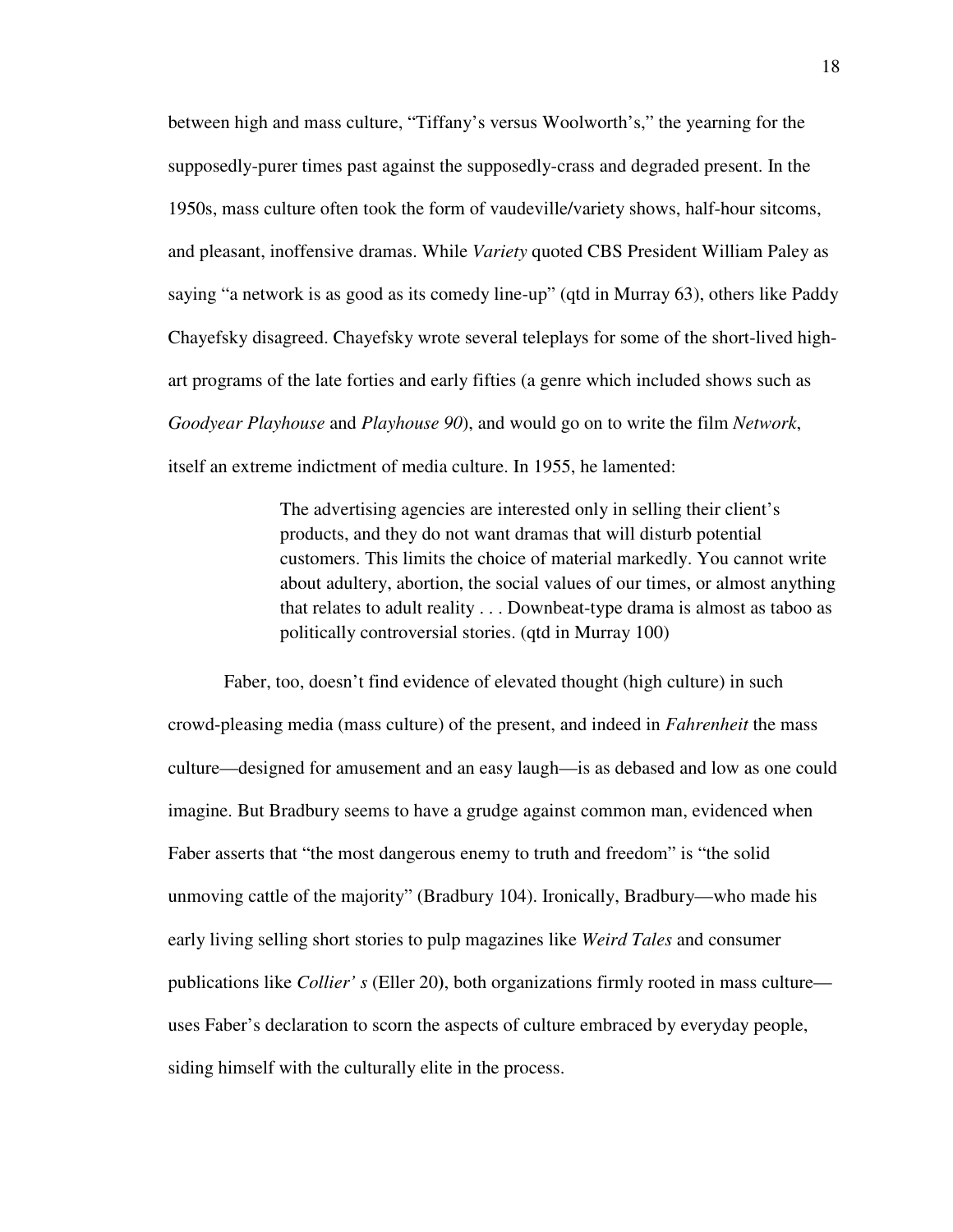#### **2. Critical Thought**

The second ingredient in Faber's recipe for a nutritious culture is what he refers to as "leisure," a concept which goes beyond having time away from a dedicated occupation. For Faber, leisure is the "time to think," a space separate from the distractions provided by the endless litany of cheap and/or dangerous thrills ubiquitously provided by the culture—most specifically, a space away from television.

Of course in *Fahrenheit*, the copious amounts of leisure time people like Millie

enjoy are devoted to other ends. Jay B. Nash voiced a similar fear in 1932 when he wrote:

This machine age has … already supplied an unexampled wealth of leisure and what happens? The average man who has time on his hands turns out to be a spectator, a watcher of somebody else, merely because that is the easiest thing. He becomes a victim of spectatoritis—a blanket description to cover all kinds of passive amusement, an entering into the handiest activity merely to escape boredom. (qtd in Spigel 114)

Raymond Chandler offered a complimentary view on home media:

Television's perfect," he said. "You turn on a few knobs … and lean back and drain your mind of all thought. And there you are watching the bubbles in primeval ooze. You don't have to concentrate. You don't have to react. You don't have to remember. You don't miss your brain because you don't need it. (qtd in Burns 18)

The media saturation described in these two passages demonstrates how television is perhaps the most threatening of all the pleasure-providing forces because it doesn't allow its viewers to, as Faber says, "argue with the four-wall televisor." He believes that, for its viewers, "[t]he televisor is 'real.' It is immediate, it has dimension. It tells you what to think and blasts it in. It *must* be right. It *seems* so right. It rushes you on so quickly to its own conclusions your mind hasn't time to protest, 'What nonsense!'" (Bradbury 80).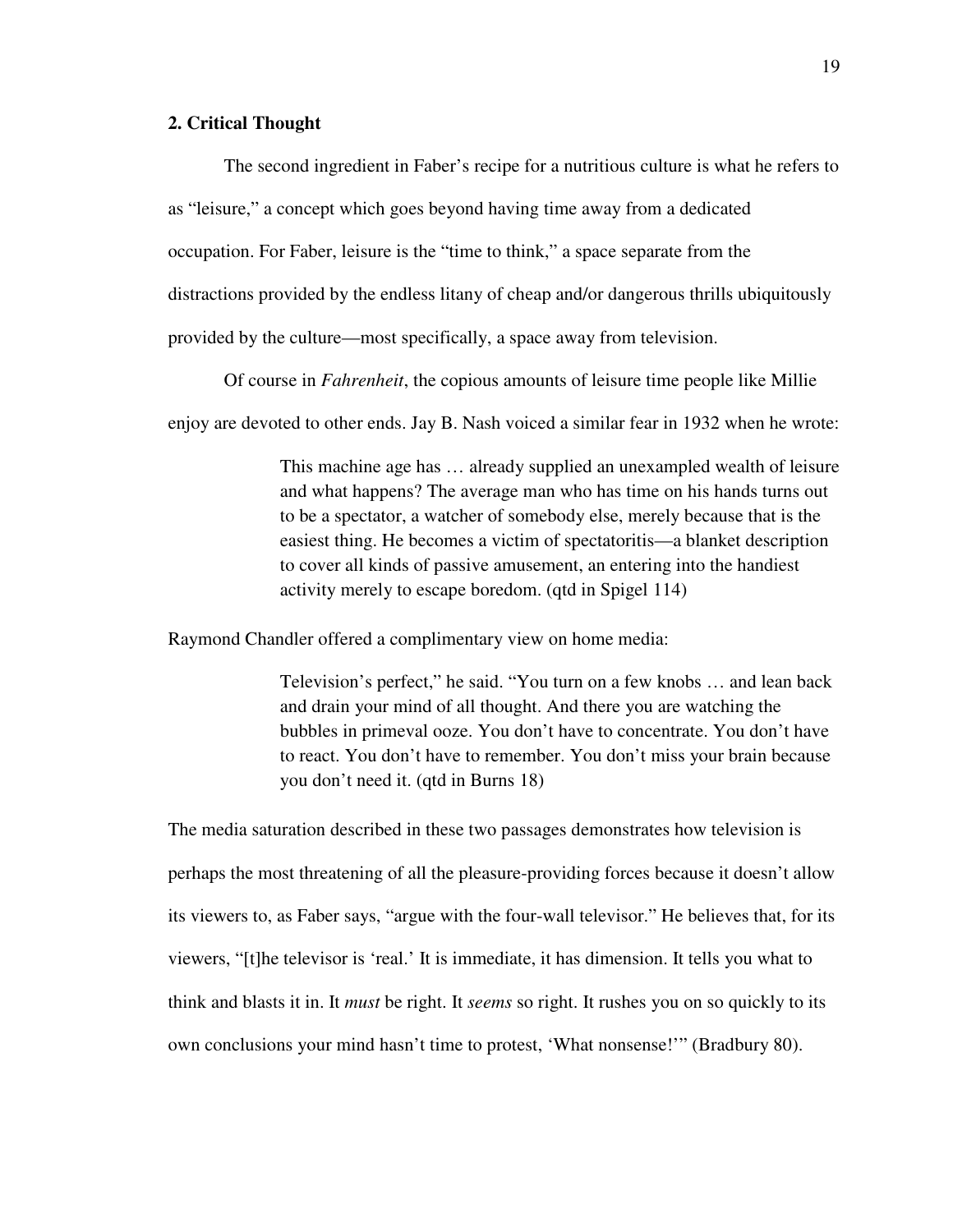The immediate physicality of television is thus more authoritative when compared to the process of nebulous, abstract contemplation. Thoughts do not have physical form or dimension and are therefore more difficult to hold on to. Television, on the other hand, is a solid corporeal structure projecting realistic images. These images, by virtue of the fact that they can be witnessed with the physical eye, adopt an illusion of tangible weight and form—something much more difficult for images and ideas, nurtured with a mental, emotional, or spiritual eye, to achieve. Therefore, when this physical television forcefully "tells [viewers] what to think," those viewers adopt such thoughts without hesitation. It's certainly an easier process than duking out an opinion or processing a difficult piece of knowledge by themselves, but one which Faber and Montag unitedly believe they must resist.

What Faber longs for is what Edward R. Murrow, in his 1958 speech to the Radio-Television News Directors Association, referred to as "itching pills," a force to break the cycle of "decadence, escapism and insulation from the realities of the world in which we live." Murrow was speaking then of the need for better programming, but what both he and Faber really want is for people to think carefully and critically about the dangerous world around them. In the midst of World War II, Wylie wrote in *Generation of Vipers* that "any man, these days, who does not live every hour in a condition of alarm—however detached or icy—is either a traitor or an idiot" (14); in the middle of a Cold War, Bradbury's novel echoes the same sentiment.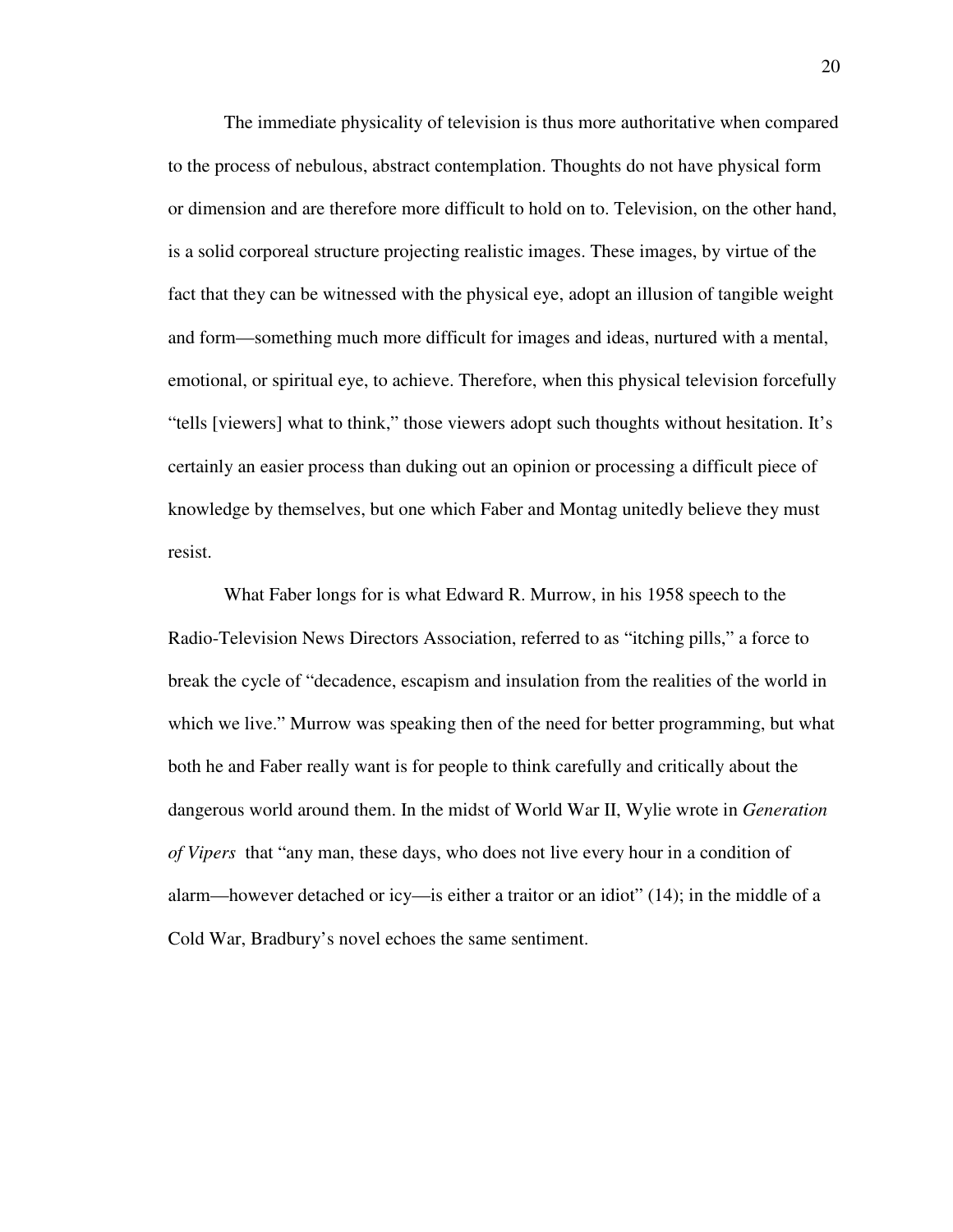#### **3. Freedom to Act**

For any positive change to be made possible, the final ingredient is what Faber terms as "the right to carry out actions based on what we learn from the interaction" between "quality of information" and the "leisure to digest it" (Bradbury 81). The television experience of *Fahrenheit 451* doesn't provide such respite; it is instead a jarring, cacophonous affair, as Montag experiences while observing one of Millie's programs:

> A great thunderstorm of sound gushed from the walls. Music bombarded him at such an immense volume that his bones were almost shaken from their tendons; he felt his jaw vibrate, his eyes wobble in his head. He was a victim of concussion. When it was all over he felt like a man who had been thrown from a cliff, whirled in a centrifuge and spat out over a waterfall that fell and fell into emptiness and emptiness and never quite—touched—bottom—never—never—quite—no not quite touched—bottom … and you fell so fast you didn't touch the sides either … never … quite … touched … anything … (42)

This encounter with television leaves Montag "sweating and on the point of collapse" (42). It's far from the culturally enriching experience that many early television critics hoped for. Instead television, as rendered by Bradbury, is a complete assault on the senses, beating its viewers within an inch of their psychological lives, and leaving them utterly disconnected from the physical and emotional world, and instead suspended in a state of endless and rushing madness.

Faber believes that, while a large-scale departure from such spectacle is necessary, he and Montag are powerless to change the system by virtue of Faber's age, Montag's defection from his occupation, and their sheer lack of numbers. But what he doesn't seem to initially realize—and what, in the end, is the most important—is that the freedom he craves requires freedom from his own personal demons of cowardice and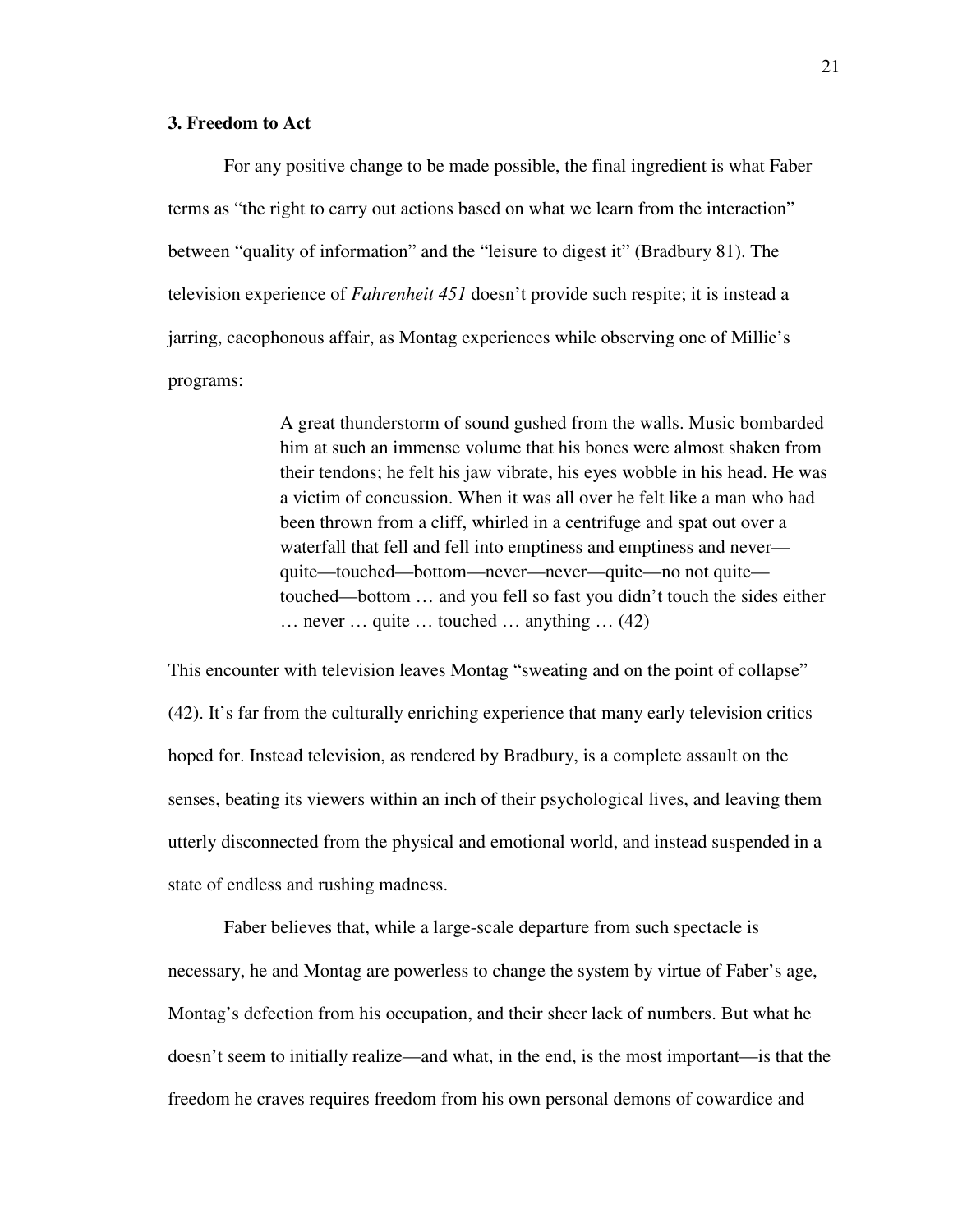years of inaction. It also requires the ability to be alive to the world and its possibilities, to as one of the Book People remarks at the novel's end, "[s]tuff your eyes with wonder" and "live as if you'd drop dead in ten seconds" (150).

Unfortunately, it's an ability the people of *Fahrenheit*'s society no longer have. They're instead ruled by the metaphorical Mechanical Hounds which reside in their homes and inject them daily with sedative media, making them blind.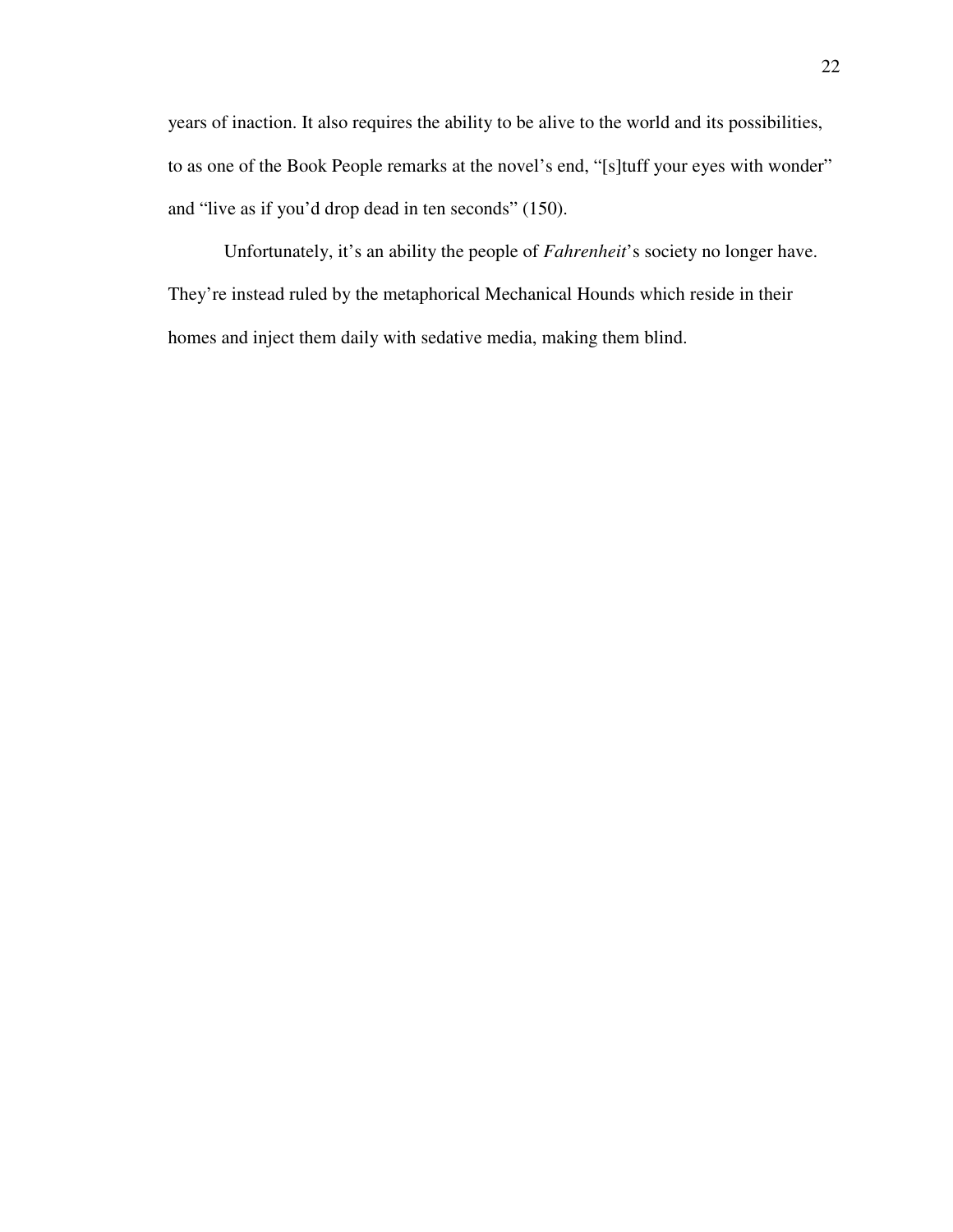#### CHAPTER II

# "A SPIDERY HAND BUTTERED THE TOAST": TELEVISION IN THE DOMESTIC SPHERE

*"The women showed their tongues, laughing." (Bradbury 93)* 

 In *Make Room for TV*, a study of postwar television and American families, Lynn Spigel writes:

> Culture critics have often expressed their disdain for mass media in language that evokes contempt for those qualities that patriarchal societies ascribe to femininity. Thus, mass amusements are typically thought to encourage passivity, and they have frequently been represented in terms of penetration, consumption, and escape … Mass culture, [as Andreas] Huyssen, claims, "is somehow associated with women while real, authentic culture remains the prerogative of men." (61)

Bradbury anticipates these associations in *Fahrenheit 451*. Incredibly, he never shows men actively engaging with the medium, even though he implies that nearly *all* members of his pleasure-seeking society are addicted to media. Instead, the only figures he *ever* depicts interacting with the medium are women—and they are always made the worse for it. He depicts both women and their domestic sphere as television-tainted realms and in the process relegates these characters as tragically misguided figures at best, self-absorbed villains at worst.

The Montag residence is more a house than a home. Although we're not treated to an in-depth description of the house, we can form a general conception of the house's configuration from revealing pieces of information sprinkled throughout the text. This house of the future, like the other houses surrounding it, has a flat front with no porch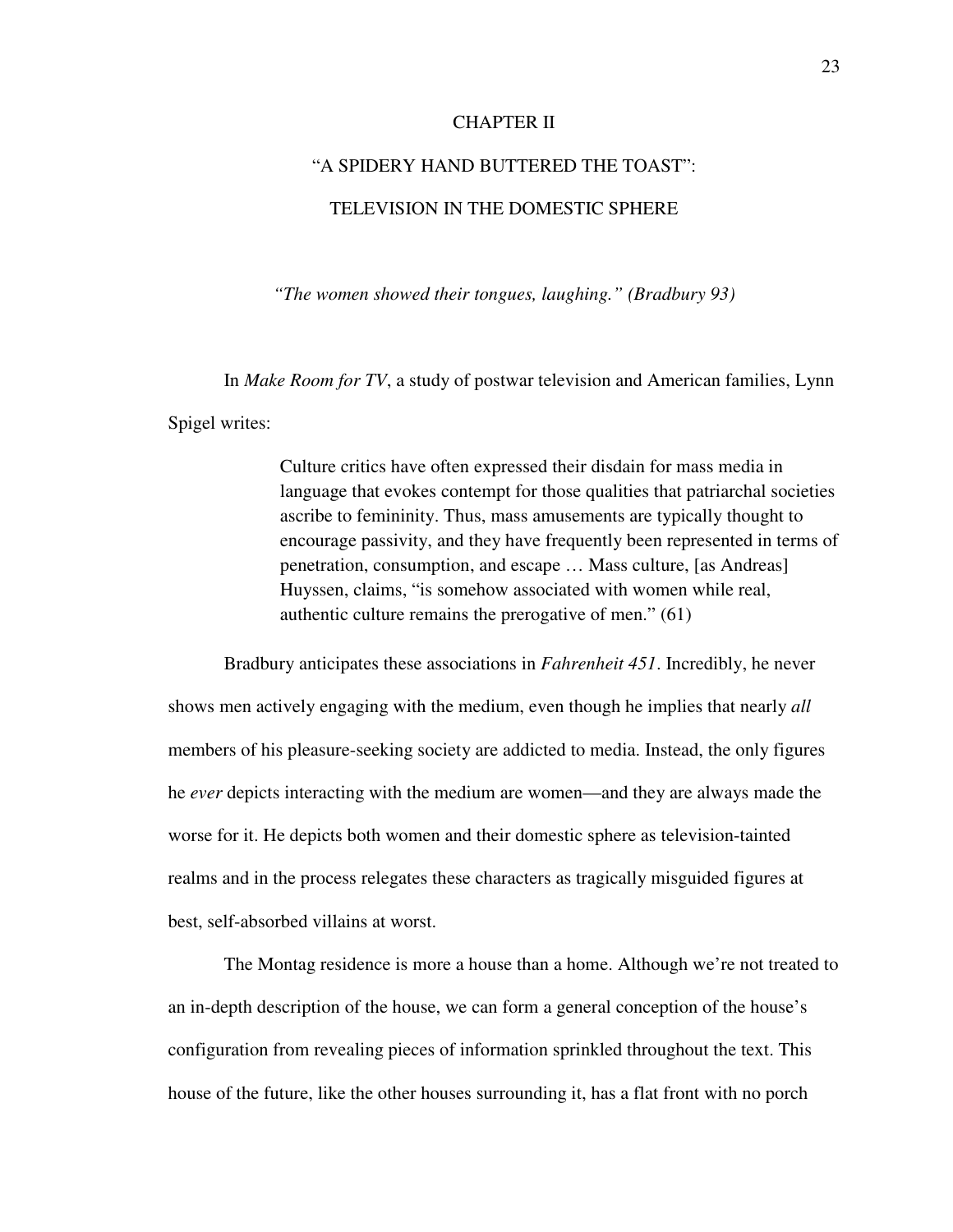(60). Similarly, a 1953 issue of *Harper's* magazine predicted a future filled with "'monotonous' tract houses, 'where nothing rises above two stories, and the horizon is an endless picket fence of telephone poles and *television aerials'*" (Spigel 101, italics added).

The home's front door slides open automatically to the Montags' touch; when visitors arrive, the door calls Millie ("Mrs. Montag, Mrs. Montag, someone here, someone here,") to answer. Futuristic features continue in the kitchen, with a built-in incinerator, accessible through a slot in the wall and an automated toaster which seizes the finished toast with a "spidery metal hand," then slathers it with butter (16). Bradbury seems to indicate with these details that the Montags' home is at least partially, if not fully, automated, a set-up which he likely mistrusted. (His 1950 short story "The Veldt" describes two spoiled children who use their automated house to murder their parents. It's hardly a rosy picture.) At the very least, the Montag home appears to be one bestowed with a decent number of modern conveniences, similar in character to the type of laborsaving machines (washing machines, dishwashers, etc.) which made their initial appearances in many homes during the postwar era, and which Wylie argued "deprived" a woman of her "social usefulness" (199). These conveniences likely leave Millie an ample amount of time to spend engaging with the most imposing feature of the home: the TV parlor, a room with three of its four walls functioning as giant television screens (18), expensive to purchase and dubbed by Bradbury as "phono-color walls" (44).

But beyond this pleasure palace, perhaps the most telling area of the house is the Montags' bedroom. Bradbury renders Guy and Millie's shared room as a sterile and icy place, devoid of marital intimacy and comfort. When Montag returns home from a late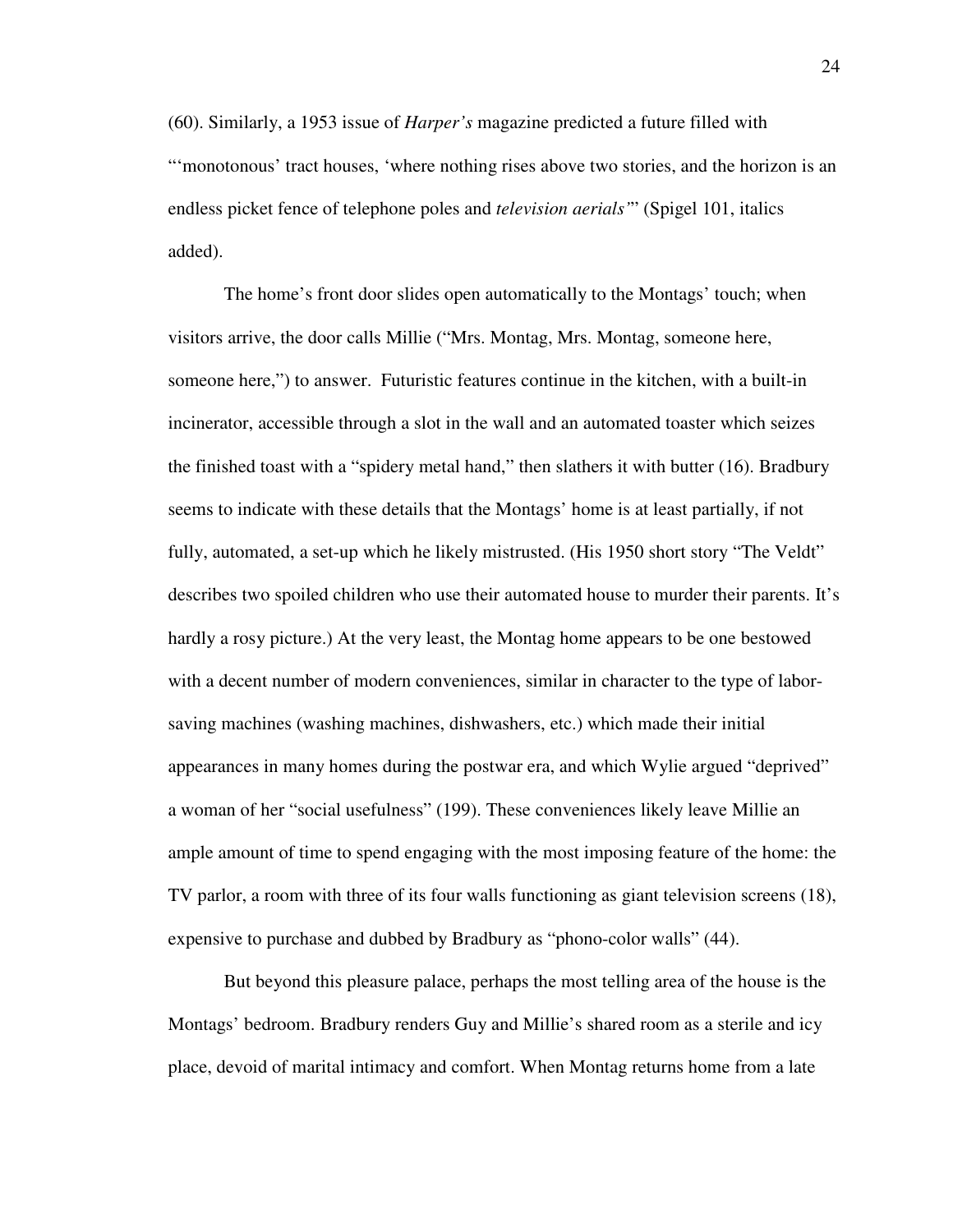night of fire-starting in the first portion of the novel, he enters the room as Millie sleeps with Seashells (a tiny radio device, similar to our modern ear-bud headphones) in her ears. Walking into the space is "like coming into the cold marbled room of a mausoleum after the moon as set." It's completely dark, the "silver world outside" excised by "the windows tightly shut" (9). Sealed off from nature and shrouded in blackness (the moon is absent after all, having set) the room embalms its inhabitants with lifelessness and morbidity—hardly a picture of marital wellbeing, and certainly a grim implication for the state of Montag's marriage.

Bradbury continues this death motif when he further describes the room as "a tomb-world where no sound from the great city could penetrate" (9). Granted, for most people, keeping the noisy world outside at bay would be seen as beneficial, but here Bradbury employs these details to underscore the Montags' disconnection and isolation from their larger community. In their fully-automated and media-saturated house, the Montags—particularly Millie—live a life fully sterilized against interference from the city outside. They can even put Seashells in their ears and use radio to block reality when the television is off. But it's not just the noisy city that stays out. We might also read the sealed windows as a comment on Millie's mental and emotional state. Her mind and soul, like her bedroom windows, are "tightly shut," soundproofed against the noise of critical thought, the strain of critical discourse, the pain and pleasure of human emotion. She will not—cannot—let any outer influences inside.

All this starkly contrasts the physical and emotional environment of one neighbor's home. The houses in *Fahrenheit 451* aren't warm and inviting spaces, yet the McClellan Family's home is vibrant, brightly lit and bordered outside by bright flowers.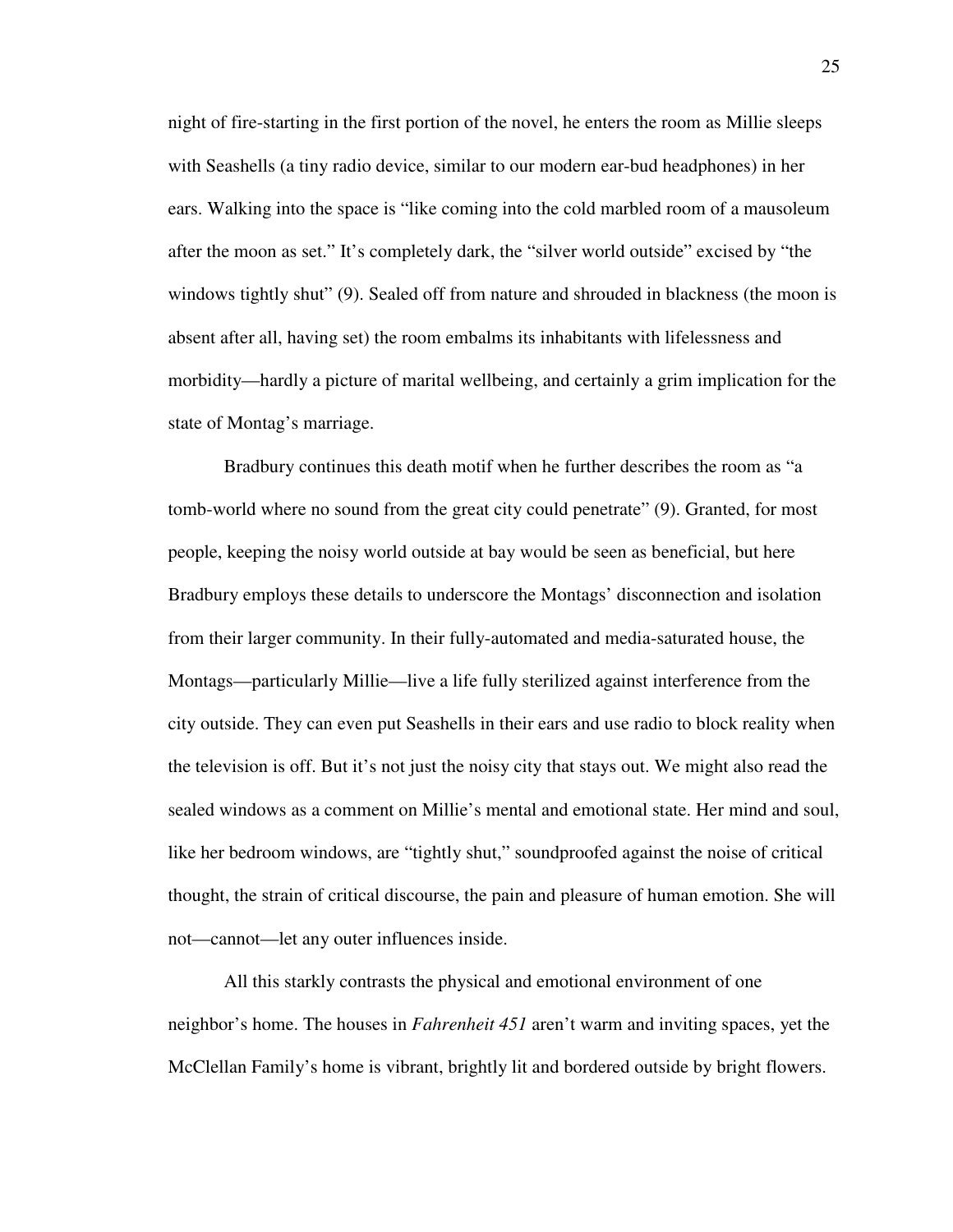Remarkably different from the cold, dark, and sterile environment of Montag's (and others') automated and media-ruled houses, Clarisse's home is "blazing" with light; its members spend their evenings doing the unthinkable: "sitting around, talking" (13). Montag observes the strange spectacle:

> Laughter blew across the moon-colored lawn from the house of Clarisse and her father and mother and the uncle who smiled so quietly and so earnestly. Above all, their laughter was relaxed and hearty and not forced in any way, coming from the house that was so brightly lit this late at night while all the other houses were kept to themselves in darkness. Montag heard the voices talking, talking, talking, giving, talking, weaving, reweaving their hypnotic web. (20)

The use of natural elements ("the moon-colored lawn"), paired with instances of genuine connection and communication (the earnestly smiling uncle, the "hypnotic web" of talking), suggest a happy, constructive home, an environment only made possible by its distance from television, media, and other pleasure-seeking activities.

The Montag home enjoys no such intimacy. Montag and Millie can't even remember where they first met, only ten years previous. They sleep in separate beds and never engage in any kind of substantial or nourishing conversation. At one point Montag, realizing that he and Millie don't share a fulfilling bond, muses that there is "a wall between him and Mildred . . . not just one wall but, so far, three!" Television, here, is the explicit cause of the breakdown of his relationship with Millie, a constant barrier that prevents meaningful discourse as well as sexual and emotional intimacy. Guy and Millie Montag are, in his reasoning, only "a silly empty man near a silly empty woman" (41) no closeness, no shared understanding, only distance. Mildred, for her part, appears to esteem Montag chiefly for his ability to provide material goods, and by the novel's end, when Montag's subversive activity with books threatens to destroy her ability to watch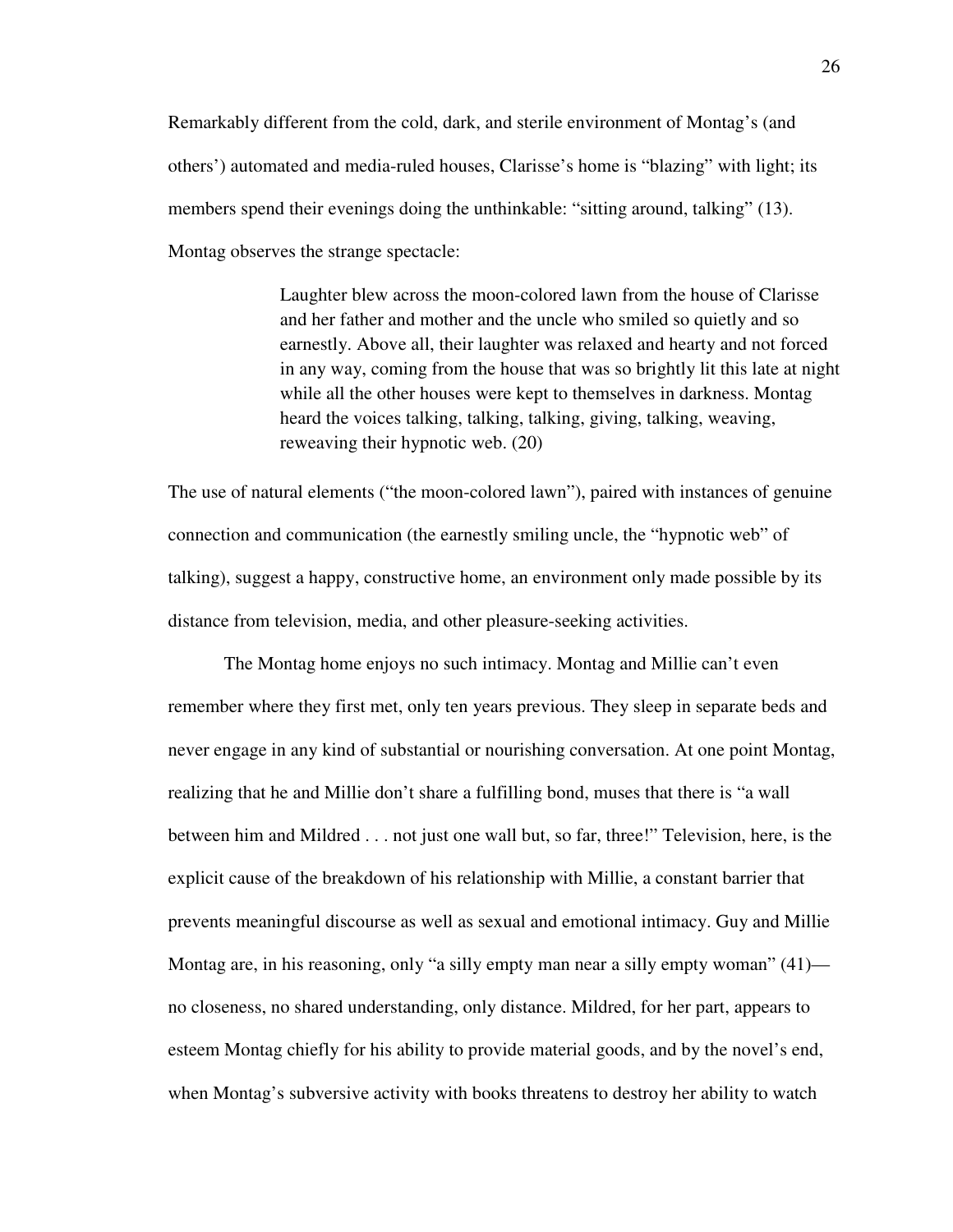her television programs uninterrupted, she notifies the authorities of his behavior, leaves him, and promptly forgets about him.

In Bradbury's view, television strips its participants and their living spaces of any sort of emotional maturity, allowing them to feel nothing beyond the thrill of the latest televised spectacle. They care little for their fellow human beings, as people are now seen as disposable objects (15); all that exists, for television viewers, is their own selves and their immediate gratification; anyone or anything which doesn't affect either of those two categories doesn't matter. And the home—a space traditionally associated with family values and emotional sincerity—is little more than a giant hollow box.

Bradbury places the blame for this situation squarely on the shoulders of Millie, but in so doing draws on notions from past decades. In *Make Room for TV,* Spigel writes how Victorian cultural forces and ideology worked to "elevate women by making them the moral authority in the home" (14), the "Angel of the Home" and protector of familial virtue. Considering the postwar generation's return to this traditional morality, it's not much of a stretch to imagine that Bradbury would fear that if women were corrupted by media forces, their entire families might fall with them.

Accordingly, in the pleasure-seeking society of Fahrenheit 451, the only people Bradbury depicts actively engaging with the mass media, particularly television, are women. Although he certainly implies that the entire general population essentially are idiots, the only characters he spends more than a sentence or two describing as said idiots are women. Even Clarisse, the catalyst of change in Montag's life (Eller 215), comes across at times as an airhead, a wild child. Bradbury only writes of one other female character that doesn't appear to engage with television, an unnamed woman whose house and books Montag burns in the first portion of the novel. She prefers to die with her books, a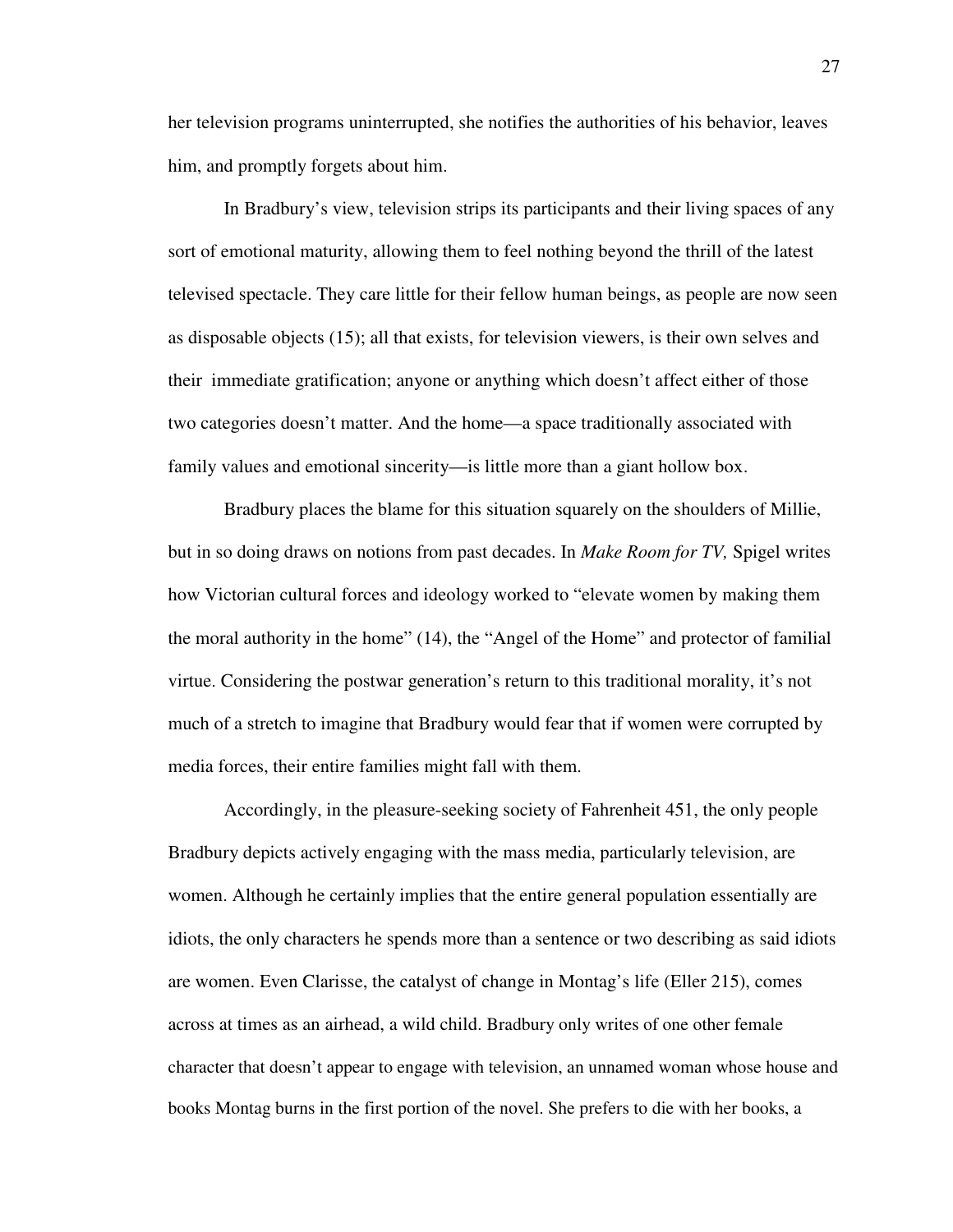symbol of her intellect and creative thought, rather than live in ignorance and apathy (36). But although her presence in the narrative is encouraging, Bradbury provides few details about her and in the end focuses far more on the two women most central to his tale: Mildred and Clarisse.

A self-proclaimed housewife, Millie spends the majority of her time watching television or listening to her seashell radio. Whether or not she actually completes any kind of household tasks—cooking, cleaning, or laundry, for example—is unclear but seems unlikely; as mentioned, the Montags appear to live in a relatively automated house, and apart from a single scene in the kitchen (when the toaster cooks and butters Millie's toast for her), the only instance we see Millie engage in any kind of housework is when she tidies up her bedroom when Beatty comes to visit the sick Montag. In this scene, most of her action consists of "picking things up and putting them down again" (52), a series of repetitive and unproductive motions reminiscent of an assembly line machine.

Millie personifies—externally and internally—both the hollow nature of the media she thoughtlessly consumes and the television culture as a whole. She is extremely dull-witted, personifying Wylie's misogynistic 1944 description of the modern woman as "the child wife, the infantile personality, the woman who cannot reason logically" (53), whose "soul" consists of little more than a radio (in his annotated 1955 edition, Wylie replaces "radio" with "television," 213). She certainly loves television—the insulation of its bright colors, its noise, its spectacle, its distraction— but above all she loves "The Family"—the characters which appear on her favorite programs. Her perceived relationship with these banal fictional images supersedes her real, physical relationship with her own husband.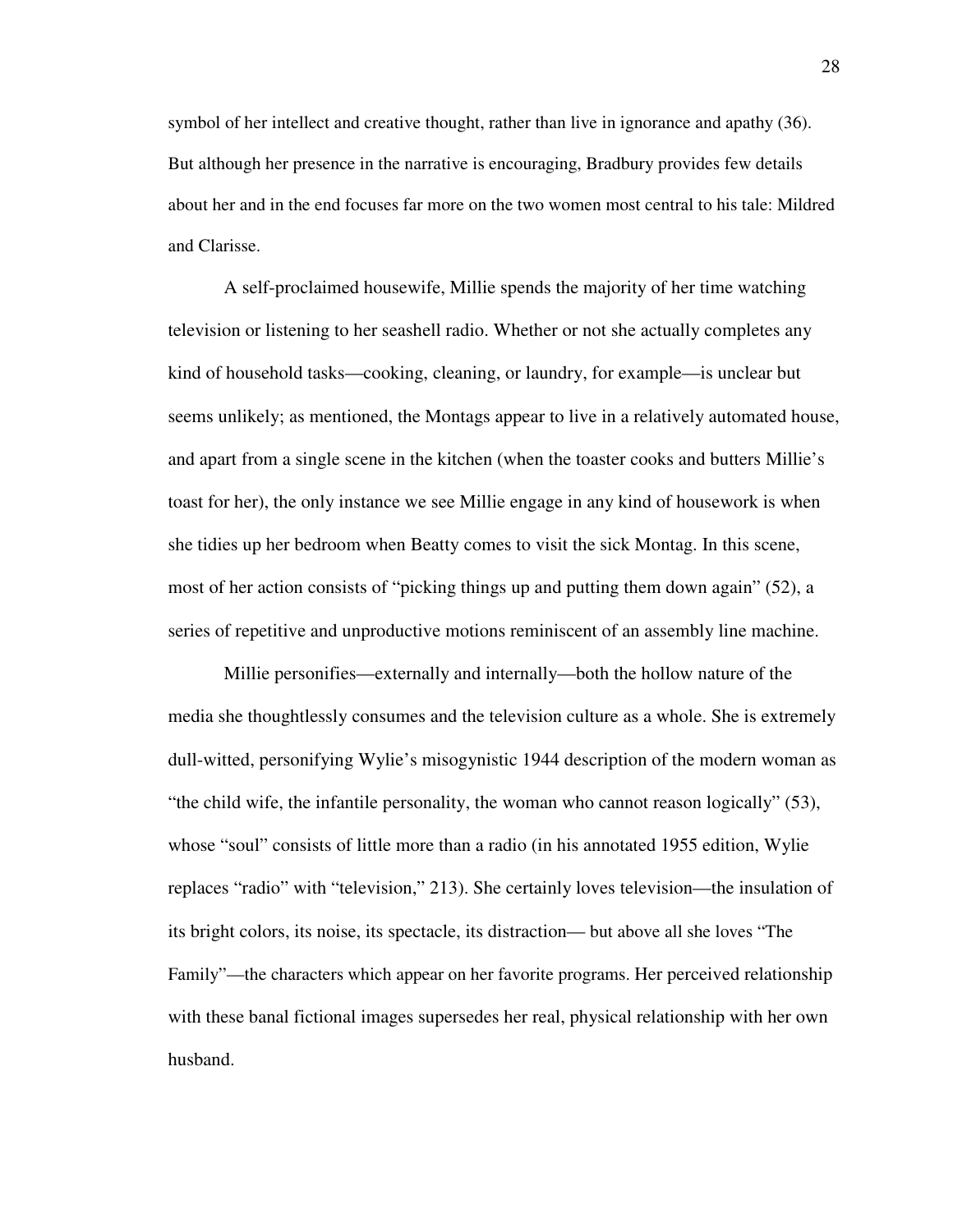A 1951 article in *House Beautiful* echoed similar themes when it cheerfully proclaimed that "television has become a member of the family;" a separate article in *American Home* "explained ways to 'welcome' television 'into the family circle.'" In a more general sense, "the magazines described television as a 'newborn baby,' a 'family friend,' a 'nurse,' a 'teacher,' and a 'family pet'" (qtd in Spigel 50). Within the variety program format, at least one popular radio and television personality, Milton Berle, was often referred to as *Uncle* Milty, a label which rebranded Berle from an inaccessible Hollywood star to a familiar member of the television viewer's family. Other media personalities, if not quite family, at least came across as friendly neighbors. Joe McCarthy (a 1950s journalist, not the senator), remarking on the popularity of Arthur Godfrey's program, quoted an unnamed industry observer as saying that "[t]he real secret of Godfrey's success is that while he talks about so many things and does so many things he still remains like a guy who lives across the street. There is nothing theatrical about him" (Murray 127). Beyond vaudeville-format shows, half-hour television programs like *Ozzie and Harriet*, *Burns and Allen*, and *I Love Lucy*—centered around fictional portrayals of real life couples and families—"produced a sense of intimacy and authenticity by encouraging viewers to believe that the characters were real families who just happened to live their lives on television." Because TV viewers were often familiar with these TV couples and their outside lives, on-screen families became "an ambiguous blend of fiction and reality," on sitcoms which "collapsed distinctions between real life and television" (Spigel 158).

Fewer incidents in the history of early television showcase the merging of "real life and television" than the birth of Little Ricky on *I Love Lucy* in January 1953. Timed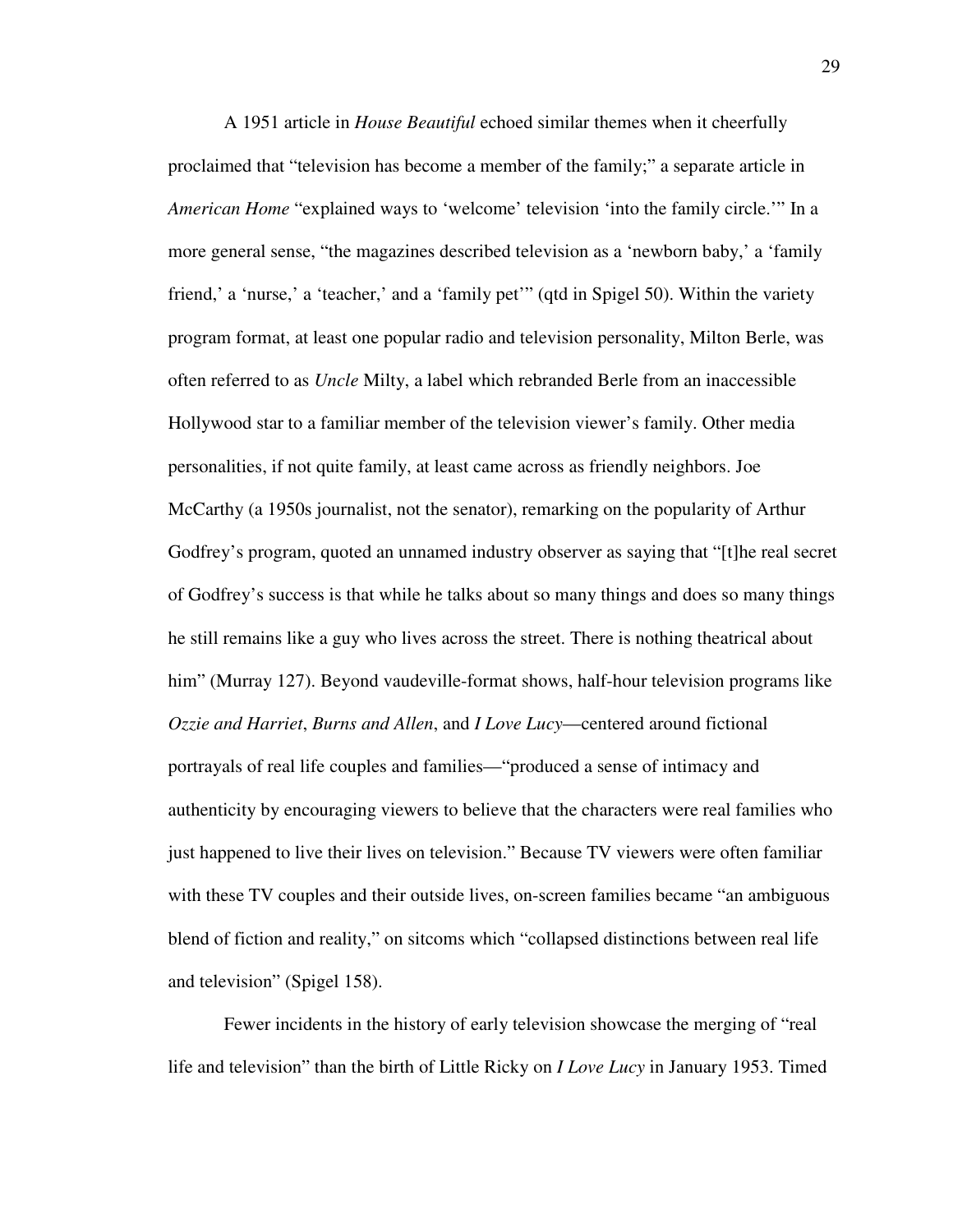to match up with the real-life birth of Lucille Ball's second child, the broadcast aired on January 19, 1953 (at the same time as Eisenhower's inauguration) and attracted an astounding 44 million viewers (Murray 172). Newsweek's cover story that week proclaimed, "All this may come under the heading of how duplicated in life and television *can* you get" (qtd in Spigel 158).

Many early television shows—talk, quiz, misery, and vaudeo shows most particularly—were often filmed live. The prevalence of live television in the early fifties may have contributed to Bradbury's conception of television and intimacy. As prominent cultural critic Gilbert Seldes wrote, "The essence of television techniques is their contribution to the sense of immediacy . . . Audiences . . . feel that what they see and hear is happening in the present and therefore more real than anything … which has the feel of the past" (qtd in Boddy 80-81).

This immediacy, combined with the notion of television hosts and characters being close friends or family, manifested itself in commercially beneficial ways as well. In a letter to the *Saturday Evening Post* in 1956, an ardent Godfrey fan wrote that because she and her husband had "the deepest respect and admiration for Mr. Godfrey" they had purchased over a thousand dollars' worth of Frigidaire appliances in the previous year. This, she said, they did this to prove beyond doubt that "we believe in Arthur's sincerity where 'his' products are concerned; to us when Arthur says 'I know it's good' it's the seal of approval and if we need it we'll give it preference over ANY other brand" (qtd in Murray 118).

The fabricated sense of intimacy between television star and watcher also produced fierce loyalty in the watchers, who lashed out against those who might be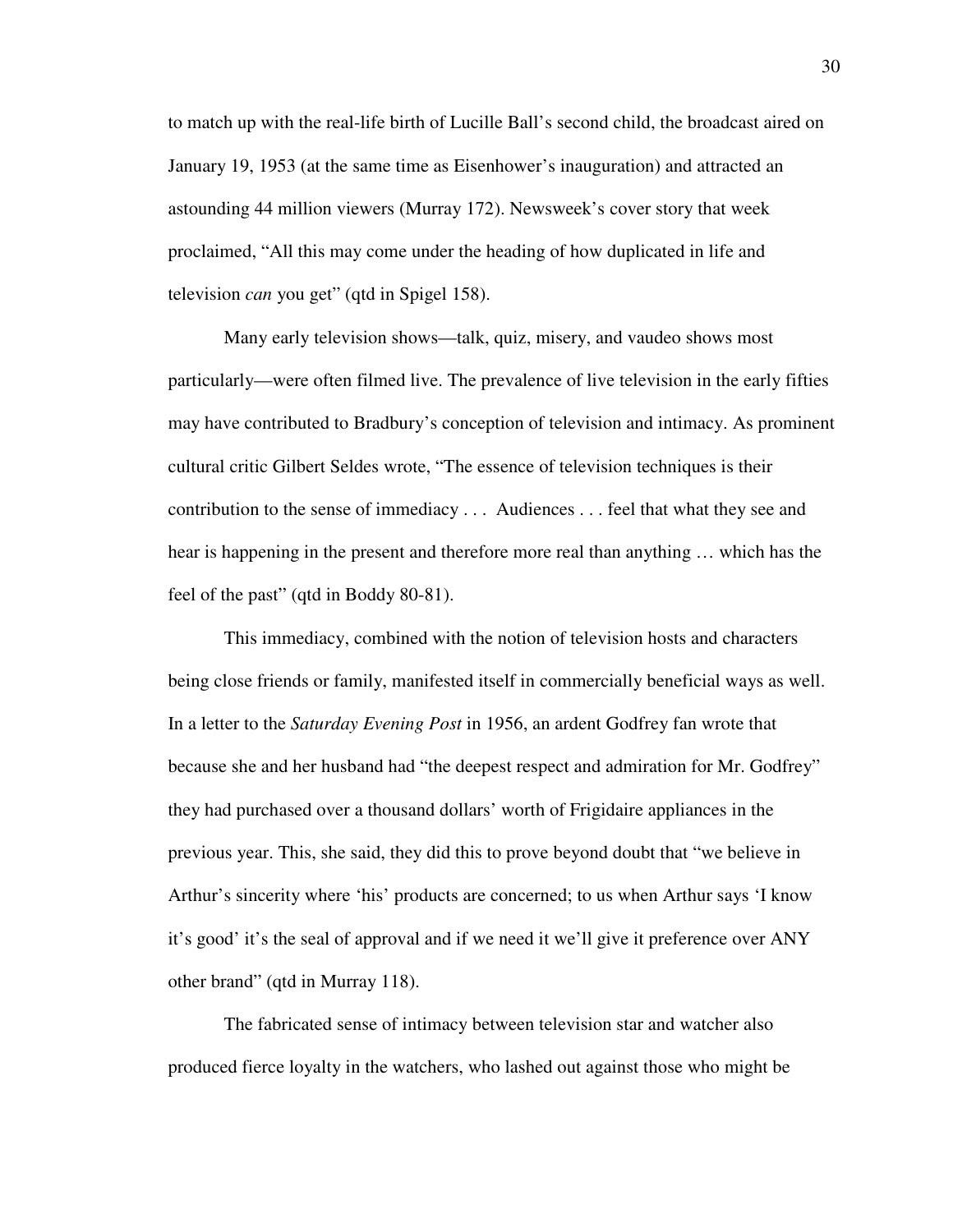critical of their beloved stars. When journalist John Crosby accused Godfrey of being a narcissist in a *Collier's* article, Godfrey fans retaliated in print. *Collier's* reader and Godfrey devotee Joyce Lieberman of Pittsburgh waged that "'John Crosby is a fat, dissipated old critic who probably never accomplished anything truly worthwhile in his life," and defending Godfrey as "virile, strong, competent, resourceful and . . . always doing something for the country he loves." She believed that Crosby was "burningly jealous of Arthur, who is a REAL man." In a complimentary vein Arline Koogler of Hawthorne, California declared that she knew "thousands of women who would be more than happy to beat John Crosby to death with tea bags. Arthur Godfrey is an ever-lovin' doll, sirs" (qtd in Murray 133-34).

These women's devotion to (and rather creepy lusting after) Godfrey illustrates the larger system of perceived intimacy with television characters and provides the groundwork for Millie's own construction of her television family. She watches them on three giant screens installed on the walls of what she calls "the parlor" and pesters her husband to spend the extra money for a fourth wall to be installed. "If we had a fourth wall," she insists, "why it'd be just like this room wasn't ours at all, but all kinds of exotic people's rooms" (18). Here, the dimensions and possibilities expand beyond family ties, as television provides for Millie the illusion of a different, more exciting life, filled with a surrogate family in places more thrilling to her than her own comfortable home. It's a complete supplanting of both her real-life family and real-life living space.

Postwar notions of and goals for television complimented this concept. Spigel writes that "popular wisdom" of the time conveyed that "television was able to reproduce reality in a way no previous medium could" (139). Susan Murray writes that television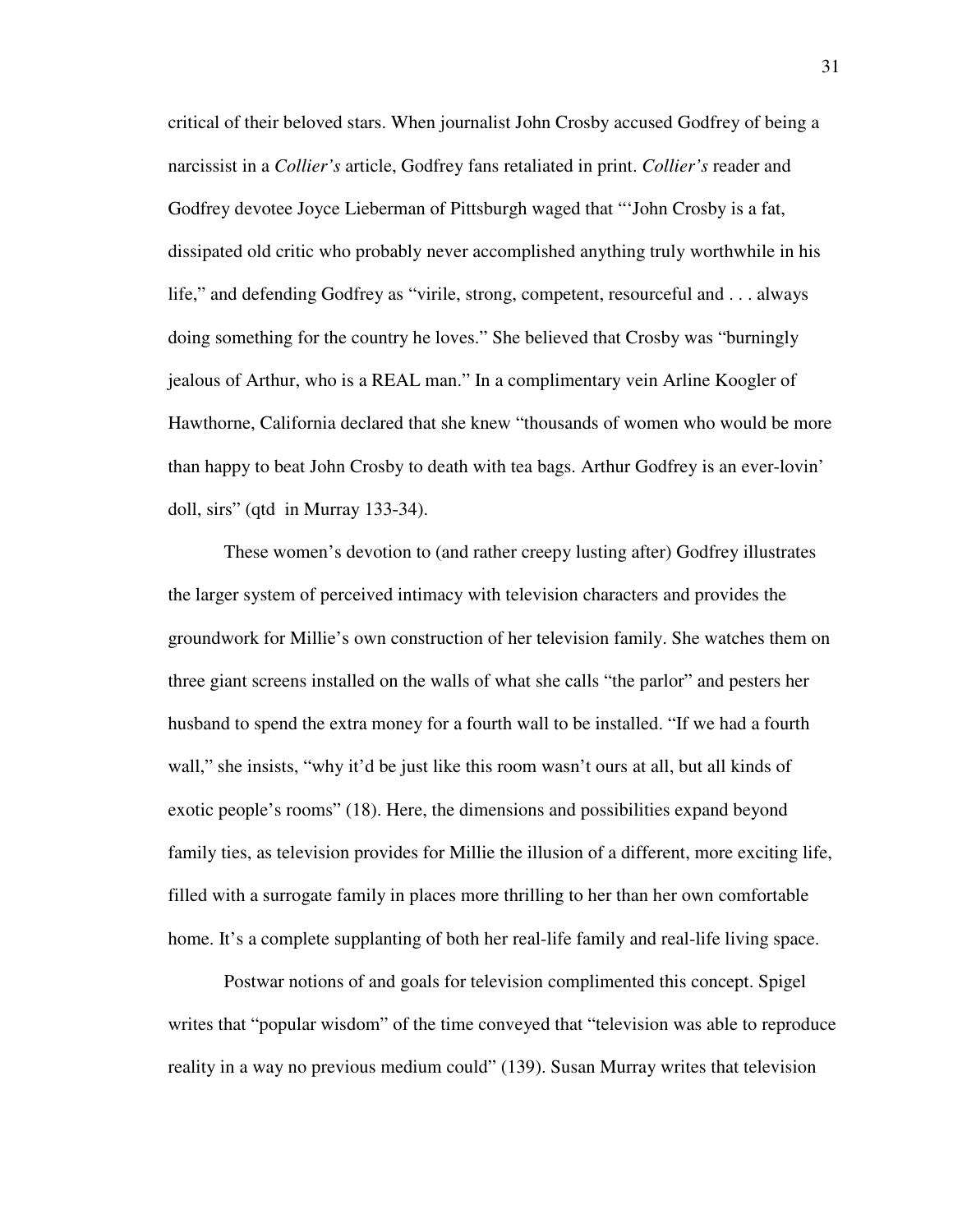expanded on the intimacy factor previously available through radio, arguing that "television's visuality made it an even more tangible and powerful presence in home life. Popular rhetoric of the period described the experience of television as one that *brought the world into the home* and was often termed by the popular press as 'home theater' or 'family theater'" (Murray 50, emphasis added). Indeed, to preserve this effect, television studios preferred for live shows to be shot in front of smaller audiences, fearing that a larger crowd would disrupt the sense of the performer's intimacy with his audience (53).

Some people tried to enhance such intimacy and reproduction of reality beyond the television screen. *Time* magazine in 1951 shared news of recently-patented (and unfortunately named) invention called the "smellies," a device which would "'automatically release' various scents from containers built into TV sets'" (Spiegel 109). These odors, according to *Time*, were "intended to be appropriate to the type of program—e.g. peach blossom for romance" (qtd in Spigel 109).

Such methods perpetuated the culture of distraction that Bradbury describes in *Fahrenheit* and through Millie. By surrendering herself to television for most of the day and downing sleeping pills to deal with the rest, she enables herself to ignore the brutal nature of the world surrounding her, a life in which her marriage is all but dead and her society is on the brink of nuclear holocaust. Her ghastly exterior appearance brutally reflects all of this and functions as one of Bradbury's most potent condemnations of media culture: she is a vain and sickly woman, with "hair burnt by chemicals to a brittle straw," vacant eyes, a "body as thin as a praying mantis from dieting," and "flesh like white bacon" (52). Just as "[m]etaphors of disease were continuously used to discuss the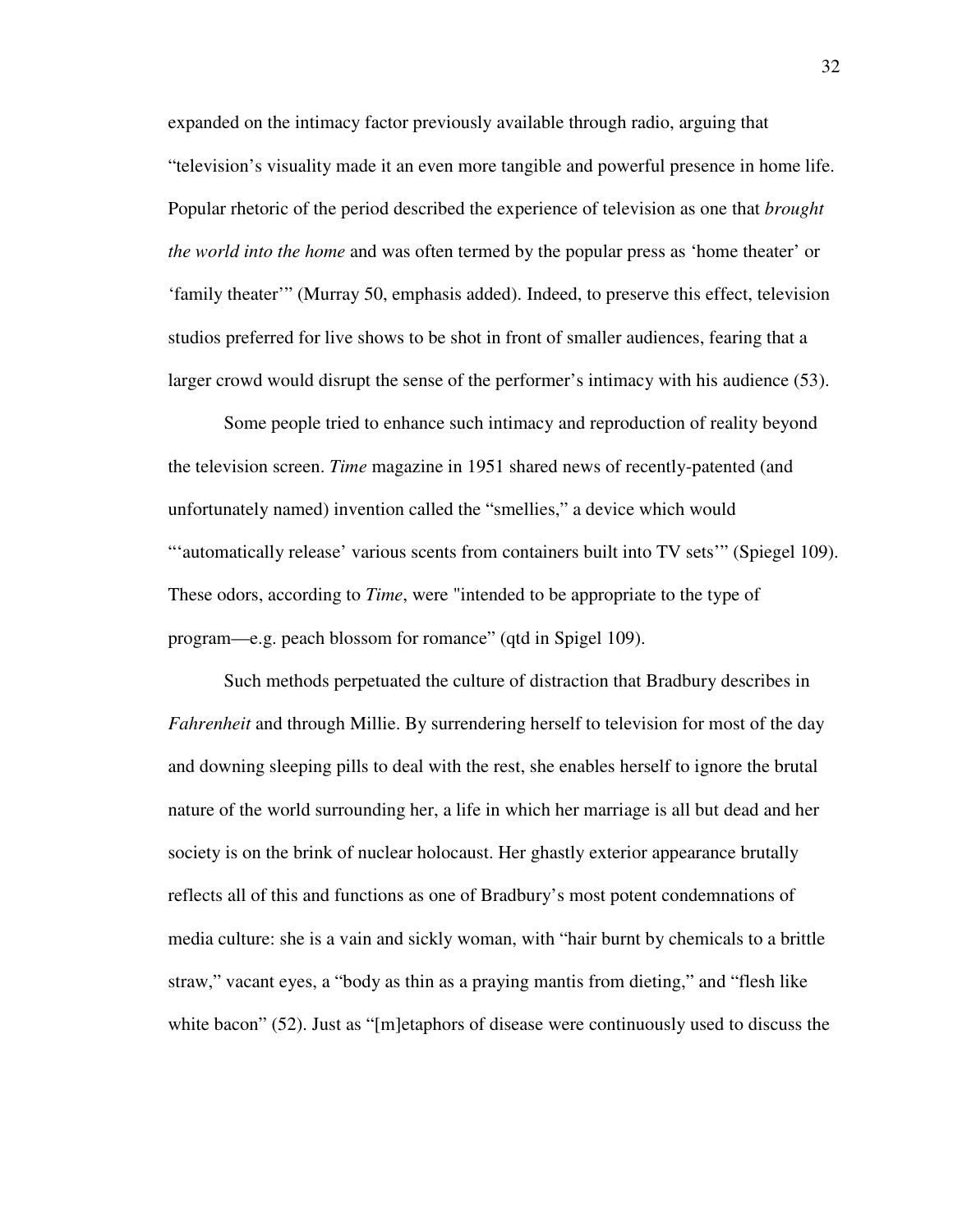medium's unwelcome presence in the household" by critics (Spigel 113), so Bradbury paints the image of an empty and diseased woman to represent television.

Bradbury's vision of media in human form could conceivably have been inspired by a cartoon from a 1950 issue of the *Ladies Home Journal.* It depicts a sickly, bug-eyed child with wiry hair—an appearance which resembles Millie's. The cartoon's caption labels the child, who watches television constantly and rarely goes outside, as "pale," "weak," and "stupid-looking." This degenerate mental and physical state, in the cartoonist's as well as Bradbury's estimation, is the inevitable consequence of excessive television consumption. Together, they mirror a portrait found in Calder Willingham's 1952 essay "Television: Giant in the Living Room." He relates the following anecdote:

> A friend said to me the other day that no matter how good any given television show is, to look at that tube of lights and shadows almost invariably brings to mind such things as death, tuberculosis, cats howling on the back fence, incest, dishes in the sink, etc. . . . A hair-in-the-mouth, screaming-nerves sensation comes from viewing television in solitude . . . Furthermore, he declares, to look at it for any length of time, even in the company of others, causes sexual impotence, shortens the life span, makes the hair and teeth fall out, and encourages early psychosis in otherwise normal people. (115)

While such a description, replete with ominous howling cats and psychosis, is obviously an exaggeration, it nonetheless suggests how dramatic and rhetorically charged the spreading anxiety about new technology was in an unsteady postwar America. For both Willingham's friend—as well as for Bradbury and the *Ladies' Home Journal* artist television posed a grave threat to both physical and mental capacities, promising not only to sap its participants of life and vitality but instill madness and despair in its wake as well.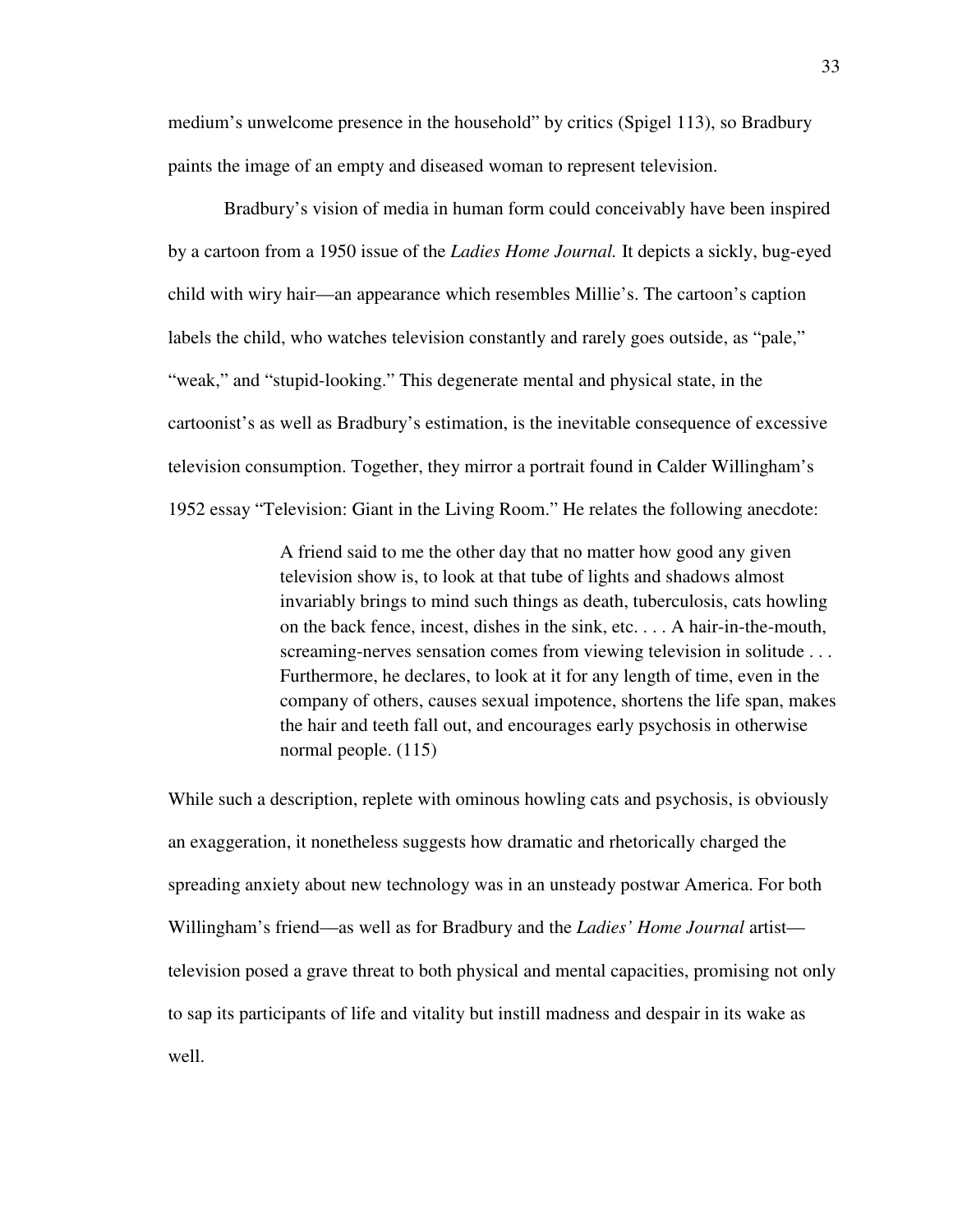Millie's representation of cultural decay and immaturity through television is meant to stand in stark contrast to Clarisse's, whom Bradbury depicts as an admirable heroine who eschews television and empty pleasure-seeking and who, in many ways, fulfills the 1950s image of an ideal woman. Properly disciplined when she was younger ("I was spanked when I needed it, years ago"), she has subsequently developed into a rather industrious young adult, in spite of her Flower Child proclivities. She gathers flowers, knits sweaters, and, as she proudly tells Montag, completes her family's shopping and housekeeping tasks "by hand" (28). These details provide more than a pretty picture of her creative proclivities and work ethic; rather, their inclusion proclaims that women who live in media-free domains properly fulfill their postwar-sanctioned gender roles. Notably, Clarisse doesn't just shop and keep house—she does these things *by hand*. (No automated toasters with spider hands for her!) By fulfilling her domestic duties without the aid of new-fangled technology, Clarisse establishes herself as a true woman, existing in a "pure" feminine state and adhering to the 1950s-approved model of womanhood.

In postwar ideology, "[t]he domestic woman needed to save her energy for housekeeping, childrearing, and an active (monogamous) sex life with her husband," and this message was repeatedly frequently throughout 1950s media (Spigel 42). Betty Friedan contended that, for women, "The end of the road is togetherness, where the woman has no independent self to hide even in guilt; she exists only for and through her husband and children" (47). She quotes a 1956 Christmas edition of *Life*, which declares that housewives are "feminine women, with truly feminine attitudes, admired by men for their miraculous, God-given, sensationally unique ability to wear skirts, with all the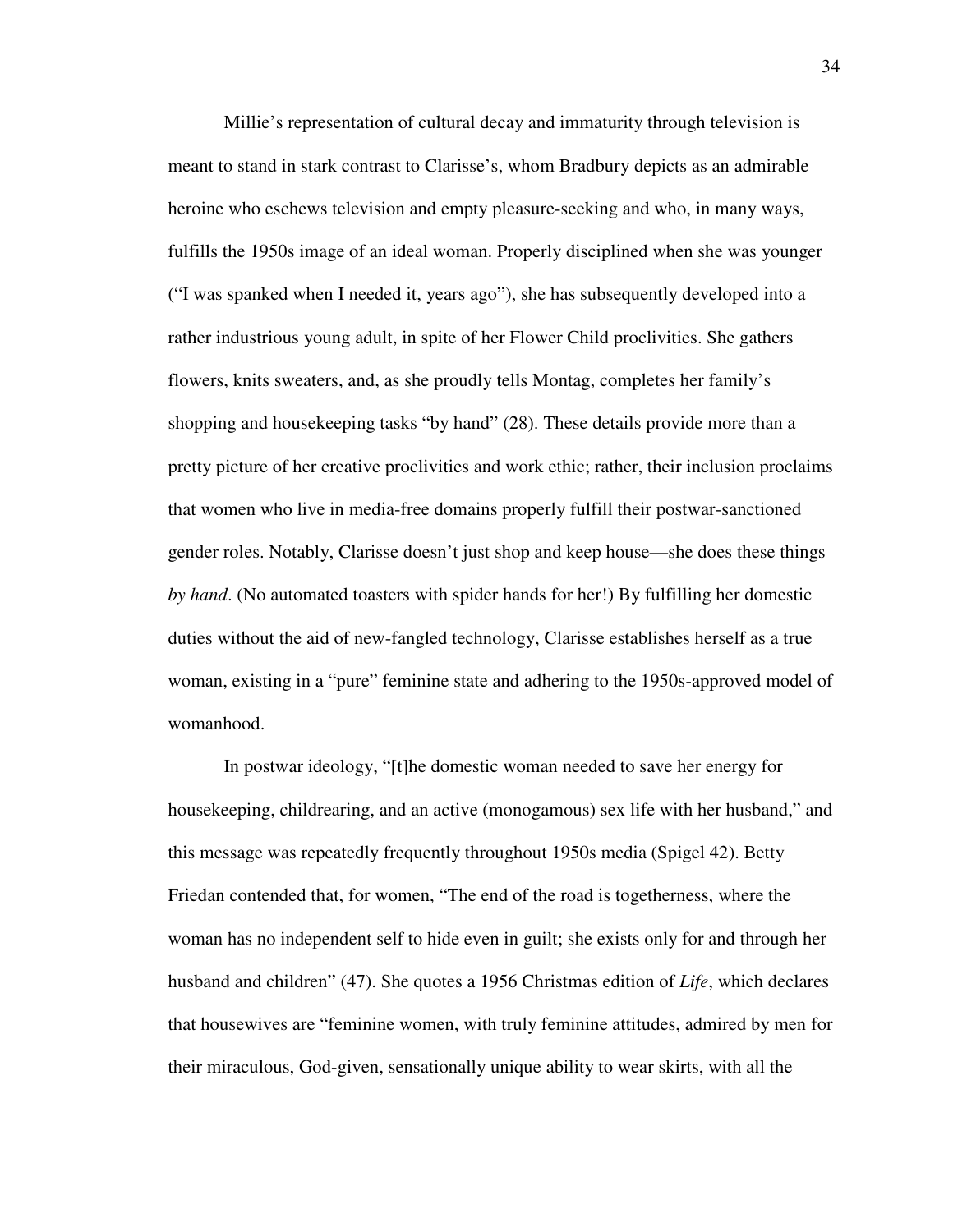implications of that fact," and the magazine *Look*, which glowingly proclaimed the modern housewife a "wondrous creature" who "marries younger than ever, bears more babies and looks and acts far more feminine than the 'emancipated' girl of the 1920's or even '30's . . . Today if she makes an old-fashioned choice and lovingly tends a garden and a bumper crop of children, she rates louder hosannas than ever before" (qtd in Friedan 59).

But television threatened to disrupt this model, as networks actively worked to alter its viewers' schedules to fit television, rather than alter their own broadcast schedules to serve its viewership. As Spigel relates, NBC President Pat Weaver boasted in the 1950s that the *Today* show was altering the daily routines of its viewers. She writes,

> According to Weaver, one woman claimed, "My husband said I should put casters on the TV set so I can roll it around and see it from the kitchen." Another admitted, "I used to get all the dishes washed by 8:30—now I don't do a thing until 10 o'clock." Still another confessed, "My husband now dresses in the living room." Weaver boastfully promised, "*We will change the habits of millions*." (85, italics added)

This purpose was betrayed within the programs themselves. A radio-TV simulcast of *Arthur Godfrey Time* attempted to convince women to drop their chores in favor of Godfrey. Right before the televised segment of the program aired, women listening to the show on the radio as the completed household tasks were instructed, "All right, ladies, out of the kitchen, into the living room. Turn the TV set on now!" (qtd in Cassidy 10). And as *The Garry Moore Show* geared up for its 1953-54 season, the *Women's Home Companion* declared that Moore had convinced "millions of women to drop their work in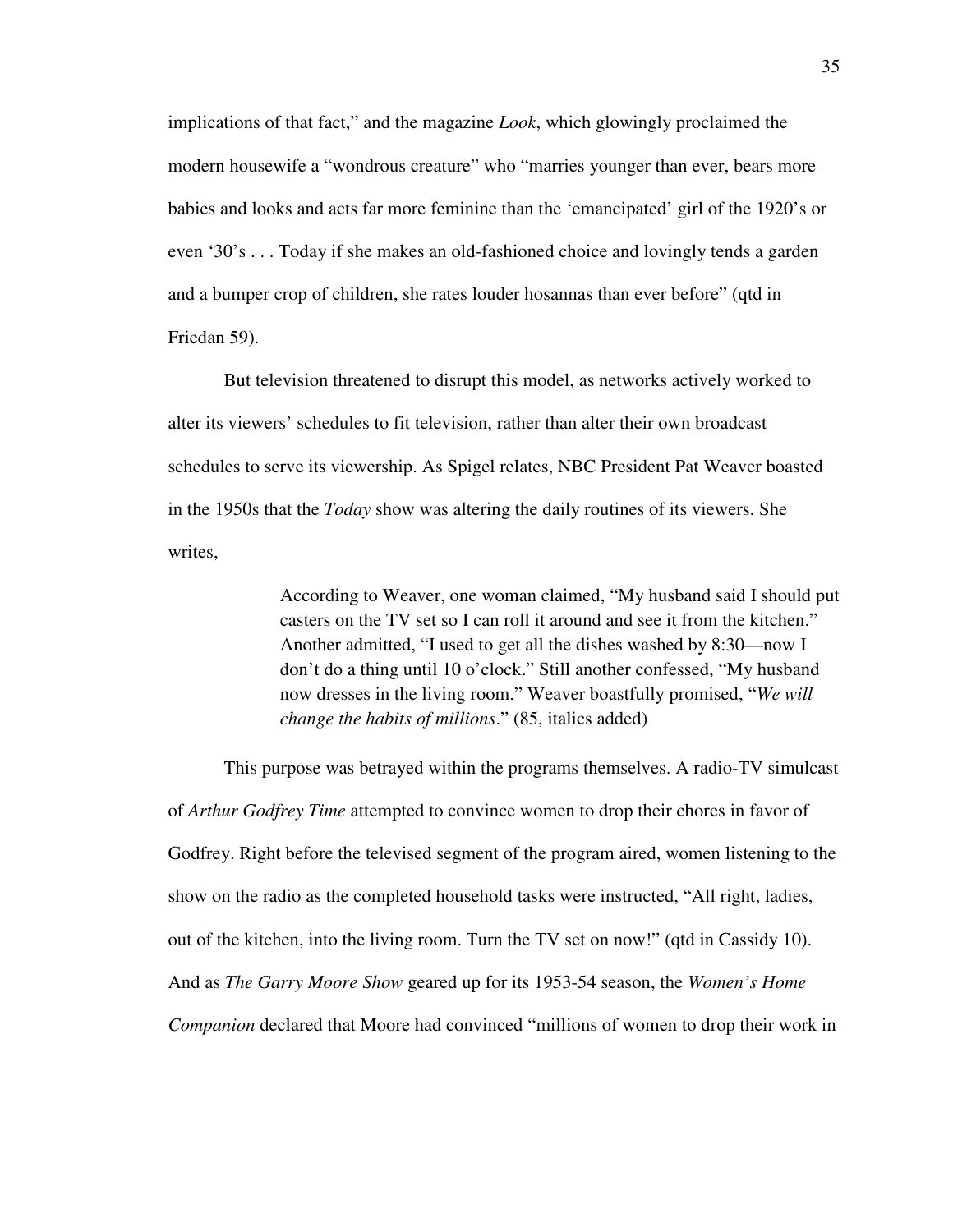the middle of a busy day, sit down in front of a TV set, and watch a variety show" (qtd in Cassidy 83).

In these ways, as Spigel writes, "popular media often completely rejected the idea that television could be compatible with women's work and showed instead how it would threaten the efficient functioning of the household. The TV-addict housewife became a stock character during the period" (87), something Bradbury clearly models through Millie. This shirking of housewifery—both in popular culture and in Bradbury's novel continued a theme developed by Wylie, when he claimed that modern women demanded to be treated like warped versions of Cinderella—not in the sense of being hard workers, but in escaping their chores by finding a man to pay for everything and subsidize their laziness (48).

Beyond housewifery, however, one of the most important tasks of the postwar woman was to bear and raise children. In perhaps Bradbury's greatest condemnation of the media-saturated woman, he writes Millie as a woman who never wanted to have children (26). Her friend Mrs. Phelps declares that "children are ruinous" and that their friend Mrs. Bowles, who has two children, is "out of [her] mind" for having them. Even though Mrs. Bowles has children, however, she seemingly despises them; she has sent them to a boarding school and only has them at home three days every month. "[I]t's not bad at all," she declares to her friends. "You heave them into the [television] 'parlor' and turn the switch. It's like washing clothes; stuff laundry in and slam the lid … They'd just as soon kick as kiss me. Thank God, I can kick back!" (92). By employing television as a baby sitter, Mrs. Bowles is relegating her sacrosanct (in postwar culture's estimation) role as mother to a technological device.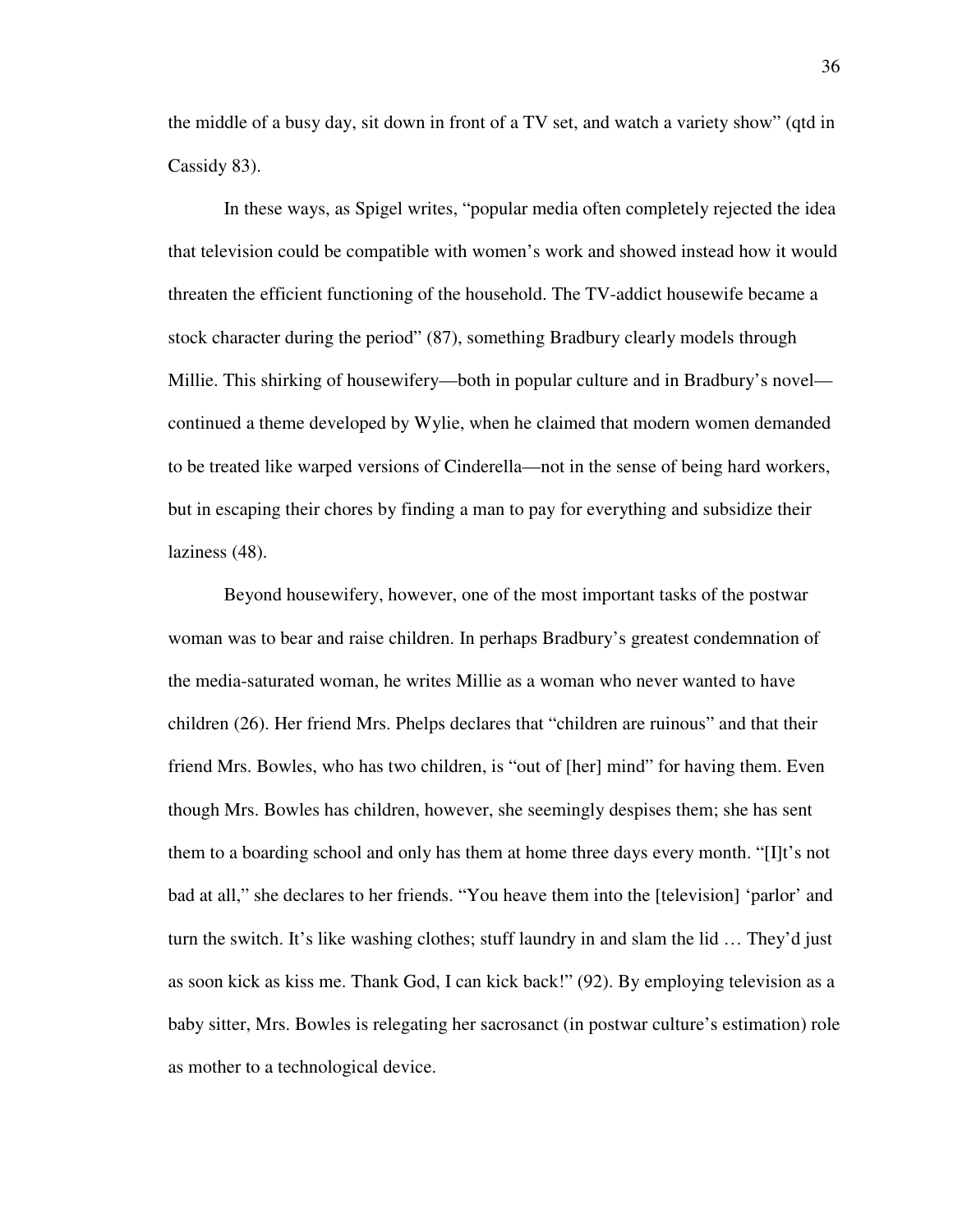Popular media also highlighted television's potential to tame children. *Variety* declared *Puppet Television Theater* (later *Howdy Doody*) as the kind of show "that will keep the small fry intently absorbed, and out of possible mischief, for an hour. This program . . . can almost be guaranteed to pin down the squirmiest of the brood" (qtd in Burns 45). Like Bradbury's television parlors, these shows entertain children and provide (depending on who's interpreting) respite or indolence for mothers.

By the harsher set of standards, these would be the worst of women. By consciously remaining childless, Millie and Mrs. Phelps shun motherhood—the defining characteristic, next to being a wife, of 1950s womanhood. By carelessly tending to her children and allowing outside forces—a poor education system, technology, and mass media—to mold them, Mrs. Bowles similarly rejects motherhood and all its associations, therefore faring no better than Millie and Mrs. Phelps in Bradbury's estimation.

Clarisse, on the other hand, doesn't watch television or engage in the other destructive behaviors of her culture; instead she spends her time engaging in a variety of nature-inspired activities: "shaking a walnut tree" (25), tilting her head back to drink the rain (20), rubbing dandelions on her chin as a test to see if she's in love (19), roaming the forests (20), and leaving gifts from nature such as flowers, autumn leaves, and chestnuts on Montag's porch (25). She flits about from topic to topic in her conversations with Montag, and although she's able to converse with him in a far more intelligible manner than Millie, she still seems less a true sage of wisdom and either a precursor to Lolita or a "Manic Pixie Dream Girl," a term film critic Nathan Rubin coined to signify the type of female characters which "[exist] solely in the fevered imaginations of sensitive writerdirectors to teach broodingly soulful young men to embrace life and its infinite mysteries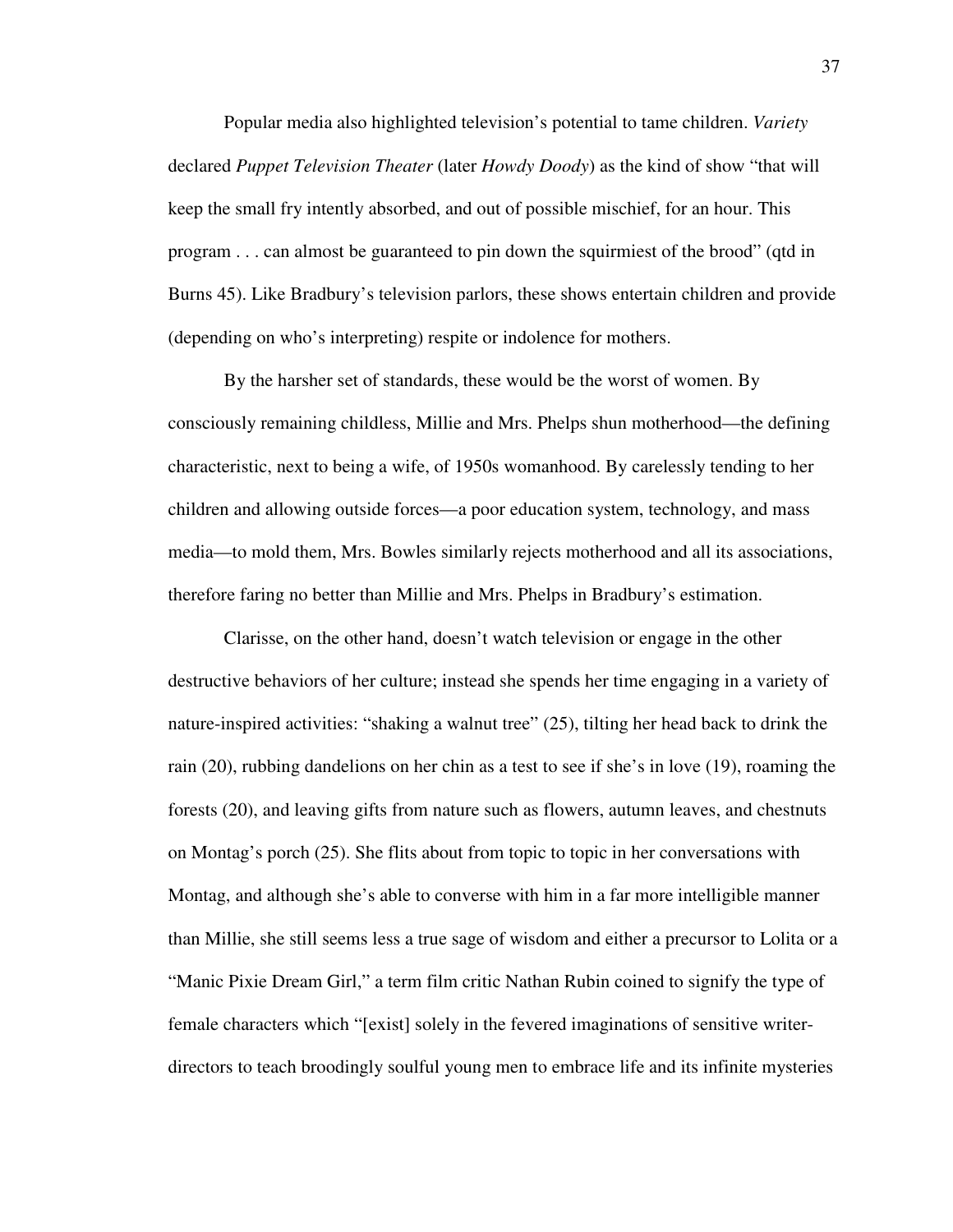and adventures" (qtd in Penny). Her youthful activities and conversations shouldn't be too problematic—Clarisse is, after all, just shy of seventeen years old (Bradbury 21) except that Montag believes she seems older than she actually is, expressing surprise at how "much older at times" she seems than his thirty-year-old wife (21) and again telling her that she "sound[s] so very old" when she describes the way her classmates' spend their time. So what is she? A youthful nature's child? A wise old sage? Lolita? She certainly isn't shown to be as philosophically or intellectually advanced as Faber or the Book People, nor does she seem to possess any kind of calm maturity—and this makes sense enough, as she is a child, after all. Yet her age and experience is rendered more problematic because she is the only substantial example of a woman who doesn't watch television.

Clarisse's affinity with nature, examined alongside her establishment as of a model of true womanhood, draws on Victorian-era themes about the connection between true women and the natural world. Spigel writes that, in Victorian culture, "[t]he natural world was associated with the 'True Woman' who was to make her home a kind of nature retreat that would counteract the signs of modernity . . . [b]y the early decades of the twentieth century, the nature ideal still would have been understood in terms of its association with femininity" in addition to newer interpretations (Spigel 103-104). Clarisse, therefore—frustratingly childlike yet grounded, connected to nature, and a strongly domestic young woman—is a 1950s continuation of the pure Victorian woman, one who will ultimately be sacrificed by Bradbury to the destructive whims of her culture. Bradbury would rather submit her to the grave (as he does, interestingly enough, with his only other positively rendered female—a minor character who burns to death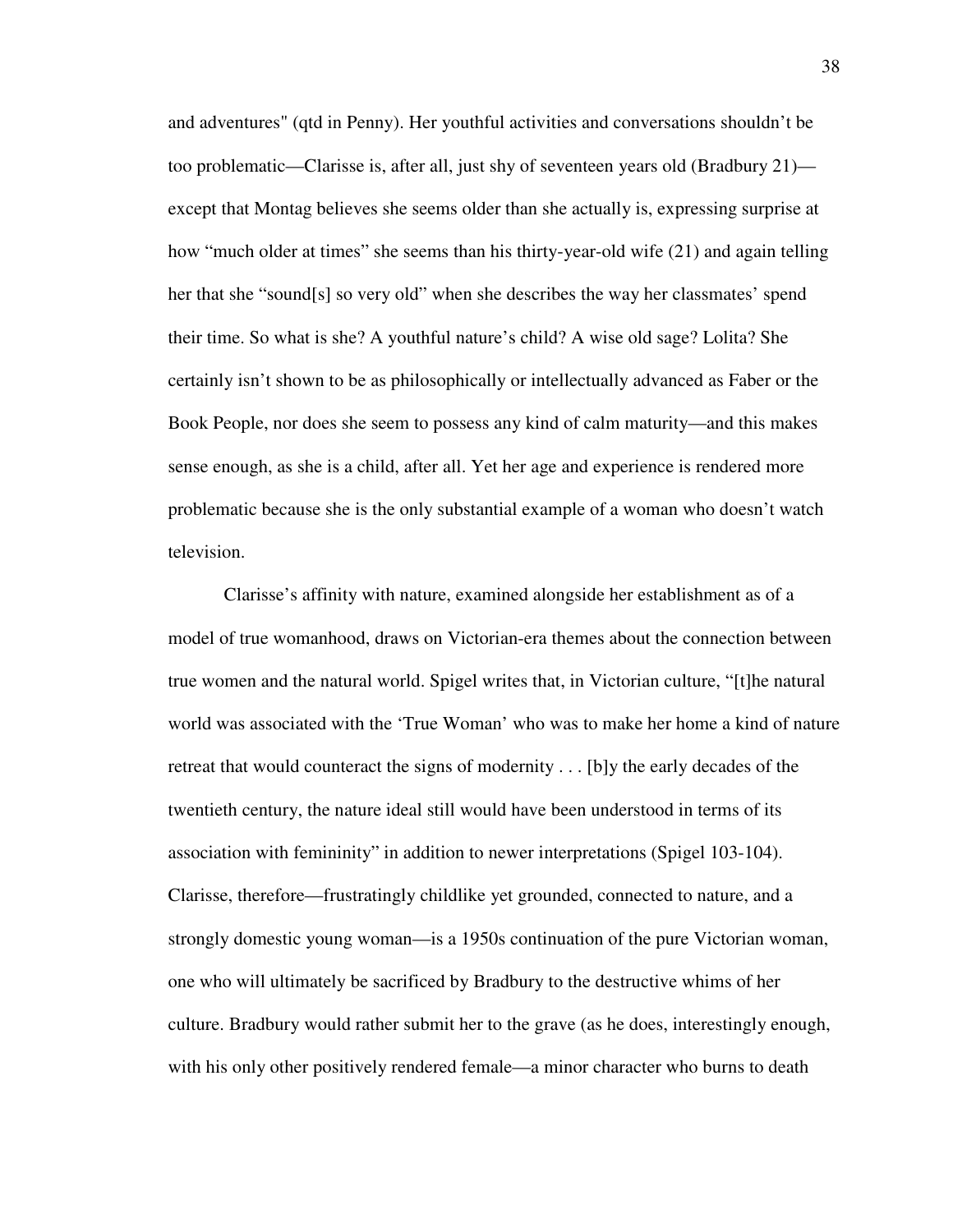with her books early in the novel) rather than allow her to remain living in an ignorant and media-tarnished world.

By contrasting Millie and her friends against the "true woman," media-free Clarisse, Bradbury contends that women who watch television are housewives who sinfully ignore their husbands and shamefully don't engage in housework. He suggests their behavior is driven by her perceived relationships with the characters on their television shows ("the family"), which displace their emotional and physical relationship with her husbands and children. In this sense, Bradbury renders television even more sinister by suggesting its characters (and as an extension, television itself) hold the power to emotionally replace real people.

Notably, Bradbury places the majority of responsibility for family well-being and, therefore, the blame for its disintegration—on women. Millie, not Montag, is addicted to television; the lazy housewife, shirking her household duties, accordingly bears the brunt of blame for family disintegration, not the father. Bradbury's idea of female devotion to television grows more troubling when considered with another widely-proliferated concept in postwar America. As Spigel writes, the notion of "technology out of control" was widespread in the postwar cultural landscape. "The television set was often likened to a monster that threatened to wreak havoc on the family . . . a kind of supernatural child who might turn against his master at any moment" (47). Such menacing personification speaks to postwar fears of powerlessness in the face of change and casts television as an agent of the march towards a dismal future at the cost of nuclear families—and, in Bradbury's mind, the deliverers of this evil technological agent are women.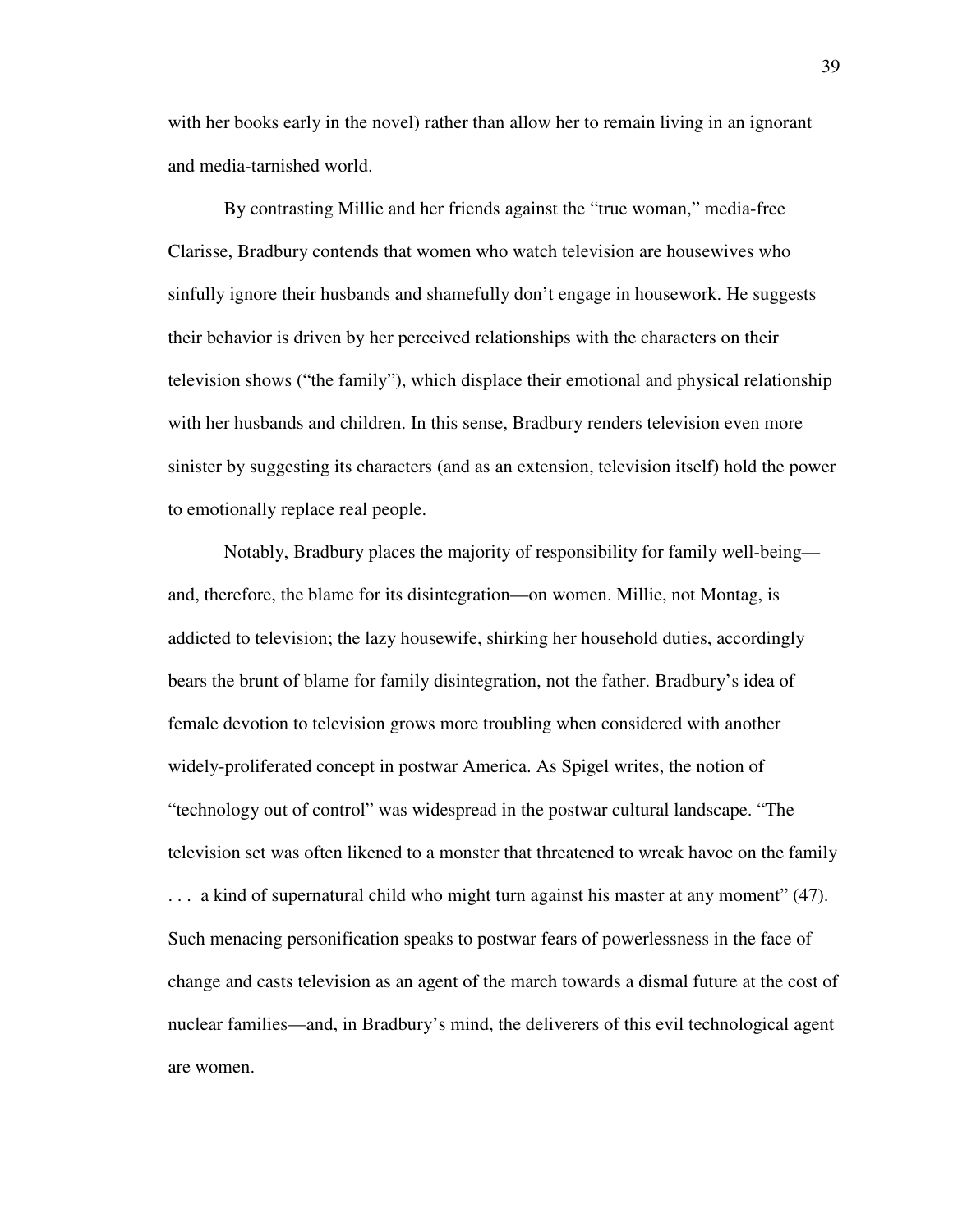Of course, in the next decade Betty Friedan would publish her groundbreaking work *The Feminine Mystique*, providing readers an alternative view of postwar housewives and the hopelessness they felt in the midst of society ruled by traditional gender roles. Viewed through Friedan's lens, Millie and her friends are indeed tragic characters, victims of a larger system of rigid patriarchy and limited life choices, with Millie in particular one who gives herself over to television, looking to it "as if all the hunger of looking would find the secret of her sleepless unease there" (Bradbury 152). Rather than treat this "sleepless unease" sympathetically, Bradbury instead uses it as yet another device to scapegoat women for a large and complex sociological problem, but if *Fahrenheit* were to be written today perhaps a more modern (and hopefully enlightened) Bradbury might more compassionately indicate that Millie's lethargy and resulting stupidity are actually reactions to, or even psychological defenses against, her domestic confinement, rather than a selfish and senseless choice to shirk her "duties."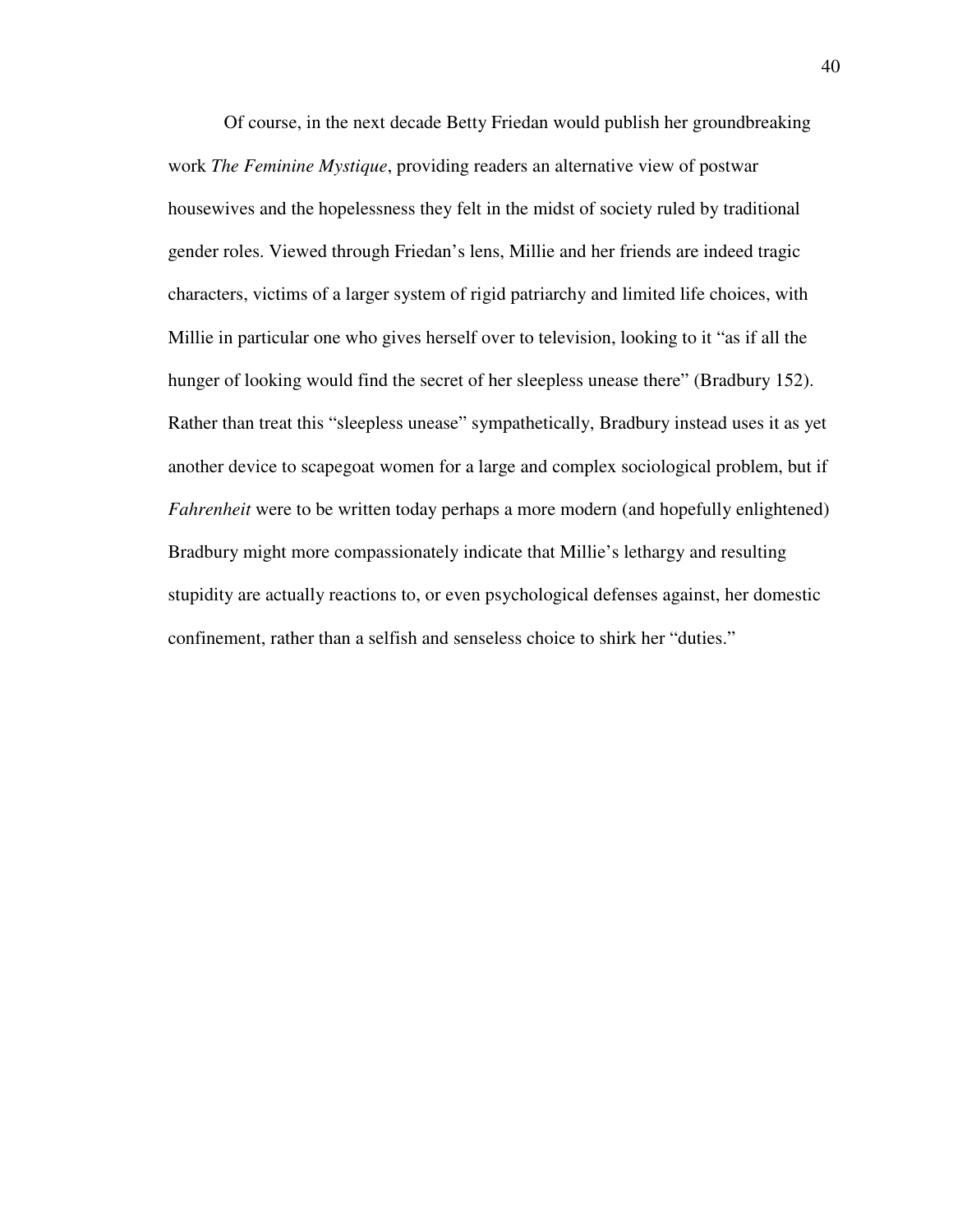#### CHAPTER III

## "HE HAD SEEN IT A THOUSAND TIMES": MIXING NEWS AND ENTERTAINMENT ON TELEVISION

*"Twenty million Montags running, running like an ancient flicker Keystone Comedy, cops, robbers, chasers and the chased, hunters and hunted, he had seen it a thousand times." (Bradbury 131)* 

A manhunt is underway. Montag has just murdered Chief Beatty, and he's on the run. He runs, street by street, across the city, the "great whirling whisper" of police helicopters rushing through the sky as they search for him. The only person left in the world that matters to him is Faber, whose house is a place where Montag "might refuel his fast draining belief in his own ability to survive" (118). So he runs towards that house, eager to see his only friend one last time before he runs for safety and asylum, in the hills outside the city.

On his way, he listens to the radio through a Seashell in his ear. That's when he hears a police alert broadcast his name, proclaiming him a murderer and criminal against the State. He continues his flight. As he pauses for a brief rest at a gas station along the way, he hears the station radio announce that war—an event which has, until now, been just beyond the horizon—has been declared. Montag wants to experience some kind of emotional reaction to the statement, but at present he can only think of saving his own life. And so he runs again.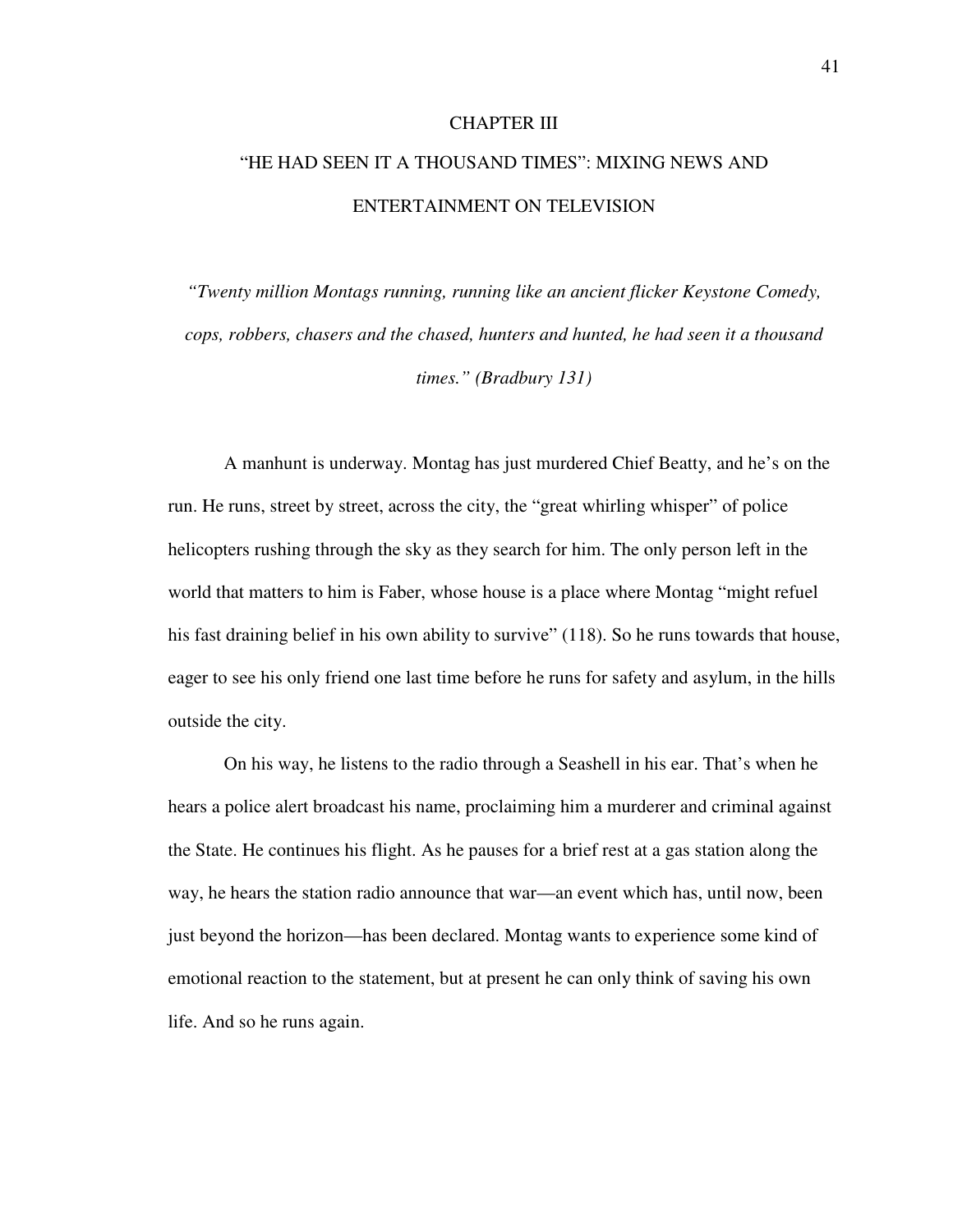When he finally reaches Faber's home, they plan the next leg of Montag's escape and say their farewells. Just before Montag leaves, however, Faber suggests they check the television to see what progress Montag's pursuers are making.

He's on the news, all right. The news station is covering the chase breathlessly, and soon announces that a new Mechanical Hound has been brought in to search for Montag: "[The] Mechanical Hound *never* fails. Never since its first use in tracking quarry has this incredible invention made a mistake. Tonight, this network is proud to have the opportunity to follow the Hound by camera helicopter as it starts on its way to the target" (126)

As the cameras and announcer breathlessly follow the progress of the Hound landing at the murder site, sniffing for clues, following Montag's scent—it becomes clear that what's being broadcast isn't news. This is entertainment. Even for Montag, the man at the middle of the event, the televised proceedings "[seem] so remote and no part of him," a "play apart and separate, wondrous to watch, not without its strange pleasure" (127). In a sense, what Bradbury has constructed with Montag's televised manhunt is an early conception of a reality television show—far before *Cops* or *America's Most Wanted* or *Survivor*, here are real-life events being molded into a format that the masses can enjoy with guilty pleasure. Only moments after a large-scale war has been declared—by far, the heaviest and most pressing event in the nation's life—Montag's city is more interested in watching a game of cat, or in this case Hound, and mouse. In the end, the authorities never catch him, but because the public must have a "snap ending," they capture a hapless man on the street, claim that it's Montag, and kill him instead. Immediately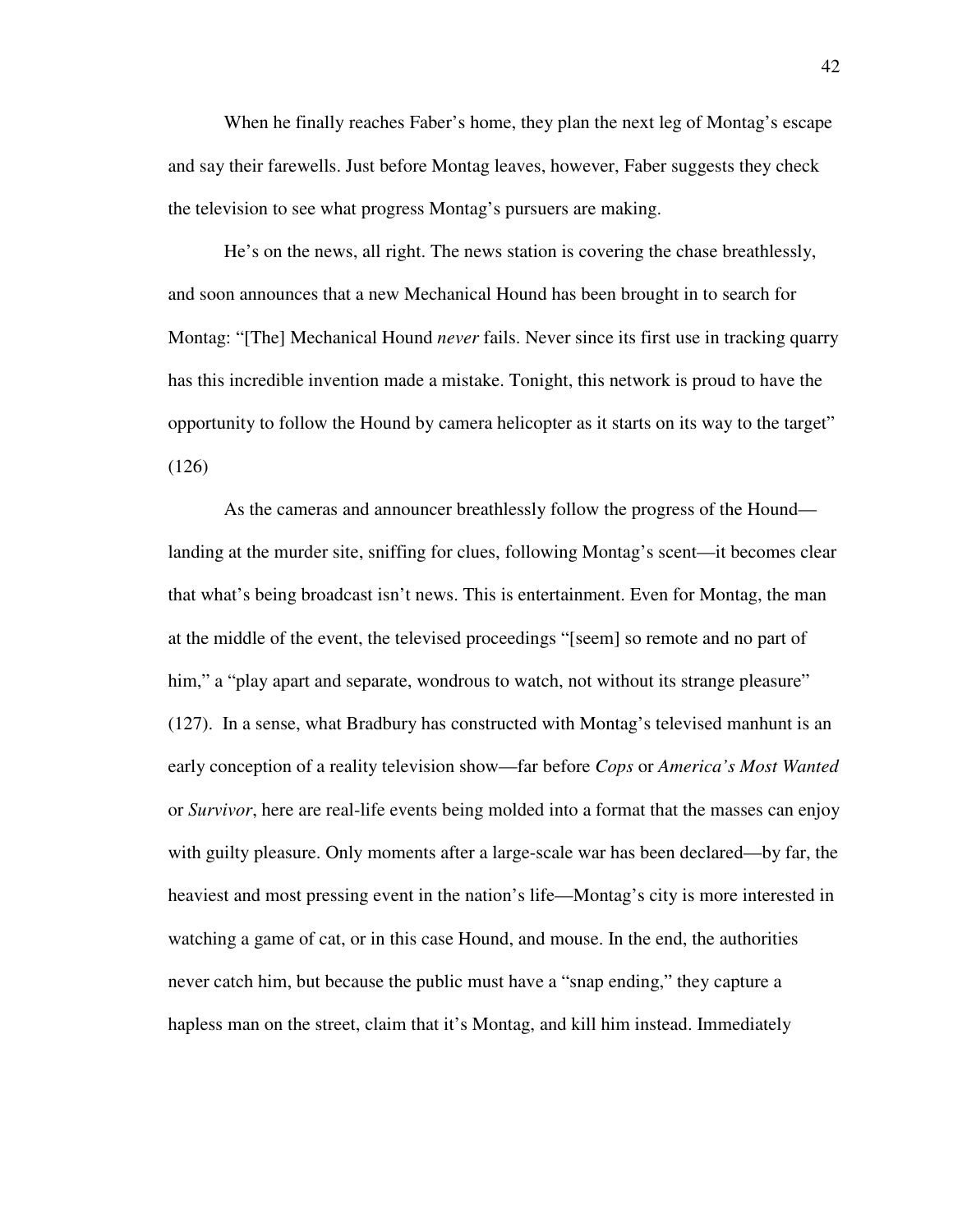afterwards, the nation returns to (what we now call) its regularly scheduled programming (141).

This spectacle may seem prescient on Bradbury's part, but the roots of it exist in the popular culture and discourses of the postwar era. Existing entertainment formats, masquerading as news or informational outlets, already existed by 1953, when Bradbury completed *Fahrenheit*.

The so-called "misery" shows of the postwar era served as an early example of the melding of real-life and popular entertainment. Beginning in the early 1950s, programs such as *Strike it Rich*, *Glamour Girl*, and *Queen for a Day* invited down-ontheir-luck men and women to tell their real-life stories of misery and woe on the air for some form of compensation. *New York Times* critic Jack Gould famously scorned the genre, arguing that "[t]he crises that occur in the lives of individuals must not being grist for the morbid mill of TV" (qtd in Cassidy 105).

Initially a radio show but adapted for television and broadcast on CBS from 1951 to 1958, *Strike it Rich* featured impoverished contestants who appeared on-air with grand hopes of winning cash and prizes to help raise them out of difficult circumstances (Cassidy 106). Each show opened with announcer Ralph Paul's voiceover: "It's the original show with a heart, *Strike it Rich* . . . Where every day, Monday through Friday, people tell their own true stories and where, with our cash, you build your own fortune" (qtd in Cassidy 107). The show's contestants were featured on a stage, where each of them took turns communicating their tales of trouble and woe to host Warren Hull. Although contestants were instructed to relay their stories in their own words, as Cassidy argues, Hull nevertheless found ways to guide their narratives, asking specific questions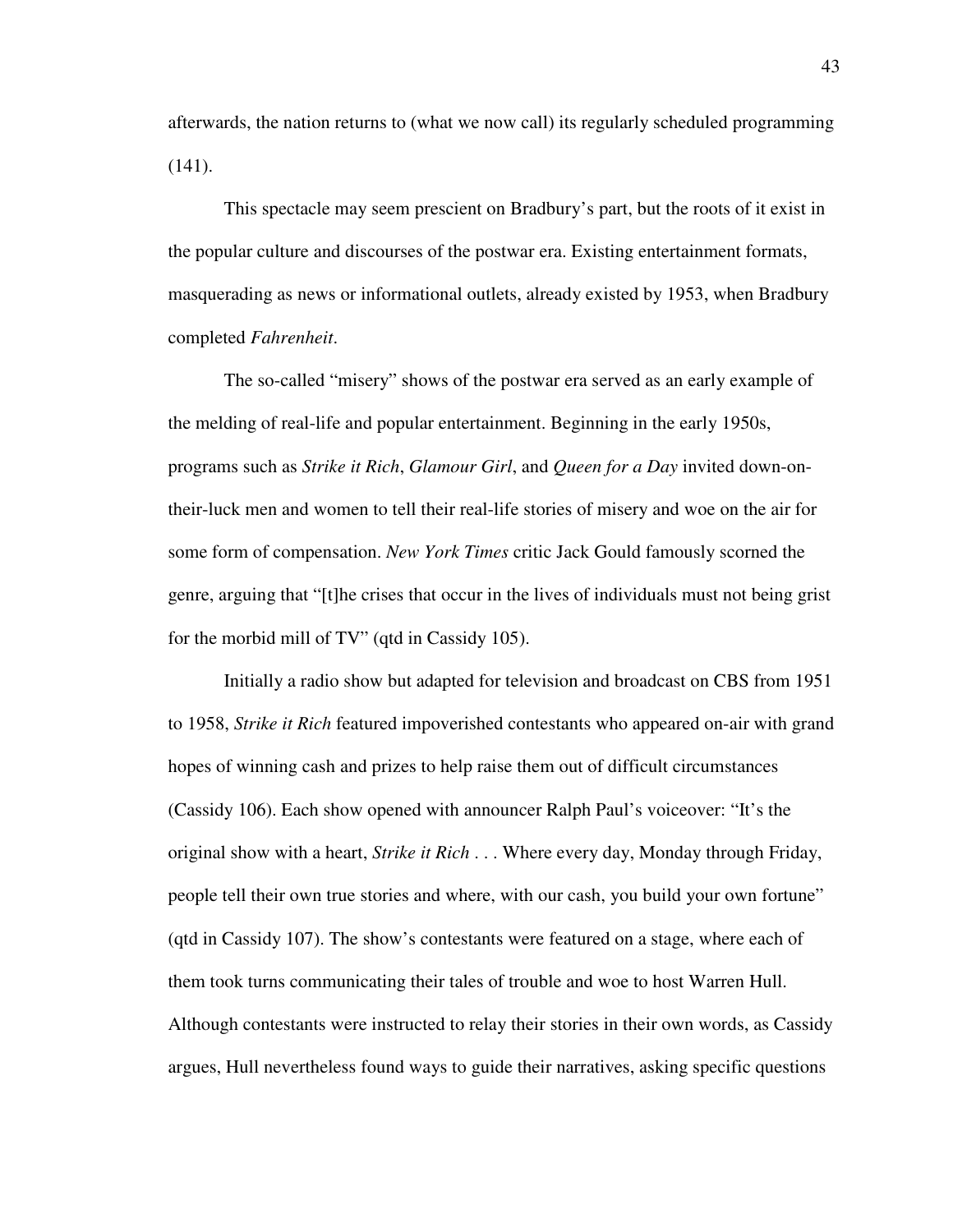designed to manufacture a more pitiable narrative for each contestant (109), and thereby increase the theatricality of the program. Hull further increased the drama of these moments by reacting emotionally to the stories, tearing up and even, in one instance, praying on air for a contestant (107). After the interviews completed, contestants moved to the quiz area; there, Hull asked them increasingly difficult trivia questions, and with each correct answer, their cash prizes grew. Finally, during the "Heartline" portion of the program, home viewers could call in and donate cash or material goods to their favorite contestants (106).

This mixture of real human plight and quiz show suspense proved a hit with viewers but gave critics plenty to gripe about. Gould called it "a blatant capitalization of raw human emotions" (qtd in Cassidy 112), and the Catholic publication *America* claimed the show gave off a "noxious odor" (qtd in Cassidy 115). In many ways, these programs can be considered both an early form of later reality shows (if ghastly modern day programming like *The Real Housewives of* or *Bachelor*/*Bachelorette* franchises aren't "blatant capitalizations" of overwrought emotions I don't know what is) and a cousin to Bradbury's predicted world of entertainment news. Combining misery (news) with theatrics and suspense (entertainment), *Strike it Rich* provided an opportunity for viewers to feel informed or knowledgeable about the plight of their fellow man from the comfort of their own spacious living room.

Other shows, which either explicitly resembled or functioned as news programs in the 1950s, also followed patterns of casting hard news as entertainment. *Meet the Press*, which premiered during primetime in the late 1940s, featured an array of politicians and other public figures alongside print journalists. The original format of the show displayed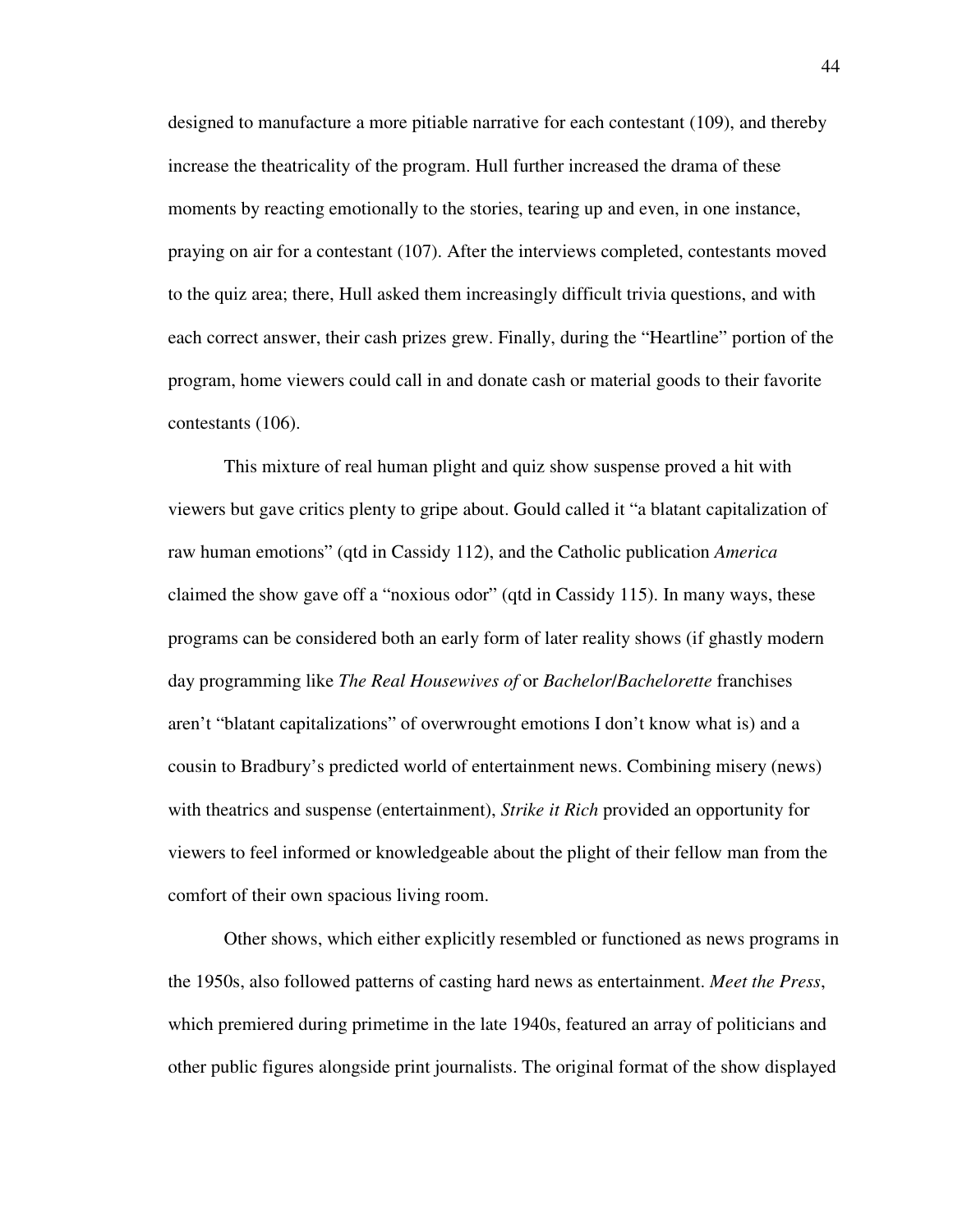the guests seated across from each other, which made it "look like the competitive G.E. College Bowl" (Stark 21). Despite its classification as a news program, *New Republic* critic David Ebbit wrote in 1956,

> As far as I've been able to make out, it doesn't even pretend to take an interest in the significant ideas or activities of the people it examines … *Meet the Press*, more than most such programs, has always rejected the notion that it is anything more than news programming. Still, it is a TV 'show'—meaning, inevitably, that it is sometimes hard to tell where the news stops and the entertainment begins. (qtd in Stark 21)

This indistinguishable melding of news and entertainment was also found in NBC's "selfproclaimed 'television newspaper,'" the *Today* show (Spigel 81). Debuting in January 1952, the program featured everything from news coverage to fashion tips. This, writes Steven D. Stark,

> was the show famous for presenting an interview with a senator, next to a scene from Caesar and Cleopatra, next to a kidney-transplant operation, next to the filmed sinking of the *Andrea Doria*, next to the recitation of 100-year-olds' birthdays, next to consumer and health news, next to the once-ubiquitous ads for Alpo and other products that often were presented by *Today* personalities such as Willard Scott—a former Bozo clown. (48)

Such blunt juxtapositioning of hard news alongside human interest stories and outright entertainment downplays the importance of significant current events and relegates them to the role of amusement fodder. As Max Horkheimer and Theodor Adorno contend, "the culture industry remains the entertainment business" (136), and news—as part of the culture industry—is accordingly an instrument used to manufacture entertainment. Perhaps not surprisingly, then, the producers of the *Today* show, in an effort to increase viewership, added a new cast member in 1953 to keep host Dave Garroway company: a chimpanzee named J. Fred Muggs. The chimp was a hit and was soon receiving more fan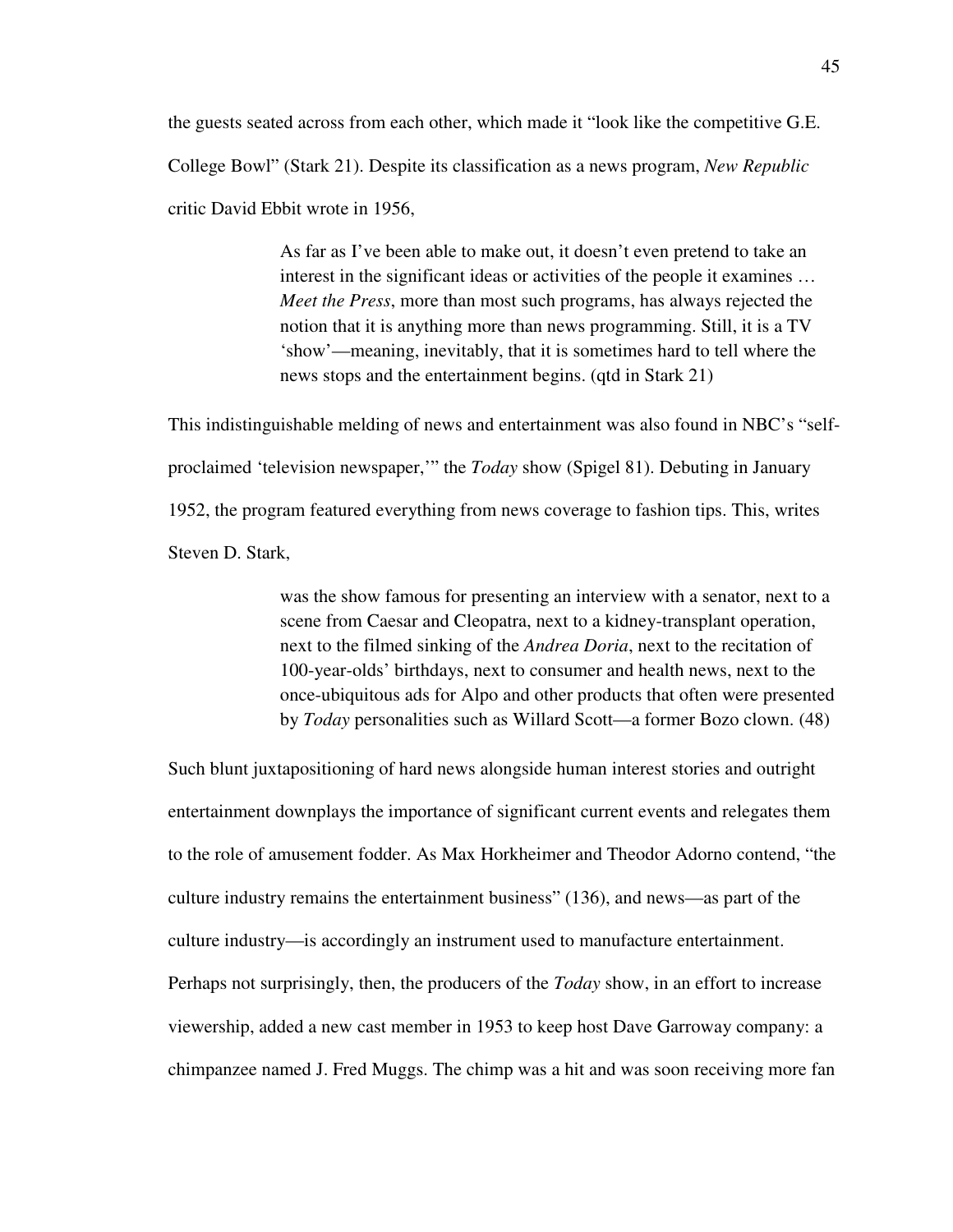mail than his Garroway, some of the letters from women asking for Muggs to marry them. (Garroway, jealous of his new coworker's success, was rumored to have spiked Muggs's orange juice with Benzedrine to negatively affect his behavior [Burns 111].) The inclusion of an animal only heightens the potentially farcical nature of the program and suggests how an author like Bradbury might despair for the future of the medium.

 Opinions of the actual news departments on television didn't always fare better. In an era which Daniel Hallin labeled the "heyday of straight journalism," critics and journalists regarded objectivity seriously (qtd in Bernhard 67). However, in spite of this standard—a standard Bradbury likely championed—deviations occurred. Television news struggled to gain legitimacy in the eyes of its critics, particularly radio journalists unconvinced of the new medium's potential. Ironically, radio had once been considered inferior to print journalism—as "journalists insisted that accurate, true news must be printed on paper"— and had only risen in that industry's estimation thanks to the coverage some radio reporters provided during World War II (Conway 4). Now, with television news arriving on the scene, radio reporters considered their medium superior to it, with some like Murrow's team of reporters—known as the Murrow Boys—regarding their own audible reporting as an extension of the written word (Cloud and Olson 286). Murrow himself called television "mindless" (qtd in Conway 4) and made, as Barbara Matusow writes, "sneer[ing] at the evening news and the industry" a stylish practice (qtd in Conway 169); "To Murrow and others," related Don Hewitt, a long-time news producer who worked with Murrow on *See It Now*, "radio was for adults and television was for children . . . I sort of think they may have been right" (qtd in Cloud and Olson 287). This distinction could only serve to lessen the reputation of a medium many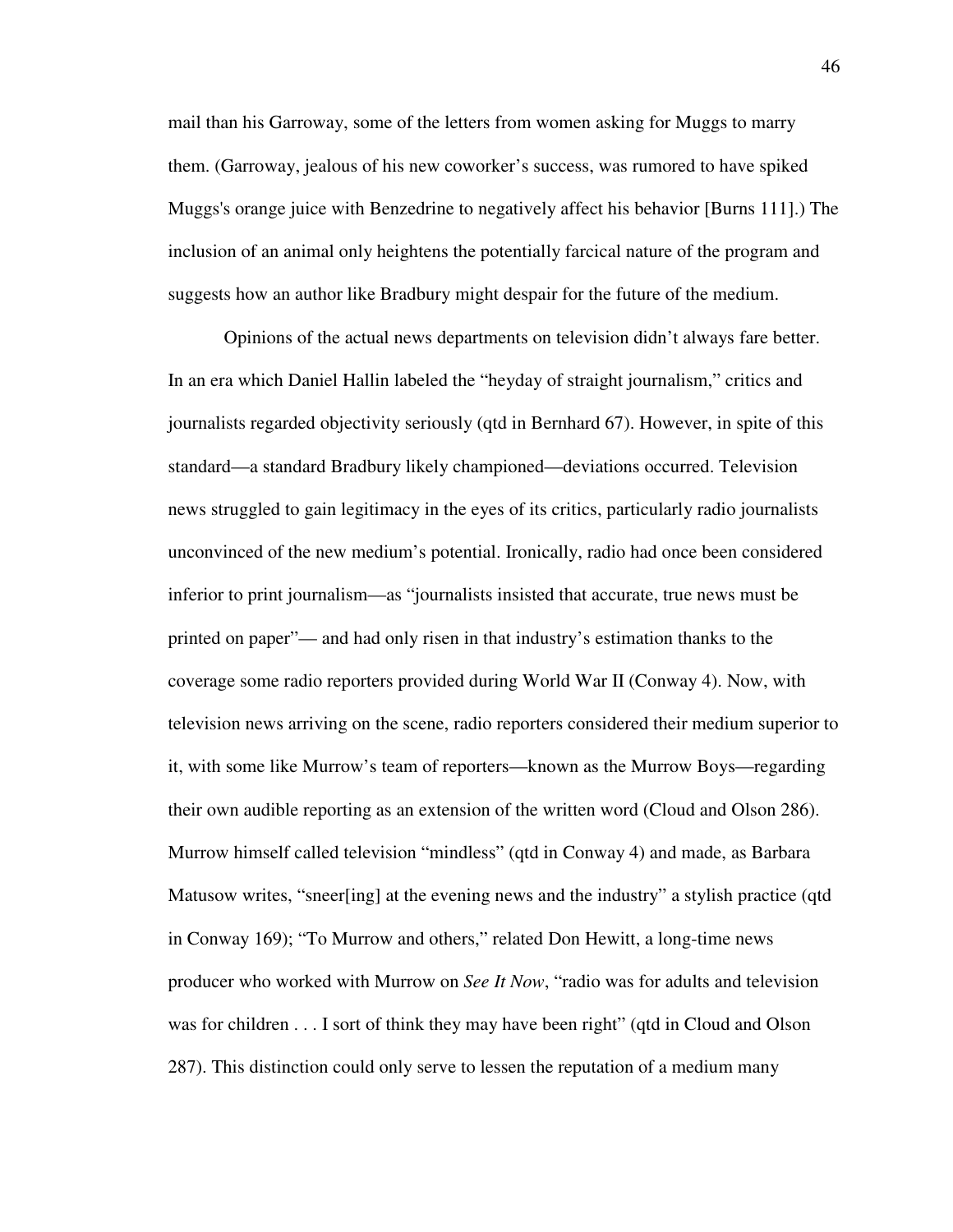journalists were already doubtful of, rendering it as an immature and less-sophisticated source of information. In addition, Howard K. Smith, one of Murrow's radio reporters, remarked, "We felt it was kind of unmanly to go on TV and perform, just as it was in an earlier era somehow unmanly for newspaper men to go on radio" (qtd in Cloud and Olson 287). Television, in this sense—already regarded as a childish device by Murrow threatened not only the sanctity and respectability of news but of its newsmen as well.

But visual news wasn't strictly a new thing, nor was its conflation with entertainment. Newsreels had aired for years in theaters prior to films. Such reels often presented serious world events alongside lighter fare, as in a 1952 Movietone reel which shared footage of a Japanese peace treaty, Korean War bombings, and that year's Miss America pageant. To top it off, these reels aired immediately previous to theatrical films. In this sense, news and entertainment were already dangerously close to merging.

However, television threatened to bring entertainment-like news to an entirely new level. As Murrow remarked in the late 1940s, "What seemed to concern television isn't the horror of the atom bomb, but the unique picture it makes" (qtd in Conway 167). Murrow recognized that television possessed the power to contort tragedy into spectacle, trivializing the seriousness of current events and rendering them little more than interesting or pretty pictures broadcast into living rooms across the United States.

Early news efforts may have been crude and under-financed, but operations became more sophisticated as the medium caught on, and the two largest networks—CBS and NBC—each developed their own style of presenting their (at the time) fifteen-minute news shows. Television insider and producer Robert Bendick noted that CBS was dedicated to the "content of the news," while NBC preferred to "make [news] more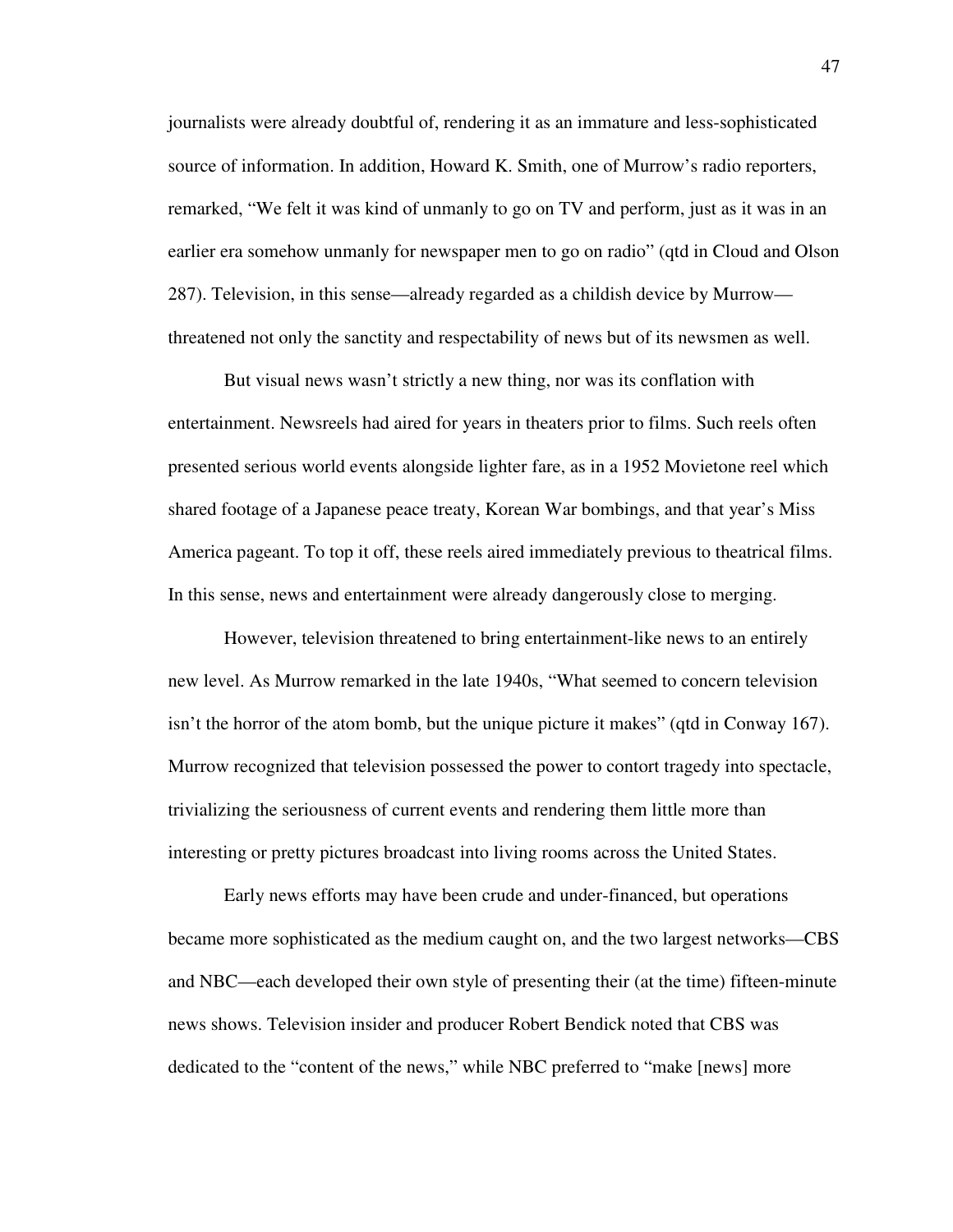entertaining or visually exciting." The latter network even attached weekly fashion reports to their newscast. John Hammerslough, who worked on the CBS newsdesk in the 1950s, recalled that "[NBC was] much more entertainment-oriented than we were. We were news-oriented" (qtd in Conway 295). Gerald Green, a NBC news writer who eventually moved to *Today* show, agreed, wryly commenting that "[p]eople getting beat up on the street was great … It was a more interesting show to watch, and it steadily outdrew CBS, but in telling the news it just didn't get the job done" (qtd in Conway 296).

Such tactics would eventually be explicitly legitimized. When NBC placed journalist Reuven Frank in charge of its new thirty minute newscasts in 1963, he wrote a thirty-two page memo to his staff about what he felt "constituted effective television news" (Conway 302). In the memo, Frank insisted that "[e]very news story should . . . *display attributes of fiction*, of drama . . . *We are in the business of narrative because we are in the business of communication*" (qtd in Conway 302, italics added).

This emphasis on spectacle, dramatics, and violence courses through the televised coverage of Montag's highly dramatized (and ultimately fictionalized) chase in *Fahrenheit*. These early examples of the union of news and fiction—a world in which truth is too often trumped by entertainment—are manifest in *Fahrenheit*, a novel in which a snappy and thrilling ending to a manhunt (for which the establishment knowingly kills an innocent man) is more important than catching the actual murderer at large.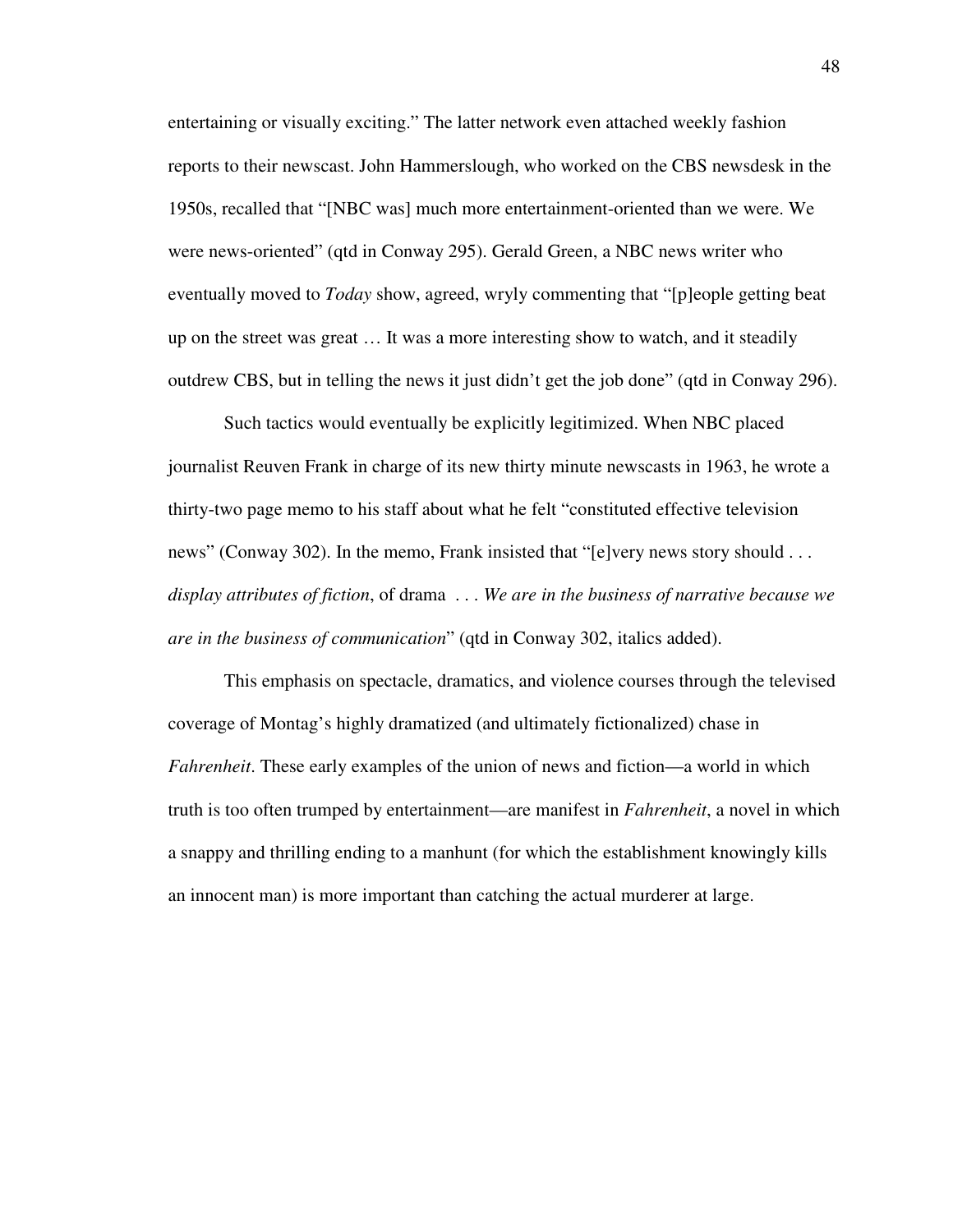#### **CONCLUSION**

#### "SHOT THROUGH": LESSONS FROM *FAHRENHEIT 451*

*Television critic Jack Gould, writing in 1946: "If we want it to be, television can be a blessing such as rarely comes to mankind. If we are uninterested or indifferent to it—as we are now—it can be a veritable menace of frightening proportions." ("Television:* 

*Boon or Bane" 320)* 

Ed Murrow, in a 1949 interview, referred to television as a potentially dangerous medium, and his interviewer labeled it a weapon (Bryson and Murrow 181); in a *Saturday Evening Post* article a year earlier, a reader wrote about the effect television was having on her children, declaring "this situation to be as serious as an invasion of the enemy in war time, with as far-reaching consequences at the atom bomb" (qtd in Spigel 53). As Spigel writes, "Words such as 'invasion' and 'battle' were often employed in criticisms of the new medium, and a popular assumption was that television would cause cancer by transmitting waves of radiation" (48). Bradbury's similar decision to pair media culture and entertainment news with nuclear threats speaks volumes to the danger which he likewise saw this kind of television to be. Here, television and its multitude of programs serve as a catalyst for destruction. They insulate viewers from the harsh realities of the outer world by distracting them in multiple ways, whether it be through mind-numbing entertainment (as discussed in chapters one and two) or through news and entertainment blends (as discussed in chapter three) All this is, to borrow Neil Postman's phrasing, a system capable of "amusing" viewers "to death" by providing programming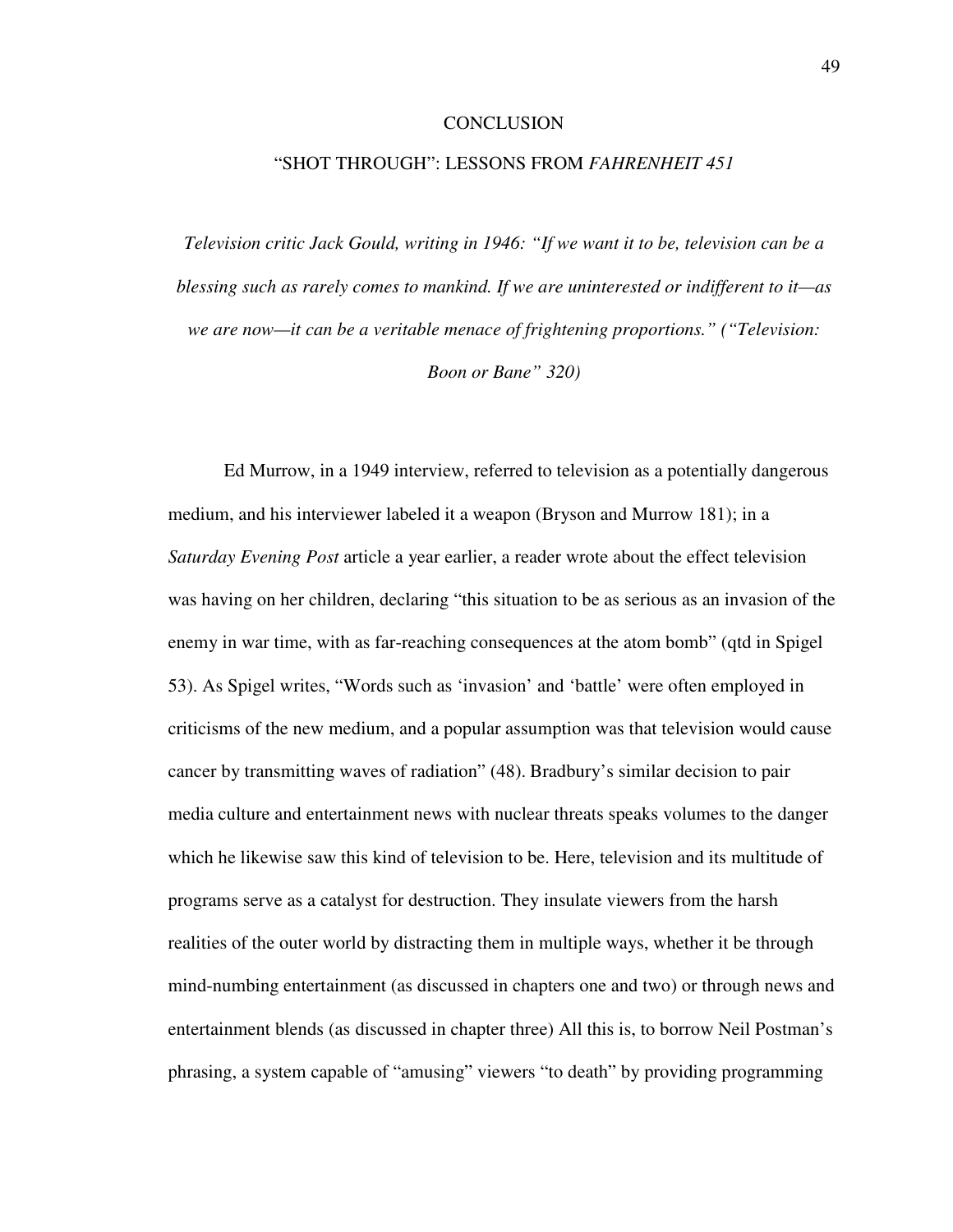which either allows them to claim ignorance of the current state of the world, or which does to some degree depict current events, but does so in a way which misrepresents their true nature and distorts their value into little more than cheap thrills.

Wylie asserted in *Generation of Vipers* that "[t]he act of going to war is an admission that reason has failed; hence war is a demonstration of infantilism in man" (269), and so it makes sense, in this context, that Bradbury would send his fictional future society—in which the power of human reason is practically extinct—to a war which lasts for even less time than one of Millie's "Clara Dove" romances. For Bradbury, television as a reasoning device has failed. Bring on the bombs.

At the end of *Fahrenheit*, little is left. Montag makes it to safety, finding a haven in the wilderness among a collective of exiled intellectuals. From a distance, they watch as nuclear war decimates the city in a matter of seconds. But, like a phoenix rising from the ashes, perhaps a new order of reason and enlightenment can now begin. Montag and the Book People trudge toward the leveled city to look for survivors and train them in the ways of intellectual rigor.

By ending the novel in such a way, it appears Bradbury believes that the cure for a media-ill society is to completely begin anew. Changing people stubbornly stuck in their ways is, in his estimation, impossible; rather, a complete rehauling of the system is the only answer. It's a terribly grim solution, and one which most sane readers wouldn't advocate. Perhaps Bradbury, in proposing it, believes that his own postwar society still has a chance at being redeemed. As discussed in the introduction, Bradbury (possibly unwittingly) drew on the nature of his present society to prevent a dreadful future. But perhaps the question now is, did he accomplish his goal of prevention?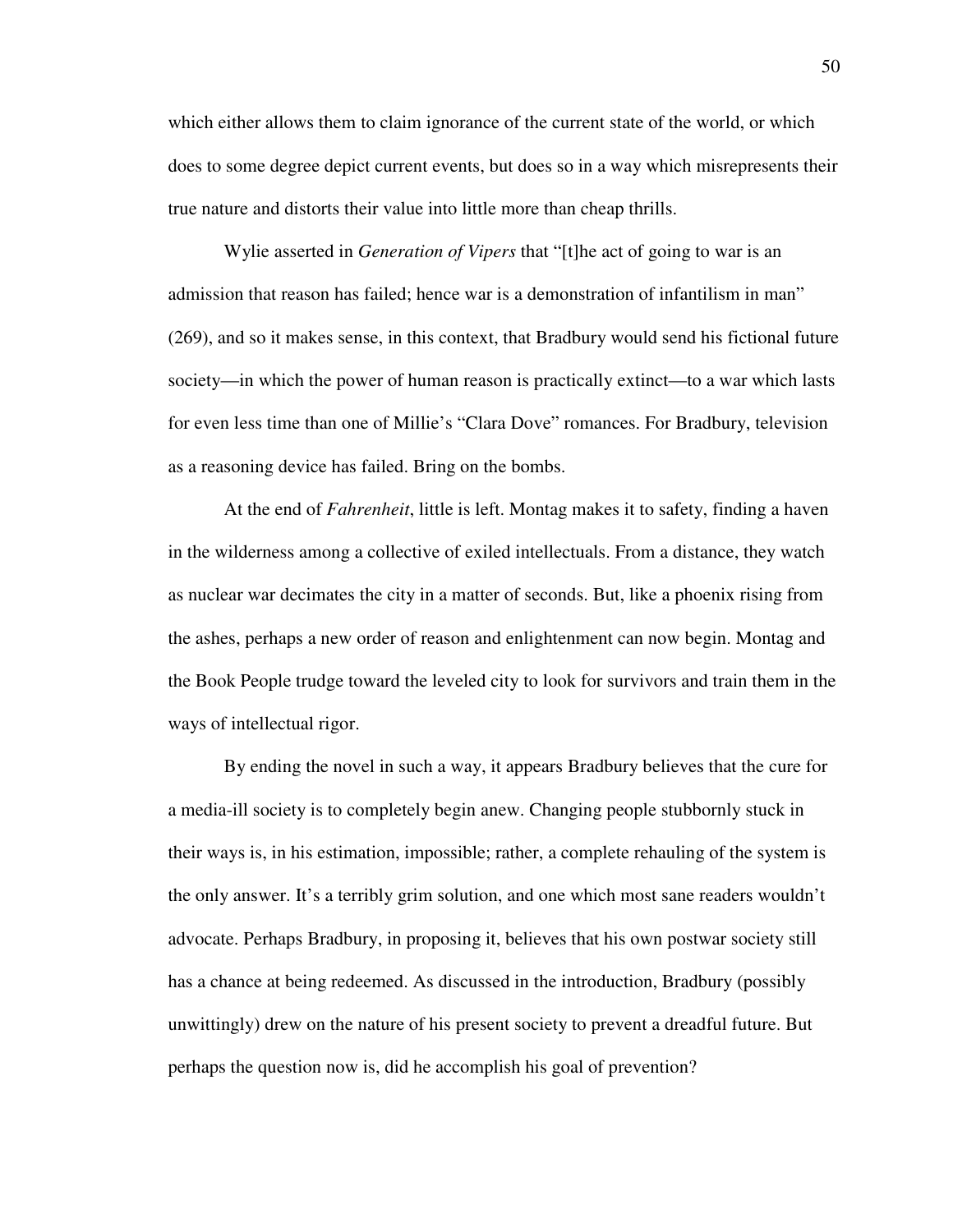Depends on who you ask, or what channel you're watching. In recent years the ever-growing number of broadcast stations, both public and commercial, has produced thought-provoking and intelligent programming (at least in this writer's opinion) such as *Arrested Development,30 Rock, Mad Men, The Wire, Deadwood, The Daily Show, the Jim Lehrer Hour,* and countless others. Conversely, such programs often share networks with what many critics label as absolute drivel, including an endless parade of reality television programs (*The Real Housewives, The Bachelor, Keeping Up With the Kardashians*), uninventive procedurals (*NCIS, CSI, Criminal Minds*), and flat comedies (*Two and a Half Men, Whitney, According to Jim,* the how-in-the-world-did-this-everget-green-lighted *Cavemen*). Bradbury himself in 2000 described quiz shows such as *Jeopardy* and *Who Wants to Be a Millionaire* as "the stupidest shows in history," citing their focus on trivia facts rather than intellectual exploration (Moore). Some programs are quickly cancelled due to low ratings, but many of the derided presentations survive thanks to devoted audiences who await each new development and scour entertainment websites like *TVLine.com* for spoilers of upcoming episodes. Just as many so-called "good" shows get axed for low ratings and continued for high ratings as well. It's hard to say who's winning the battle, or what the battle even is.

Over sixty years have now passed since Ray Bradbury wrote the final chapters of *Fahrenheit 451* in the quiet basement of the UCLA library, but our circumstances really aren't that much different than they were then. National security threats hang above our heads, social conditions for women, while drastically improved, still have room for advancement, the distinction between news and entertainment is often indistinguishable., and, if our insatiable appetite for viral *YouTube* videos is any indication, our society's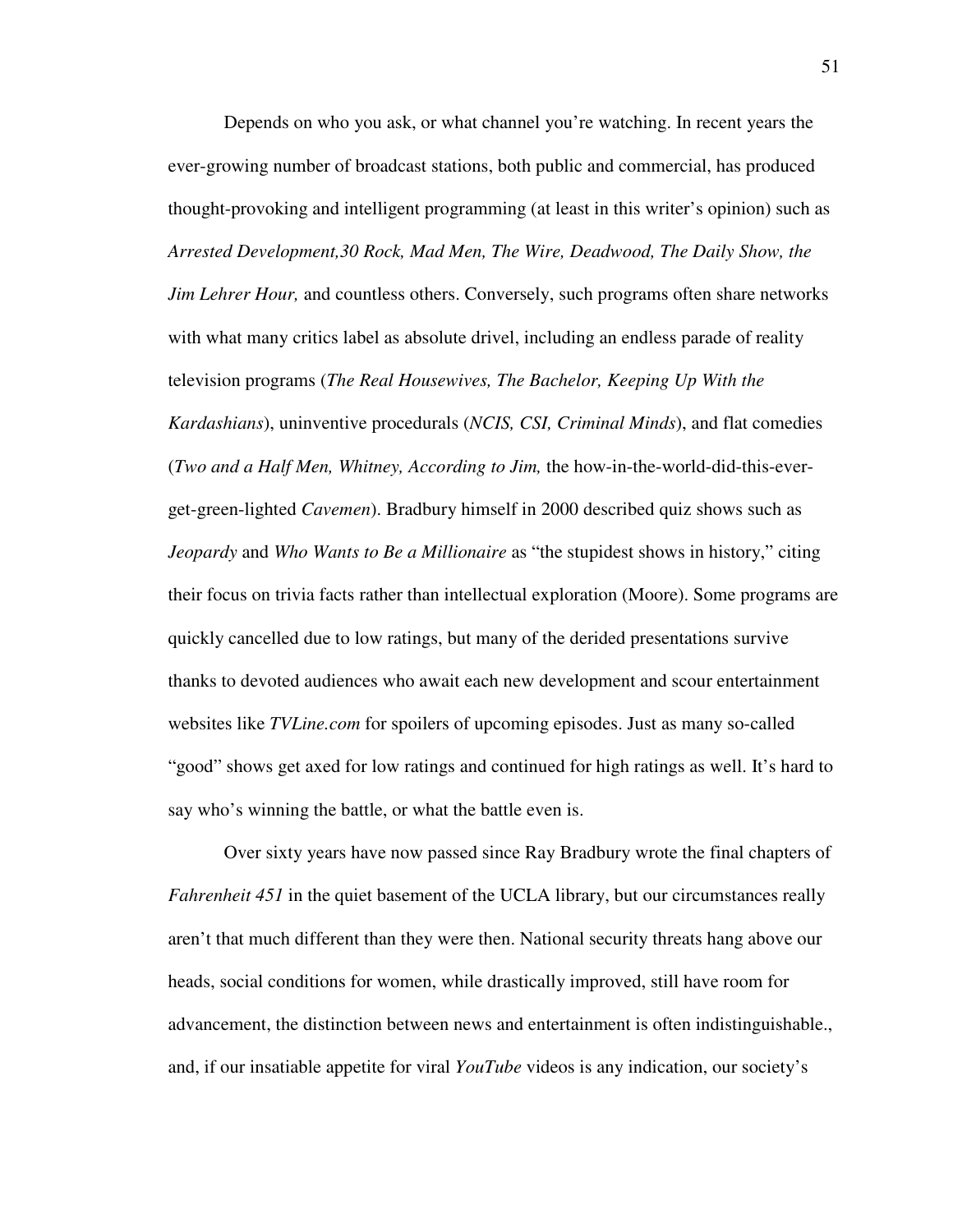propensity to lose itself in entertainment has only deepened. I don't think it's a terrible thing to take a break from the harsh realities of life to enjoy an episode of Jimmy Fallon's *Tonight Show* or watch a compilation of kitten videos. But when temporary stress relief turns into a full-time occupation, perhaps it is time to start worrying. If Bradbury can teach us anything today, it's to keep fighting the good fight against ignorance and isolationism lest our society make true the words of Faber: "The whole culture's shot through . . . Our civilization is flinging itself to pieces" (84).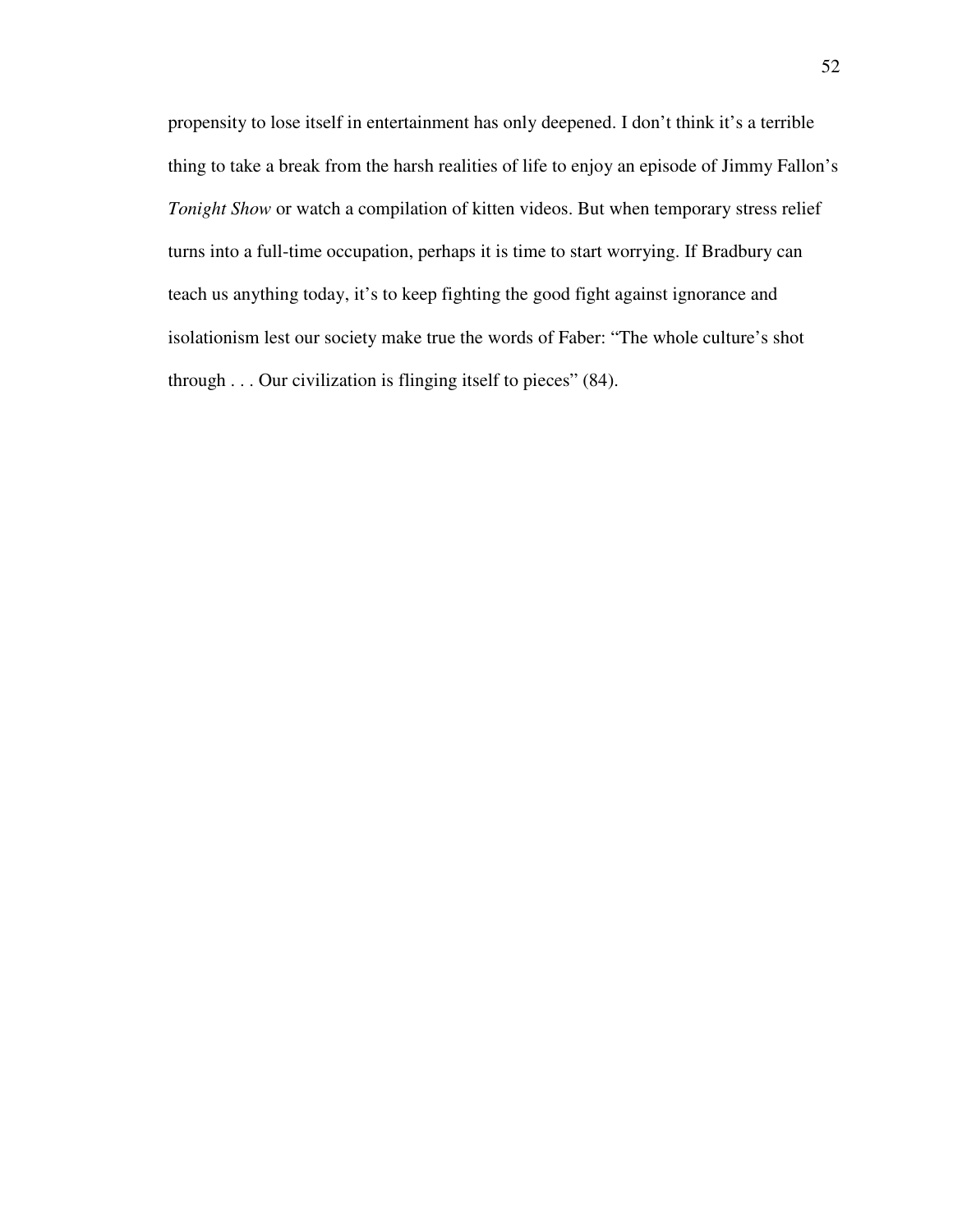#### WORKS CITED

Bernhard, Nancy E. *U.S. Television News and Cold War Propaganda*. Cambridge: Cambridge Press, 1999. Print.

Boddy, William. *Fifties Television.* Chicago: U of Illinois P, 1990. Print.

Bradbury, Ray. *Fahrenheit 451.* 1953. Intro. Neil Gaiman. New York: Simon & Schuster, 2013. Print.

Brantlinger, Patrick. *Bread and Circuses.* Ithaca: Cornell UP, 1983. Print.

Bryson, Lyman and Murrow, Edward R. "You and Television." *Hollywood Quarterly,* 

4.2 (1949): 178-181. Print.

Burns, Eric. *Invasion of the Mind Snatchers.* Philadelphia: Temple UP, 2010. Print.

Cassidy, Marsha F. *What Women Watched.* Austin: U of Texas P, 2005. Print.

Chayefsky, Paddy, screenwriter. *Network*. 1976. Film.

- Cloud, Stanley and Lynne Olson. *The Murrow Boys*. New York: Houghton Mifflin, 1996. Print.
- Conway, Mike. *The Origins of Television News in America.* New York: Peter Lang, 2009. Print.
- Eller, Johnathan. *Becoming Ray Bradbury*. Urbana, Chicago, and Springfield: U of Illinois P, 2011. Print.

Friedman, Betty. *The Feminine Mystique.* New York: Norton, 1963. Print.

- Gould, Jack. "A Reversal of Form: Mr. Berle is a New Man and a Better Performer" *The New York Times,* 11 October 1953: x15. Print.
- Gould, Jack. "Television: Boon or Bane?" *The Public Opinion Quarterly,* 10.3 (1946): 314-320. Print.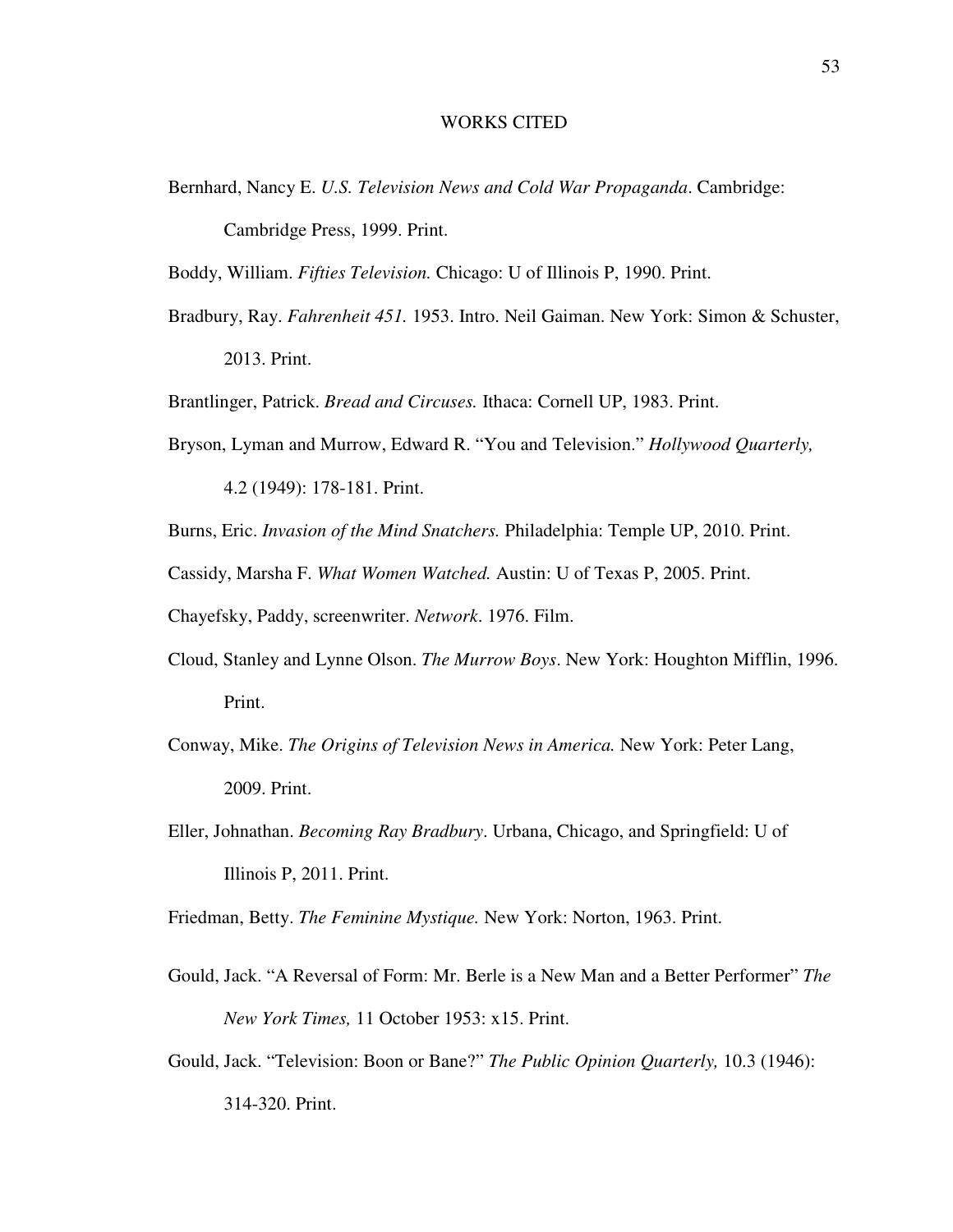- Horkheimer, Max and Adorno, Theodor W. *Dialectic of Enlightenment.* 1944. Palo Alto: Stanford UP, 2007. Print.
- Macdonald, J. Fred. *One Nation Under Television: The Rise and Decline of Network TV.*  New York: Pantheon, 1990. *J. Fred MacDonald: Media and History E-Books*. 2009. Web.
- May, Elaine Tyler. *Homeward Bound: American Families in the Cold War Era*. New York: Basic Books, 1998. Print.
- Moore, Roger. "Ray Bradbury Can Still Burn Through Paper." *Orlando Sentinel*, 20 Aug. 2000. Web.
- Murray, Susan. *Hitch Your Antenna to the Stars: Early Television and Broadcast Stardom*. New York: Routlage, 2005. Print.
- Murrow, Edward R. "RTNDA Speech." RTNDA Convention. Chicago. 15 Oct. 1958. *Radio Television Digital News Association*. Web.
- Penny, Laurie. "Laurie Penny on Sexism in Storytelling: I Was a Manic Pixie Dream Girl." *NewStatesman.com.* New Statesman, 30 June 2013. Web.
- Postman, Neil. *Amusing Ourselves to Death.* 1985. Intro. Andrew Postman. New York: Penguin, 2005. Print.
- Spigel, Lynn. *Make Room for TV: Television and the Family Ideal in Postwar America*. Chicago: U of Chicago P, 1992. Print.
- Stark, Steven D. *Glued to the Set: The 60 Television Shows and Events That Made Us Who We Are Today.* New York: The Free Press, 1997. Print.
- Willingham, Calder. "Television: Giant in the Living Room." *The American Mercury* 29.2 (1952): 114-120. Print.